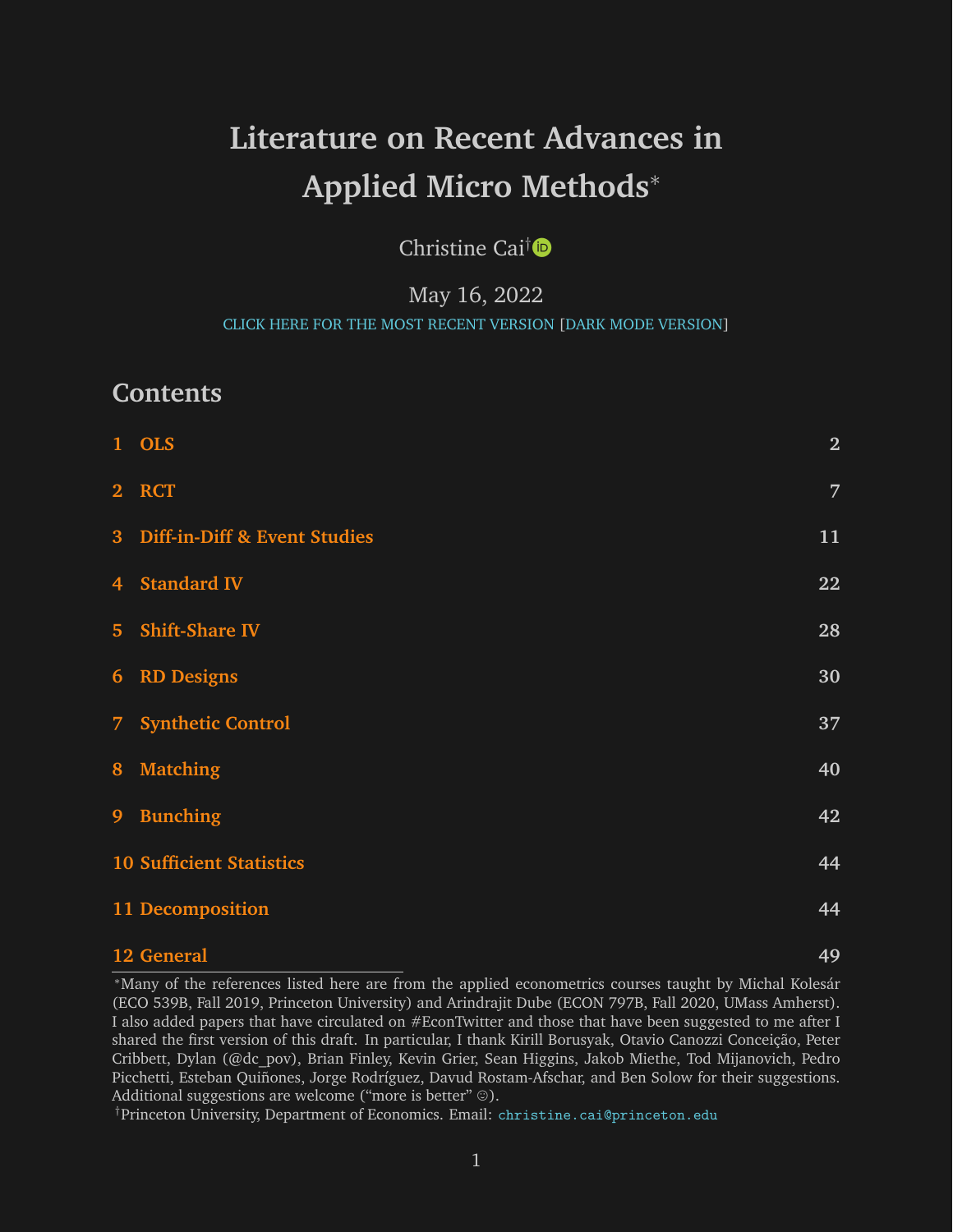## <span id="page-1-0"></span>**1 OLS**

## *•* **[Ibragimov and Müller](#page-57-0) ([2016](#page-57-0)), "Inference with Few Heterogeneous Clusters," RE-Stat**

"Suppose estimating a model on each of a small number of potentially heterogeneous clusters yields approximately independent, unbiased, and Gaussian parameter estimators. We make two contributions in this setup. First, we show how to compare a scalar parameter of interest between treatment and control units using a two-sample *t*-statistic, extending previous results for the one-sample *t*-statistic. Second, we develop a test for the appropriate level of clustering; it tests the null hypothesis that clustered standard errors from a much finer partition are correct. We illustrate the approach by revisiting empirical studies involving clustered, time series, and spatially correlated data."

*•* **[Imbens and Kolesár](#page-57-1) [\(2016\)](#page-57-1), "Robust Standard Errors in Small Samples: Some Practical Advice," REStat**

"We study the properties of heteroskedasticity-robust confidence intervals for regression parameters. We show that confidence intervals based on a degrees-of-freedom correction suggested by Bell and McCaffrey (2002) are a natural extension of a principled approach to the Behrens-Fisher problem. We suggest a further improvement for the case with clustering. We show that these standard errors can lead to substantial improvements in coverage rates even for samples with fifty or more clusters.We recommend that researchers routinely calculate the Bell-McCaffrey degrees-of-freedom adjustment to assess potential problems with conventional robust standard errors."

*•* **[Canay, Santos, and Shaikh](#page-54-0) ([2018](#page-54-0)), "The Wild Bootstrap with a "Small" Number of "Large" Clusters," REStat**

"This paper studies the wild bootstrap-based test proposed in Cameron et al. (2008). Existing analyses of its properties require that number of clusters is "large." In an asymptotic framework in which the number of clusters is "small," we provide conditions under which an unstudentized version of the test is valid. These conditions include homogeneity-like restrictions on the distribution of covariates. We further establish that a studentized version of the test may only over-reject the null hypothesis by a "small" amount that decreases exponentially with the number of clusters. We obtain qualitatively similar result for "score" bootstrap-based tests, which permit testing in nonlinear models."

*•* **[Cattaneo, Jansson, and Newey](#page-54-1) [\(2018\)](#page-54-1), "Inference in Linear Regression Models with Many Covariates and Heteroscedasticity," JASA**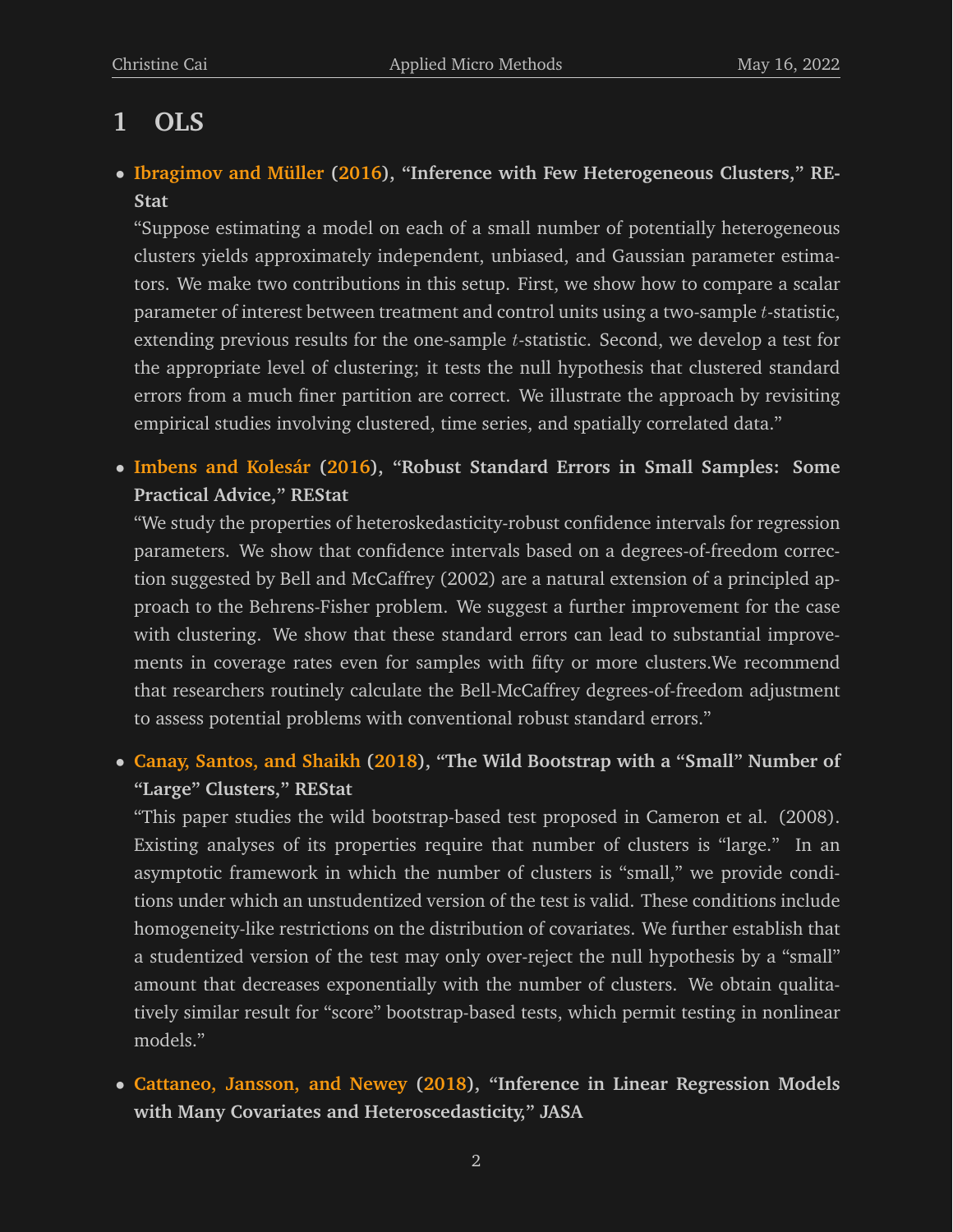"The linear regression model is widely used in empirical work in economics, statistics, and many other disciplines. Researchers often include many covariates in their linear model specification in an attempt to control for confounders. We give inference methods that allow for many covariates and heteroscedasticity. Our results are obtained using high-dimensional approximations, where the number of included covariates is allowed to grow as fast as the sample size. We find that all of the usual versions of Eicker-White heteroscedasticity consistent standard error estimators for linear models are inconsistent under this asymptotics. We then propose a new heteroscedasticity consistent standard error formula that is fully automatic and robust to both (conditional) heteroscedasticity of unknown form and the inclusion of possibly many covariates. We apply our findings to three settings: parametric linear models with many covariates, linear panel models with many fixed effects, and semiparametric semi-linear models with many technical regressors. Simulation evidence consistent with our theoretical results is provided, and the proposed methods are also illustrated with an empirical application. Supplementary materials for this article are available online."

#### *•* **[Gibbons, Serrato, and Urbancic](#page-56-0) [\(2018](#page-56-0)), "Broken or Fixed Effects?," JE**

"We replicate eight influential papers to provide empirical evidence that, in the presence of heterogeneous treatment effects, OLS with fixed effects (FE) is generally not a consistent estimator of the average treatment effect (ATE). We propose two alternative estimators that recover the ATE in the presence of group-specific heterogeneity. We document that heterogeneous treatment effects are common and the ATE is often statistically and economically different from the FE estimate. In all but one of our replications, there is statistically significant treatment effect heterogeneity and, in six, the ATEs are either economically or statistically different from the FE estimates."

#### *•* **[Pustejovsky and Tipton](#page-58-0) [\(2018](#page-58-0)), "Small-Sample Methods for Cluster-Robust Variance Estimation and Hypothesis Testing in Fixed Effects Models," JBES**

"In panel data models and other regressions with unobserved effects, fixed effects estimation is often paired with cluster-robust variance estimation (CRVE) to account for heteroscedasticity and un-modeled dependence among the errors. Although asymptotically consistent, CRVE can be biased downward when the number of clusters is small, leading to hypothesis tests with rejection rates that are too high. More accurate tests can be constructed using bias-reduced linearization (BRL), which corrects the CRVE based on a working model, in conjunction with a Satterthwaite approximation for *t*-tests. We propose a generalization of BRL that can be applied in models with arbitrary sets of fixed effects, where the original BRL method is undefined, and describe how to apply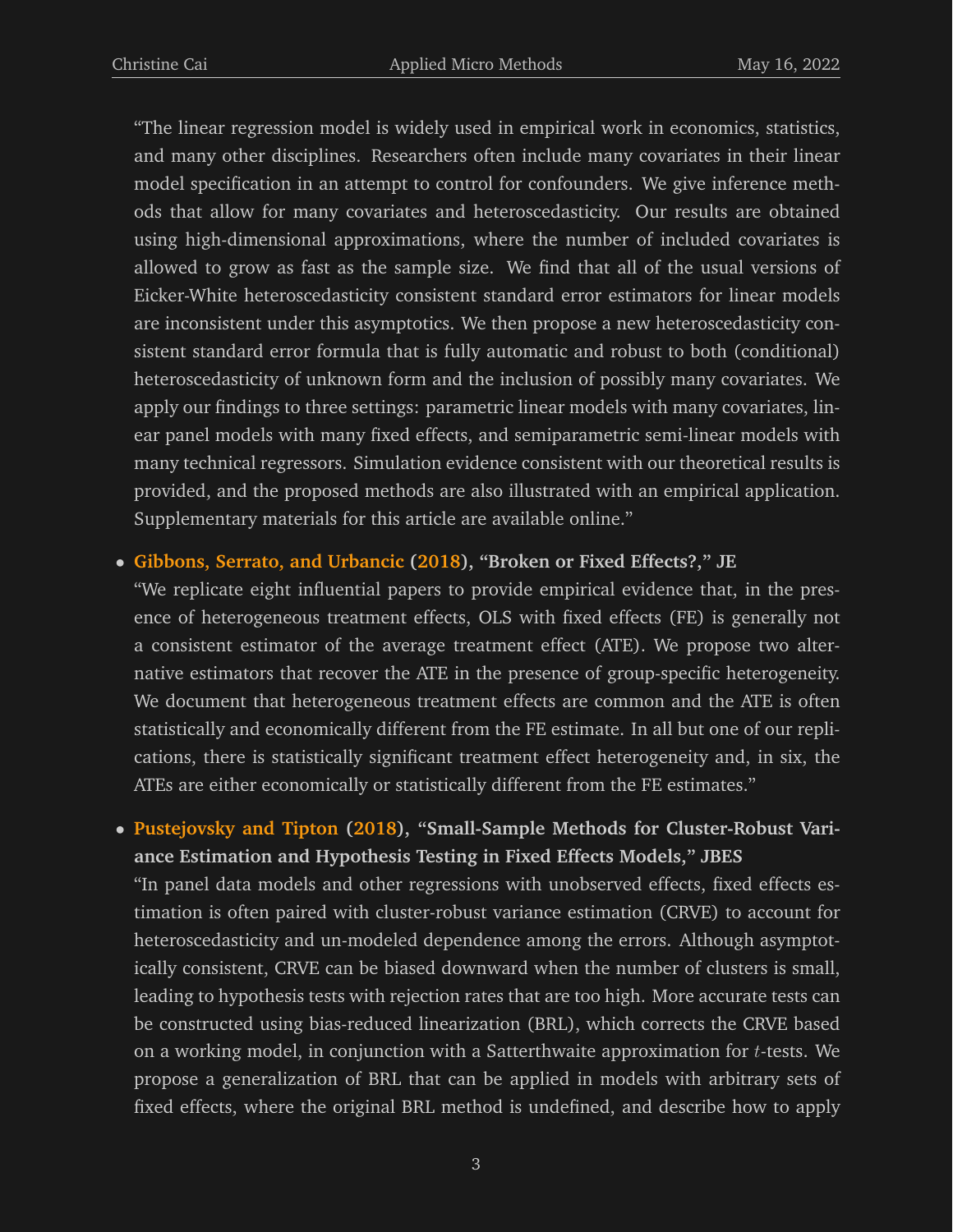the method when the regression is estimated after absorbing the fixed effects. We also propose a small-sample test for multiple-parameter hypotheses, which generalizes the Satterthwaite approximation for *t*-tests. In simulations covering a wide range of scenarios, we find that the conventional cluster-robust Wald test can severely over-reject while the proposed small-sample test maintains Type I error close to nominal levels. The proposed methods are implemented in an R package called clubSandwich. This article has online supplementary materials."

#### *•* **[Abadie, Athey, Imbens, and Wooldridge](#page-51-0) [\(2020\)](#page-51-0), "Sampling-Based Versus Design-Based Uncertainty in Regression Analysis," ECMA**

"Consider a researcher estimating the parameters of a regression function based on data for all 50 states in the United States or on data for all visits to a website. What is the interpretation of the estimated parameters and the standard errors? In practice, researchers typically assume that the sample is randomly drawn from a large population of interest and report standard errors that are designed to capture sampling variation. This is common even in applications where it is difficult to articulate what that population of interest is, and how it differs from the sample. In this article, we explore an alternative approach to inference, which is partly design-based. In a design-based setting, the values of some of the regressors can be manipulated, perhaps through a policy intervention. Design-based uncertainty emanates from lack of knowledge about the values that the regression outcome would have taken under alternative interventions. We derive standard errors that account for design-based uncertainty instead of, or in addition to, sampling-based uncertainty. We show that our standard errors in general are smaller than the usual infinite-population sampling-based standard errors and provide conditions under which they coincide."

#### *•* **[Colella, Lalive, Sakalli, and Thoenig](#page-55-0) ([2020\)](#page-55-0), "Inference with Arbitrary Clustering," WP**

"Analyses of spatial or network data are now very common. Nevertheless, statistical inference is challenging since unobserved heterogeneity can be correlated across neighboring observational units. We develop an estimator for the variance-covariance matrix (VCV) of OLS and 2SLS that allows for arbitrary dependence of the errors across observations in space or network structure and across time periods. As a proof of concept, we conduct Monte Carlo simulations in a geospatial setting based on U.S. metropolitan areas. Tests based on our estimator of the VCV asymptotically correctly reject the null hypothesis, whereas conventional inference methods, e.g., those without clusters or with clusters based on administrative units, reject the null hypothesis too often. We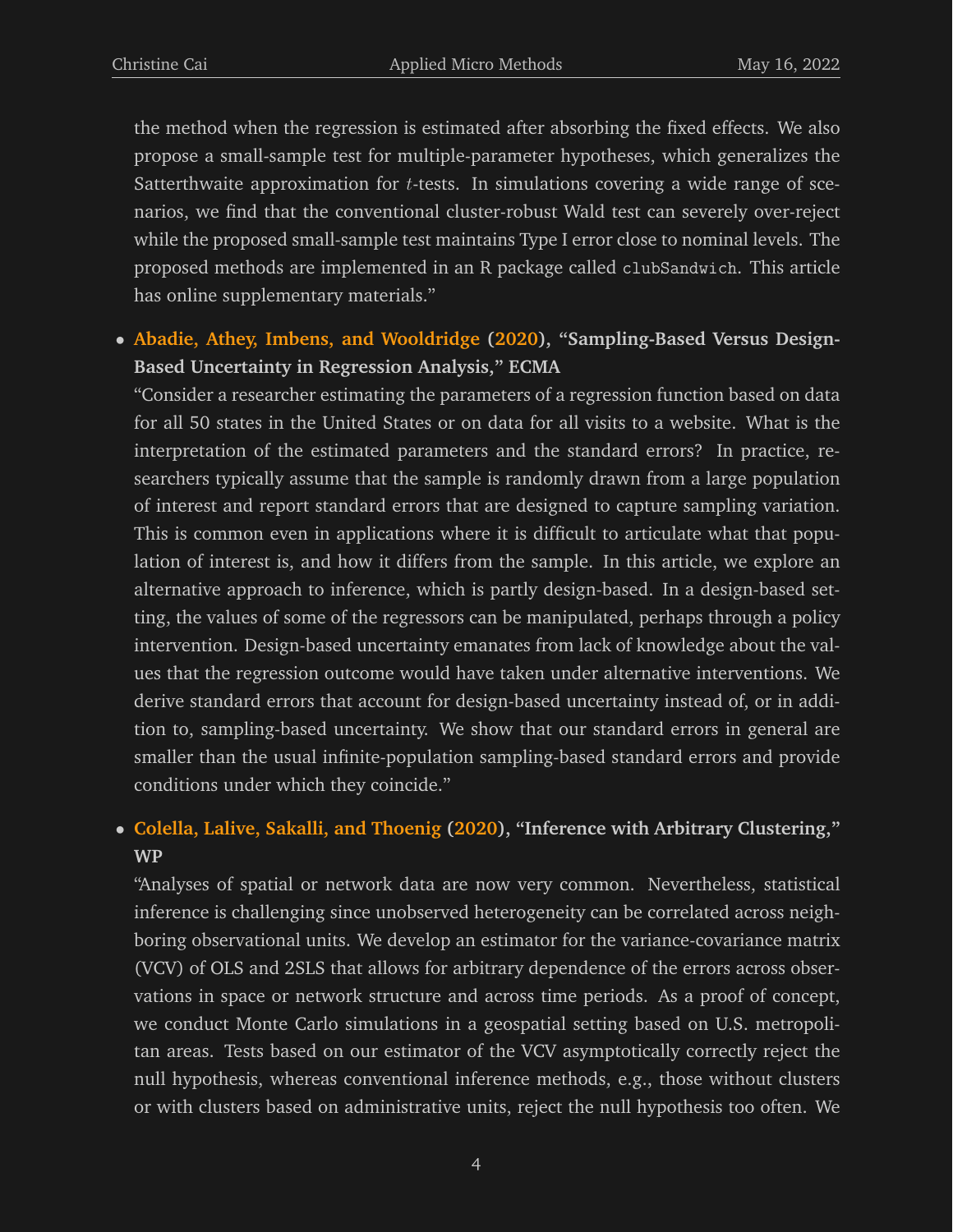also provide simulations in a network setting based on the IDEAS structure of coauthorship and real-life data on scientific performance. The Monte Carlo results again show that our estimator yields inference at the correct significance level even in moderately sized samples and that it dominates other commonly used approaches to inference in networks. We provide guidance to the applied researcher with respect to (i) whether or not to include potentially correlated regressors and (ii) the choice of cluster bandwidth. Finally, we provide a companion statistical package (acreg) enabling users to adjust the OLS and 2SLS coefficients standard errors to account for arbitrary dependence."

#### • Słoczyński ([2020\)](#page-59-0), "Interpreting OLS Estimands When Treatment Effects Are Het**erogeneous: Smaller Groups Get Larger Weights," REStat**

"Applied work often studies the effect of a binary variable ("treatment") using linear models with additive effects. I study the interpretation of the OLS estimands in such models when treatment effects are heterogeneous. I show that the treatment coefficient is a convex combination of two parameters, which under certain conditions can be interpreted as the average treatment effects on the treated and untreated. The weights on these parameters are inversely related to the proportion of observations in each group. Reliance on these implicit weights can have serious consequences for applied work, as I illustrate with two well-known applications. I develop simple diagnostic tools that empirical researchers can use to avoid potential biases. Software for implementing these methods is available in R and Stata. In an important special case, my diagnostics only require the knowledge of the proportion of treated units."

#### *•* **[Arkhangelsky, Imbens, Lei, and Luo](#page-52-0) ([2021\)](#page-52-0), "Double-Robust Two-Way-Fixed-Effects Regression For Panel Data," WP**

"We propose a new estimator for the average causal effects of a binary treatment with panel data in settings with general treatment patterns. Our approach augments the twoway-fixed-effects specification with the unit-specific weights that arise from a model for the assignment mechanism. We show how to construct these weights in various settings, including situations where units opt into the treatment sequentially. The resulting estimator converges to an average (over units and time) treatment effect under the correct specification of the assignment model. We show that our estimator is more robust than the conventional two-way estimator: it remains consistent if either the assignment mechanism or the two-way regression model is correctly specified and performs better than the two-way-fixed-effect estimator if both are locally misspecified. This strong double robustness property quantifies the benefits from modeling the assignment process and motivates using our estimator in practice."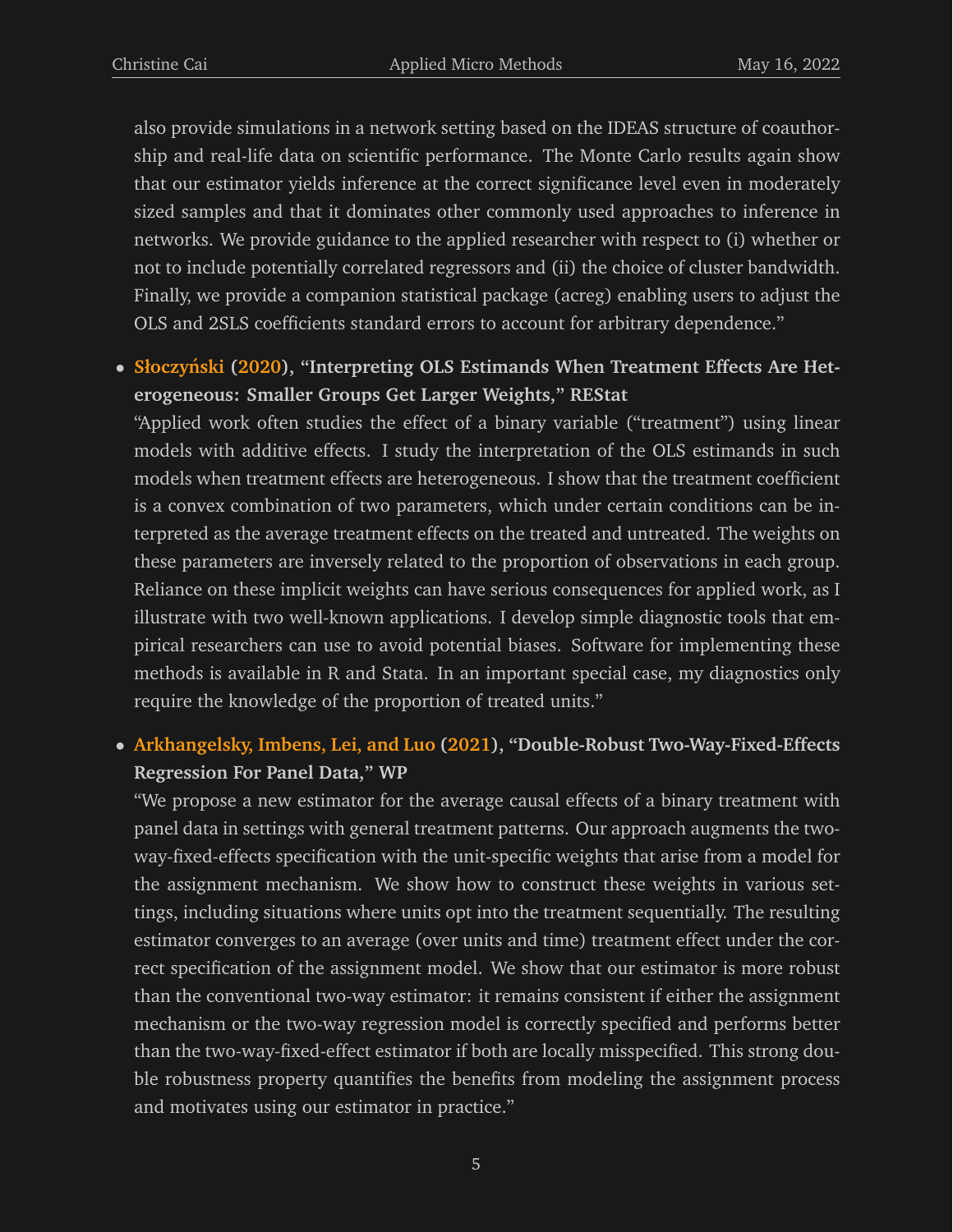#### *•* **[Goldsmith-Pinkham, Hull, and Kolesár](#page-56-1) [\(2021](#page-56-1)), "On Estimating Multiple Treatment Effects with Regression," WP**

"We study the causal interpretation of regressions on multiple dependent treatments and flexible controls. Such regressions are often used to analyze randomized control trials with multiple intervention arms, and to estimate institutional quality (e.g. teacher value-added) with observational data. We show that, unlike with a single binary treatment, these regressions do not generally estimate convex averages of causal effects – even when the treatments are conditionally randomly assigned and the controls fully address omitted variables bias. We discuss different solutions to this issue, and propose as a solution a new class of efficient estimators of weighted average treatment effects."

#### *•* **?, "When Should You Adjust Standard Errors for Clustering?," WP**

"In empirical work it is common to estimate parameters of models and report associated standard errors that account for "clustering" of units, where clusters are defined by factors such as geography. Clustering adjustments are typically motivated by the concern that unobserved components of outcomes for units within clusters are correlated. However, this motivation does not provide guidance about questions such as: (i) Why should we adjust standard errors for clustering in some situations but not others? How can we justify the common practice of clustering in observational studies but not randomized experiments, or clustering by state but not by gender? (ii) Why is conventional clustering a potentially conservative "all-or-nothing" adjustment, and are there alternative methods that respond to data and are less conservative? (iii) In what settings does the choice of whether and how to cluster make a difference? We address these questions using a framework of sampling and design inference. We argue that clustering can be needed to address sampling issues if sampling follows a two stage process where in the first stage, a subset of clusters are sampled from a population of clusters, and in the second stage, units are sampled from the sampled clusters. Then, clustered standard errors account for the existence of clusters in the population that we do not see in the sample. Clustering can be needed to account for design issues if treatment assignment is correlated with membership in a cluster. We propose new variance estimators to deal with intermediate settings where conventional cluster standard errors are unnecessarily conservative and robust standard errors are too small."

#### *•* **[MacKinnon, Nielsen, and Webb](#page-58-1) [\(2022](#page-58-1)), "Cluster-Robust Inference: A Guide to Empirical Practice," JE**

"Methods for cluster-robust inference are routinely used in economics and many other disciplines. However, it is only recently that theoretical foundations for the use of these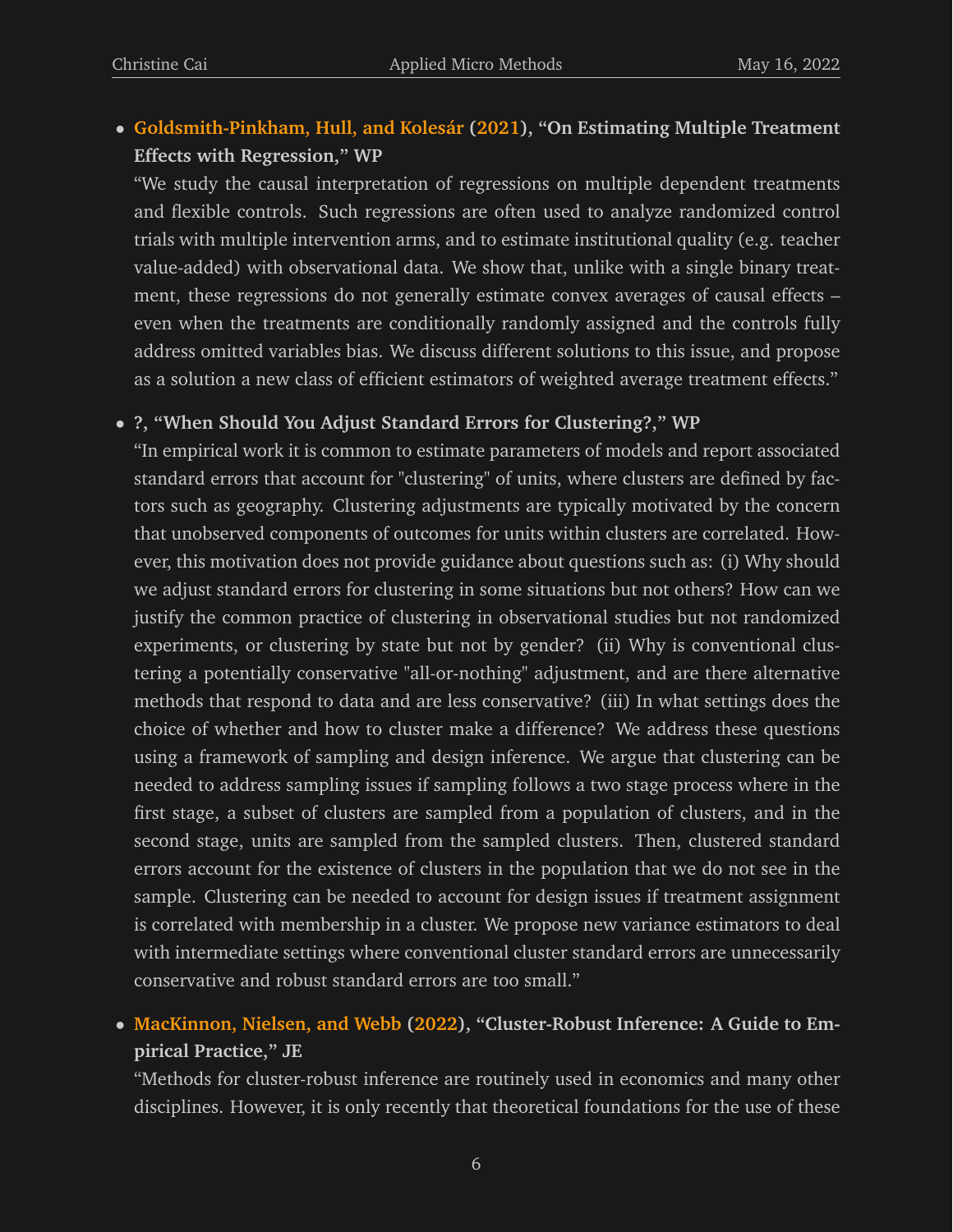methods in many empirically relevant situations have been developed. In this paper, we use these theoretical results to provide a guide to empirical practice. We do not attempt to present a comprehensive survey of the (very large) literature. Instead, we bridge theory and practice by providing a thorough guide on what to do and why, based on recently available econometric theory and simulation evidence. To practice what we preach, we include an empirical analysis of the effects of the minimum wage on labor supply of teenagers using individual data."

## <span id="page-6-0"></span>**2 RCT**

*•* **[Muralidharan, Romero, and Wüthrich](#page-58-2) [\(2019](#page-58-2)), "Factorial Designs, Model Selection, and (Incorrect) Inference in Randomized Experiments," NBER WP**

"Cross-cutting or factorial designs are widely used in field experiments. Standard t-tests using the fully-saturated long model provide valid inference on the main treatment effects and all interactions. However, t-tests using a "short"model (without interactions) yield greater power for inference on the main treatment effects if the interactions are zero. We show that the assumption of zero interactions is problematic and leads to a significant increase in incorrect inference regarding the main treatment effects relative to a "business as usual" counterfactual. Further, we show that pre-testing the interactions and ignoring them if they are not significant also leads to incorrect inference (due to the implied model selection). We examine econometric approaches to improve power relative to the long model while controlling size for all values of the interaction. Modest local power improvements are possible, but come at the cost of lower power for most values of the interaction. For the design of new experiments, an alternative is to leave the interaction cells empty. This design-based approach yields global power improvements while controlling size and we recommend it for policy experiments where a "business as usual" counterfactual is especially important."

*•* **[Young](#page-60-0) [\(2019](#page-60-0)), "Channeling Fisher: Randomization Tests and the Statistical Insignificance of Seemingly Significant Experimental Results," QJE**

"I follow R. A. Fisher's, *The Design of Experiments* (1935), using randomization statistical inference to test the null hypothesis of no treatment effects in a comprehensive sample of 53 experimental papers drawn from the journals of the American Economic Association. In the average paper, randomization tests of the significance of individual treatment effects find 13% to 22% fewer significant results than are found using authors methods. In joint tests of multiple treatment effects appearing together in tables,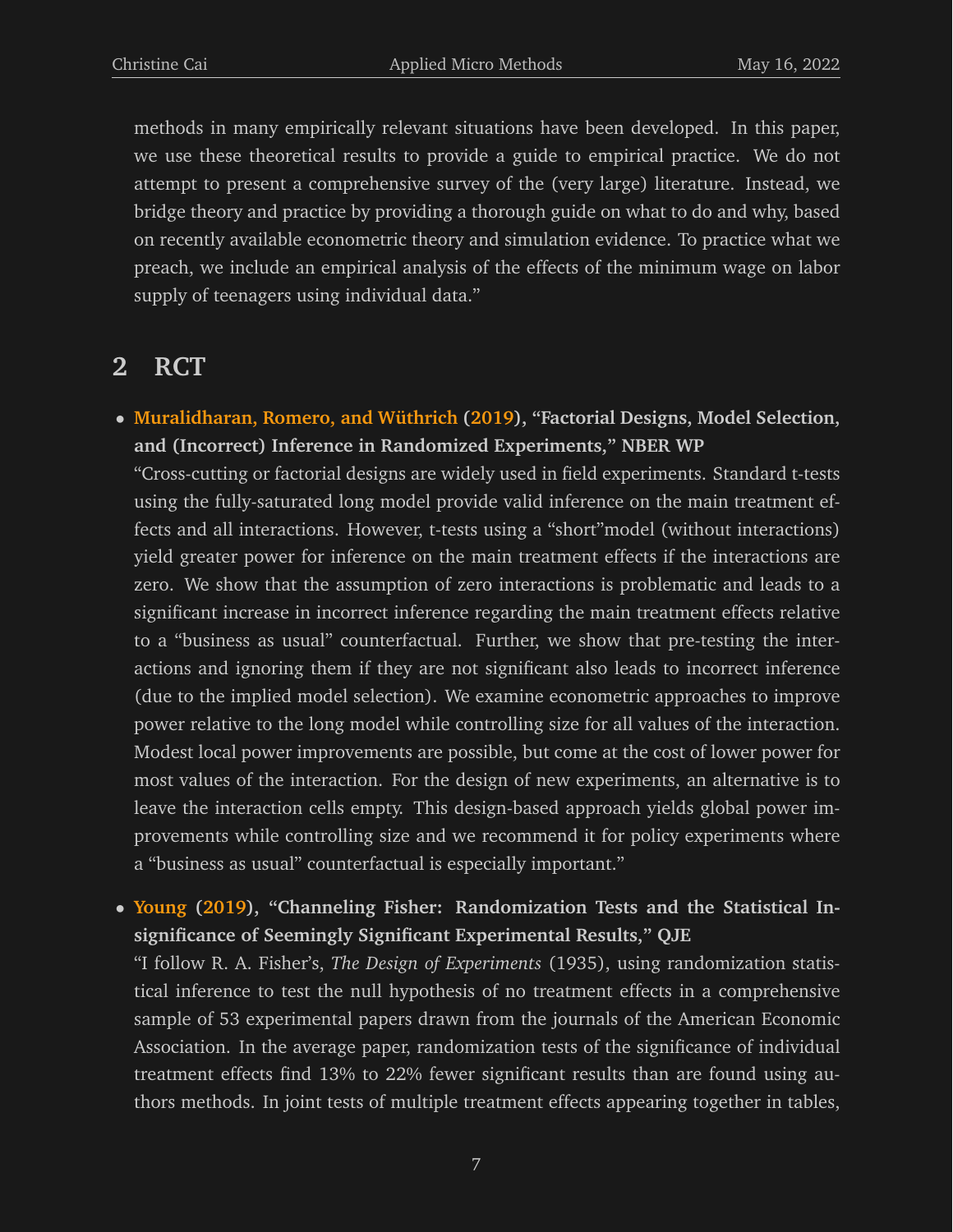randomization tests yield 33% to 49% fewer statistically significant results than conventional tests. Bootstrap and jackknife methods support and confirm the randomization results."

*•* **[Burlig, Preonas, and Woerman](#page-53-0) ([2020](#page-53-0)), "Panel Data and Experimental Design," JDE**

"How should researchers design panel data experiments? We analytically derive the variance of panel estimators, informing power calculations in panel data settings. We generalize Frison and Pocock (1992) to fully arbitrary error structures, thereby extending McKenzie (2012) to allow for non-constant serial correlation. Using Monte Carlo simulations and real-world panel data, we demonstrate that failing to account for arbitrary serial correlation *ex ante* yields experiments that are incorrectly powered under proper inference. By contrast, our serial-correlation-robust power calculations achieve correctly powered experiments in both simulated and real data. We discuss the implications of these results, and introduce a new software package to facilitate proper power calculations in practice."

*•* **[Deeb and de Chaisemartin](#page-55-1) ([2020\)](#page-55-1), "Clustering and External Validity in Randomized Controlled Trials," WP**

"The randomization inference literature studying randomized controlled trials (RCTs) assumes that units' potential outcomes are deterministic. This assumption is unlikely to hold, as stochastic shocks may take place during the experiment. In this paper, we consider the case of an RCT with individual-level treatment assignment, and we allow for individual-level and cluster-level (e.g. village-level) shocks to affect the potential outcomes. We show that one can draw inference on two estimands: the ATE conditional on the realizations of the cluster-level shocks, using heteroskedasticity-robust standard errors; the ATE netted out of those shocks, using cluster-robust standard errors. By clustering, researchers can test if the treatment would still have had an effect, had the stochastic shocks that occurred during the experiment been different. Then, the decision to cluster or not depends on the level of external validity one would like to achieve."

*•* **[Athey, Bickel, Chen, Imbens, and Pollmann](#page-52-1) ([2021\)](#page-52-1), "Semiparametric Estimation of Treatment Effects in Randomized Experiments," NBER WP**

"We develop new semiparametric methods for estimating treatment effects. We focus on a setting where the outcome distributions may be thick tailed, where treatment effects are small, where sample sizes are large and where assignment is completely random. This setting is of particular interest in recent experimentation in tech companies. We propose using parametric models for the treatment effects, as opposed to parametric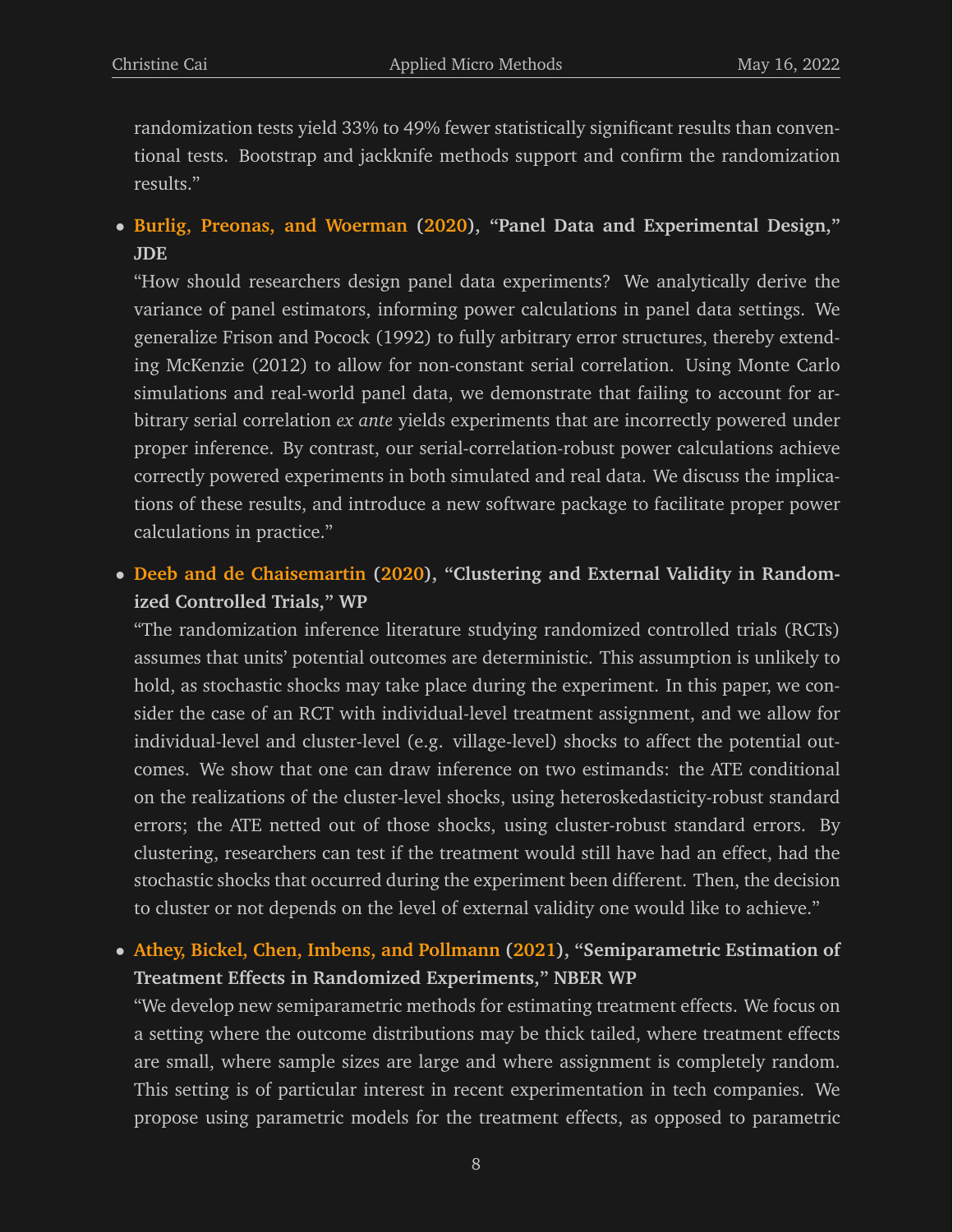models for the full outcome distributions. This leads to semiparametric models for the outcome distributions. We derive the semiparametric efficiency bound for this setting, and propose efficient estimators. In the case with a constant treatment effect one of the proposed estimators has an interesting interpretation as a weighted average of quantile treatment effects, with the weights proportional to (minus) the second derivative of the log of the density of the potential outcomes. Our analysis also results in an extension of Huber's model and trimmed mean to include asymmetry and a simplified condition on linear combinations of order statistics, which may be of independent interest."

*•* **[Gabriel, Sjölander, and Sachs](#page-56-2) [\(2021\)](#page-56-2), "Nonparametric Bounds for Causal Effects in Imperfect Randomized Experiments," JASA**

"Nonignorable missingness and noncompliance can occur even in well-designed randomized experiments, making the intervention effect that the experiment was designed to estimate nonidentifiable. Nonparametric causal bounds provide a way to narrow the range of possible values for a nonidentifiable causal effect with minimal assumptions. We derive novel bounds for the causal risk difference for a binary outcome and intervention in randomized experiments with nonignorable missingness that is caused by a variety of mechanisms, with both perfect and imperfect compliance. We show that the so-called worst case imputation, whereby all missing subjects on the intervention arm are assumed to have events and all missing subjects on the control or placebo arm are assumed to be event-free, can be too pessimistic in blinded studies with perfect compliance, and is not bounding the correct estimand with imperfect compliance. We illustrate the use of the proposed bounds in our motivating data example of peanut consumption on the development of peanut allergies in infants. We find that, even accounting for potentially nonignorable missingness and noncompliance, our derived bounds confirm that regular exposure to peanuts reduces the risk of development of peanut allergies, making the results of this study much more compelling."

#### *•* **[Zhao and Ding](#page-60-1) ([2021\)](#page-60-1), "Covariate-Adjusted Fisher Randomization Tests for the Average Treatment Effect," JE**

"Fishers randomization test (FRT) delivers exact -values under the strong null hypothesis of no treatment effect on any units whatsoever and allows for flexible covariate adjustment to improve the power. Of interest is whether the resulting covariate-adjusted procedure could also be valid for testing the weak null hypothesis of zero average treatment effect. To this end, we evaluate two general strategies for conducting covariate adjustment in FRTs: the pseudo-outcome strategy that uses the residuals from an outcome model with only the covariates as the pseudo, covariate-adjusted outcomes to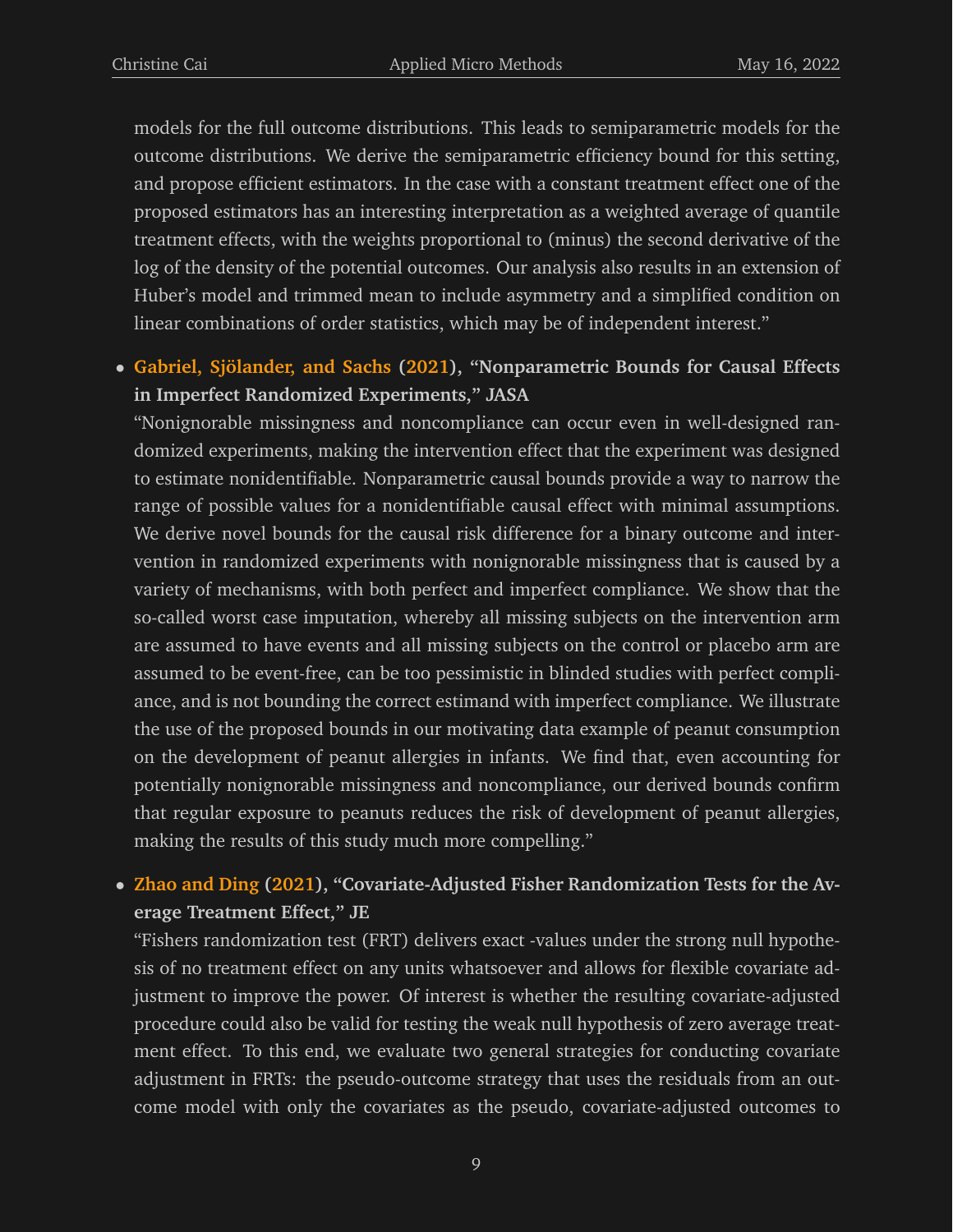form the test statistic, and the model-output strategy that directly uses the output from an outcome model with both the treatment and covariates as the covariate-adjusted test statistic. Based on theory and simulation, we recommend using the ordinary least squares (OLS) fit of the observed outcome on the treatment, centered covariates, and their interactions for covariate adjustment, and conducting FRT with the robust t-value of the treatment as the test statistic. The resulting FRT is finite-sample exact for testing the strong null hypothesis, asymptotically valid for testing the weak null hypothesis, and more powerful than the unadjusted counterpart under alternatives, all irrespective of whether the linear model is correctly specified or not. We start with complete randomization, and then extend the theory to cluster randomization, stratified randomization, and rerandomization, respectively, giving a recommendation for the test procedure and test statistic under each design. Our theory is design-based, also known as randomization-based, in which we condition on the potential outcomes but average over the random treatment assignment."

### *•* **[Vazquez-Bare](#page-59-1) ([2022](#page-59-1)), "Identification and estimation of spillover effects in randomized experiments," JE**

"I study identification, estimation and inference for spillover effects in experiments where units outcomes may depend on the treatment assignments of other units within a group. I show that the commonly-used reduced-form linear-in-means regression identifies a weighted sum of spillover effects with some negative weights, and that the difference in means between treated and controls identifies a combination of direct and spillover effects entering with different signs. I propose nonparametric estimators for average direct and spillover effects that overcome these issues and are consistent and asymptotically normal under a precise relationship between the number of parameters of interest, the total sample size and the treatment assignment mechanism. These findings are illustrated using data from a conditional cash transfer program and with simulations. The empirical results reveal the potential pitfalls of failing to flexibly account for spillover effects in policy evaluation: the estimated difference in means and the reduced-form linear-in-means coefficients are all close to zero and statistically insignificant, whereas the nonparametric estimators I propose reveal large, nonlinear and significant spillover effects."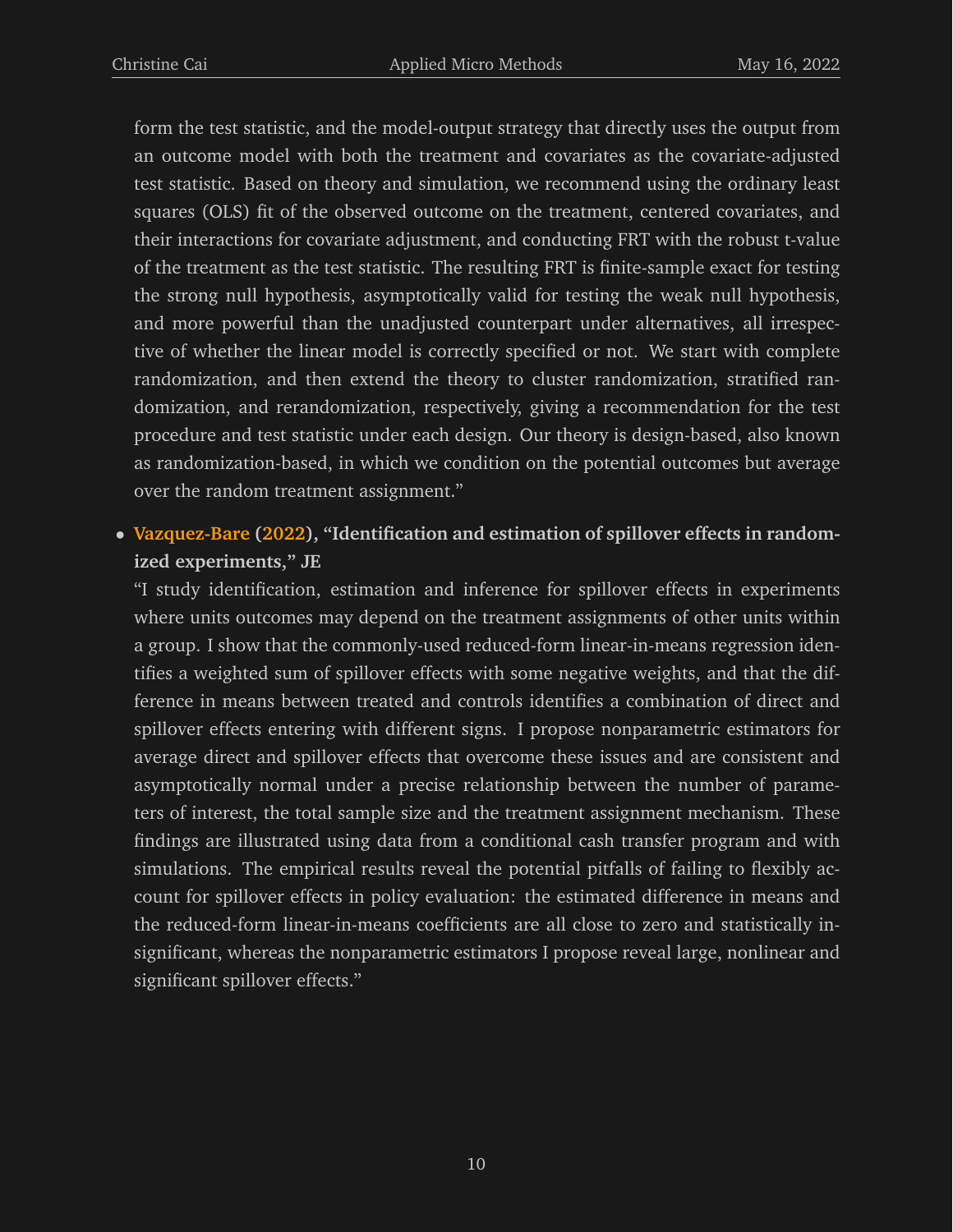## <span id="page-10-0"></span>**3 Diff-in-Diff & Event Studies**[1](#page-10-1)

### *•* **[Brewer, Crossley, and Joyce](#page-53-1) ([2017\)](#page-53-1), "Inference with Difference-in-Differences Revisited," JEM**

"A growing literature on inference in difference-in-differences (DiD) designs has been pessimistic about obtaining hypothesis tests of the correct size, particularly with few groups. We provide Monte Carlo evidence for four points: (i) it is possible to obtain tests of the correct size even with few groups, and in many settings very straightforward methods will achieve this; (ii) the main problem in DiD designs with grouped errors is instead low power to detect real effects; (iii) feasible GLS estimation combined with robust inference can increase power considerably whilst maintaining correct test size again, even with few groups, and (iv) using OLS with robust inference can lead to a perverse relationship between power and panel length."

### *•* **[Athey and Imbens](#page-52-2) ([2018\)](#page-52-2), "Design-Based Analysis in Difference-In-Differences Settings with Staggered Adoption," NBER WP**

"In this paper we study estimation of and inference for average treatment effects in a setting with panel data. We focus on the setting where units, e.g., individuals, firms, or states, adopt the policy or treatment of interest at a particular point in time, and then remain exposed to this treatment at all times afterwards. We take a design perspective where we investigate the properties of estimators and procedures given assumptions on the assignment process. We show that under random assignment of the adoption date the standard Difference-In-Differences estimator is is an unbiased estimator of a particular weighted average causal effect. We characterize the properties of this estimand, and show that the standard variance estimator is conservative."

#### *•* **[de Chaisemartin and d'Haultfoeuille](#page-55-2) ([2018\)](#page-55-2), "Fuzzy Differences-in-Differences," REStud**

"Difference-in-differences (DID) is a method to evaluate the effect of a treatment. In its basic version, a control group is untreated at two dates, whereas a treatment group becomes fully treated at the second date. However, in many applications of the DID method, the treatment rate only increases more in the treatment group. In such fuzzy designs, a popular estimator of the treatment effect is the DID of the outcome divided by the DID of the treatment. We show that this ratio identifies a local average treatment effect only if the effect of the treatment is stable over time, and if the effect of the treatment is the same in the treatment and in the control group. We then propose two

<span id="page-10-1"></span><sup>&</sup>lt;sup>1</sup>See [Roth, Sant'Anna, Bilinski, and Poe](#page-59-2) [\(2022](#page-59-2)) for a review of the recent literature on that topic.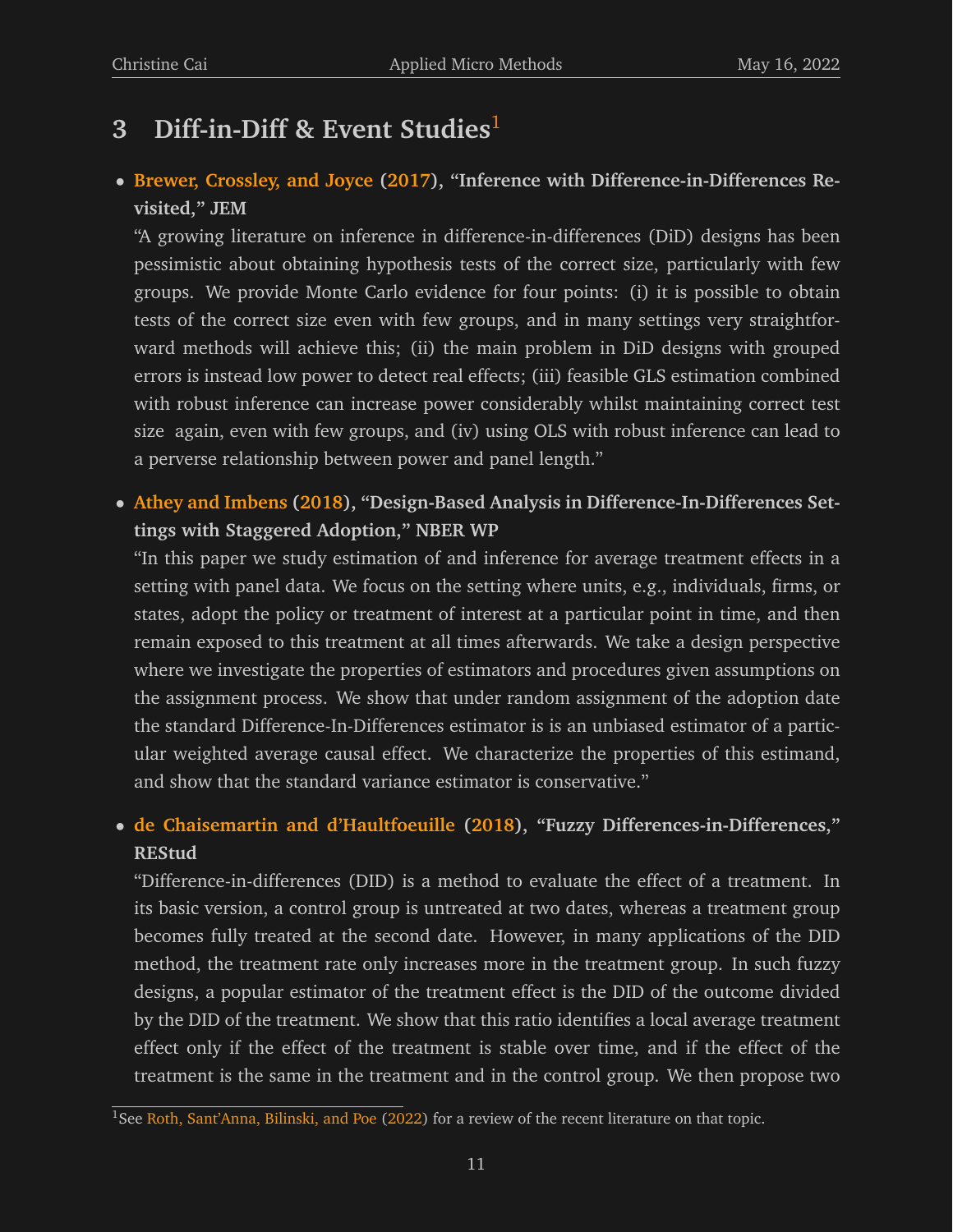alternative estimands that do not rely on any assumption on treatment effects, and that can be used when the treatment rate does not change over time in the control group. We prove that the corresponding estimators are asymptotically normal. Finally, we use our results to reassess the returns to schooling in Indonesia."

*•* **[Cengiz, Dube, Lindner, and Zipperer](#page-54-2) ([2019\)](#page-54-2), "The Effect of Minimum Wages on Low-Wage Jobs,"**[2](#page-11-0) **QJE**

"We estimate the effect of minimum wages on low-wage jobs using 138 prominent statelevel minimum wage changes between 1979 and 2016 in the United States using a difference-in-differences approach. We first estimate the effect of the minimum wage increase on employment changes by wage bins throughout the hourly wage distribution. We then focus on the bottom part of the wage distribution and compare the number of excess jobs paying at or slightly above the new minimum wage to the missing jobs paying below it to infer the employment effect. We find that the overall number of lowwage jobs remained essentially unchanged over the five years following the increase. At the same time, the direct effect of the minimum wage on average earnings was amplified by modest wage spillovers at the bottom of the wage distribution. Our estimates by detailed demographic groups show that the lack of job loss is not explained by laborlabor substitution at the bottom of the wage distribution. We also find no evidence of disemployment when we consider higher levels of minimum wages. However, we do find some evidence of reduced employment in tradeable sectors. We also show how decomposing the overall employment effect by wage bins allows a transparent way of assessing the plausibility of estimates."

*•* **[Ferman and Pinto](#page-56-3) ([2019](#page-56-3)), "Inference in Differences-in-Differences with Few Treated Groups and Heteroskedasticity," REStat**

"We derive an inference method that works in differences-in-differences settings with few treated and many control groups in the presence of heteroskedasticity. As a leading example, we provide theoretical justification and empirical evidence that heteroskedasticity generated by variation in group sizes can invalidate existing inference methods, even in data sets with a large number of observations per group. In contrast, our inference method remains valid in this case. Our test can also be combined with feasible generalized least squares, providing a safeguard against misspecification of the serial correlation."

<span id="page-11-0"></span> ${}^{2}$ Even though its title makes it sound like it is irrelevant, this paper has been added because it describes another method to deal with heterogeneous treatment effects in event-study designs, by using stacked diff-in-diff by event – see Online Appendix G of that paper for more detail.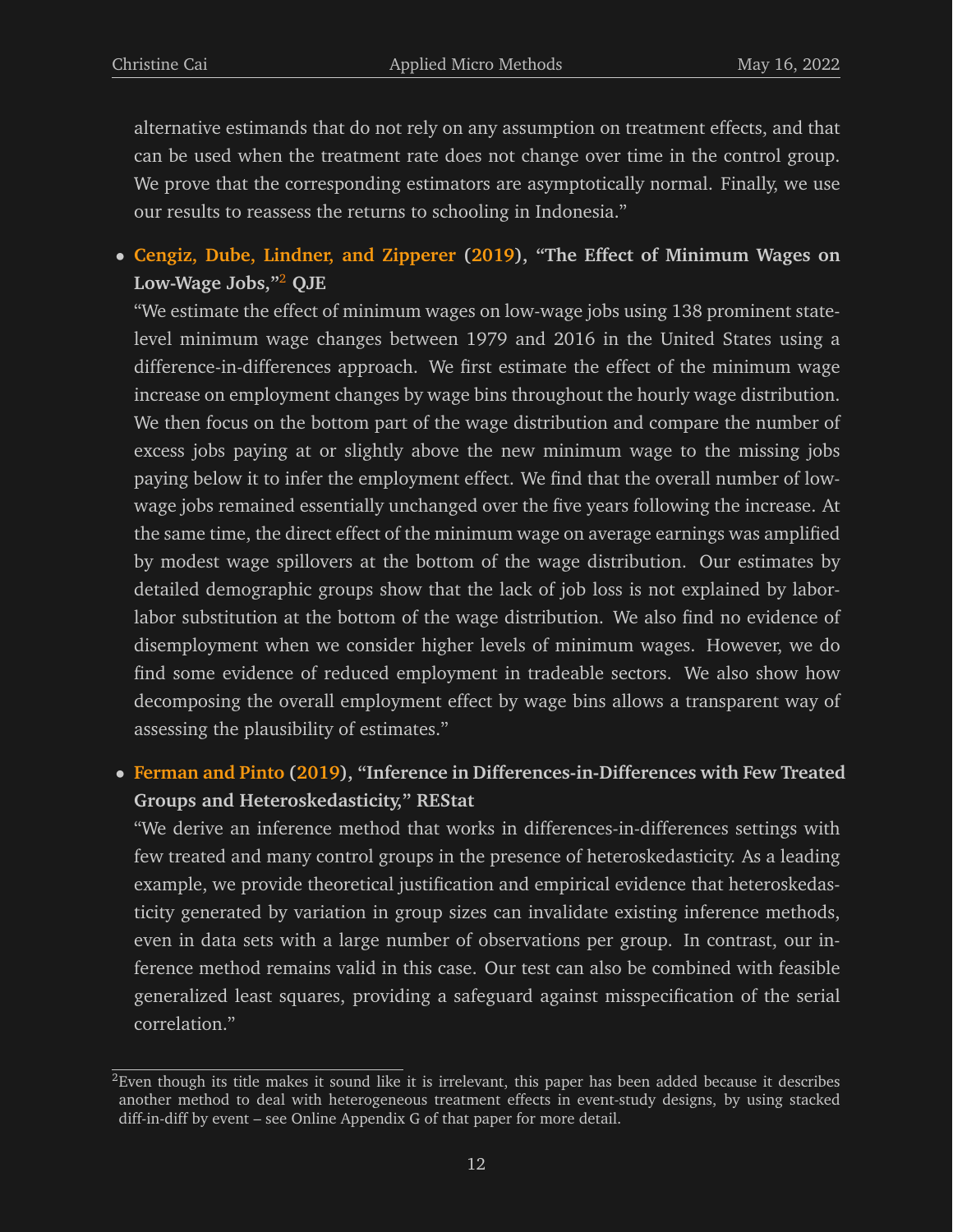*•* **[Freyaldenhoven, Hansen, and Shapiro](#page-56-4) ([2019\)](#page-56-4), "Pre-event Trends in the Panel Event-Study Design," AER**

"We consider a linear panel event-study design in which unobserved confounds may be related both to the outcome and to the policy variable of interest. We provide sufficient conditions to identify the causal effect of the policy by exploiting covariates related to the policy only through the confounds. Our model implies a set of moment equations that are linear in parameters. The effect of the policy can be estimated by 2SLS, and causal inference is valid even when endogeneity leads to pre-event trends ("pre-trends") in the outcome. Alternative approaches perform poorly in our simulations."

*•* **[de Chaisemartin and d'Haultfoeuille](#page-55-3) [\(2020](#page-55-3)), "Two-Way Fixed Effects Estimators with Heterogeneous Treatment Effects," AER**

"Linear regressions with period and group fixed effects are widely used to estimate treatment effects. We show that they estimate weighted sums of the average treatment effects (ATE) in each group and period, with weights that may be negative. Due to the negative weights, the linear regression coefficient may for instance be negative while all the ATEs are positive. We propose another estimator that solves this issue. In the two applications we revisit, it is significantly different from the linear regression estimator."

*•* **[Marcus and Sant'Anna](#page-58-3) ([2020\)](#page-58-3), "The Role of Parallel Trends in Event Study Settings: An Application to Environmental Economics," JAERE**

"Difference-in-Differences (DID) research designs usually rely on variation of treatment timing such that, after making an appropriate parallel trends assumption, one can identify, estimate, and make inference about causal effects. In practice, however, different DID procedures rely on different parallel trends assumptions (PTA), and recover different causal parameters. In this paper, we focus on staggered DID (also referred as event-studies) and discuss the role played by the PTA in terms of identification and estimation of causal parameters. We document a "robustness vs. "efficiency trade-off in terms of the strength of the underlying PTA, and argue that practitioners should be explicit about these trade-offs whenever using DID procedures. We propose new DID estimators that reflect these trade-offs and derived their large sample properties. We illustrate the practical relevance of these results by assessing whether the transition from federal to state management of the Clean Water Act affects compliance rates."

#### *•* **[Rambachan and Roth](#page-58-4) ([2020](#page-58-4)), "An Honest Approach to Parallel Trends," WP**

"This paper proposes robust inference methods for difference-in-differences and eventstudy designs that do not require that the parallel trends assumption holds exactly. Instead, the researcher must only impose restrictions on the possible differences in trends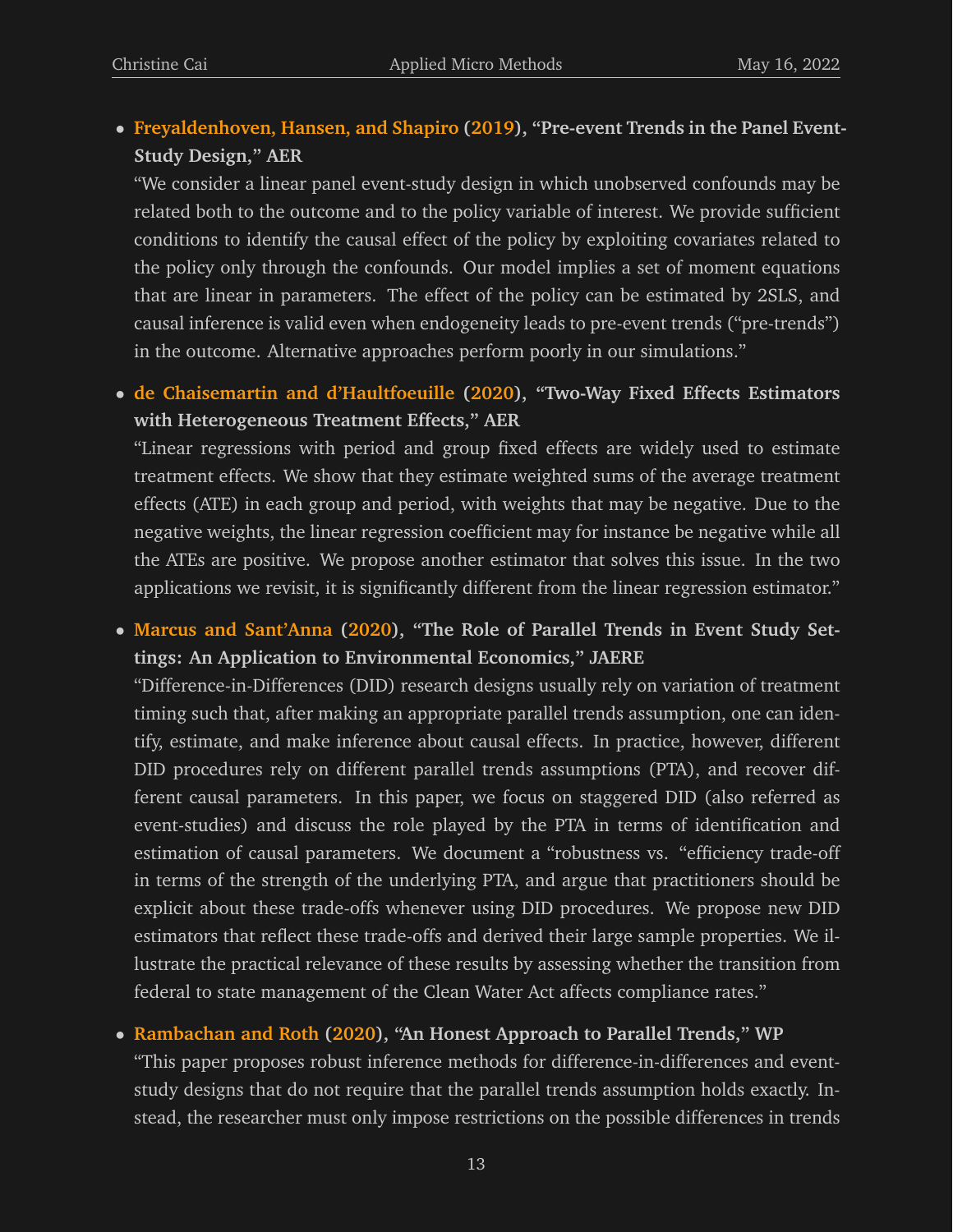between the treated and control groups. Several common intuitions expressed in applied work can be captured by such restrictions, including the notion that pre-treatment differences in trends are informative about counterfactual post-treatment differences in trends. Our methodology then guarantees uniformly valid ("honest") inference when the imposed restrictions are satisfied. We first show that fixed length confidence intervals have near-optimal expected length for a practically-relevant class of restrictions. We next introduce a novel inference procedure that accommodates a wider range of restrictions, which is based on the observation that inference in our setting is equivalent to testing a system of moment inequalities with a large number of linear nuisance parameters. The resulting confidence sets are consistent, and have optimal local asymptotic power for many parameter configurations. We recommend researchers conduct sensitivity analyses to show what conclusions can be drawn under various restrictions on the possible differences in trends"

## *•* **[Sant'Anna and Zhao](#page-59-3) [\(2020](#page-59-3)), "Doubly Robust Difference-in-Differences Estimators," JE**

"This article proposes doubly robust estimators for the average treatment effect on the treated (ATT) in difference-in-differences (DID) research designs. In contrast to alternative DID estimators, the proposed estimators are consistent if either (but not necessarily both) a propensity score or outcome regression working models are correctly specified. We also derive the semiparametric efficiency bound for the ATT in DID designs when either panel or repeated cross-section data are available, and show that our proposed estimators attain the semiparametric efficiency bound when the working models are correctly specified. Furthermore, we quantify the potential efficiency gains of having access to panel data instead of repeated cross-section data. Finally, by paying particular attention to the estimation method used to estimate the nuisance parameters, we show that one can sometimes construct doubly robust DID estimators for the ATT that are also doubly robust for inference. Simulation studies and an empirical application illustrate the desirable finite-sample performance of the proposed estimators. Open-source software for implementing the proposed policy evaluation tools is available."

*•* **[Schmidheiny and Siegloch](#page-59-4) [\(2020](#page-59-4)), "On Event Studies and Distributed-Lags in Two-Way Fixed Effects Models: Identification, Equivalence, and Generalization," WP** "We discuss properties and pitfalls of panel-data event study designs. We derive three main results. First, assuming constant treatment effects before and/or after some event time, also known as binning, is a natural restriction imposed on theoretically infinite effect windows. Binning identifies dynamic treatment effects in the absence of never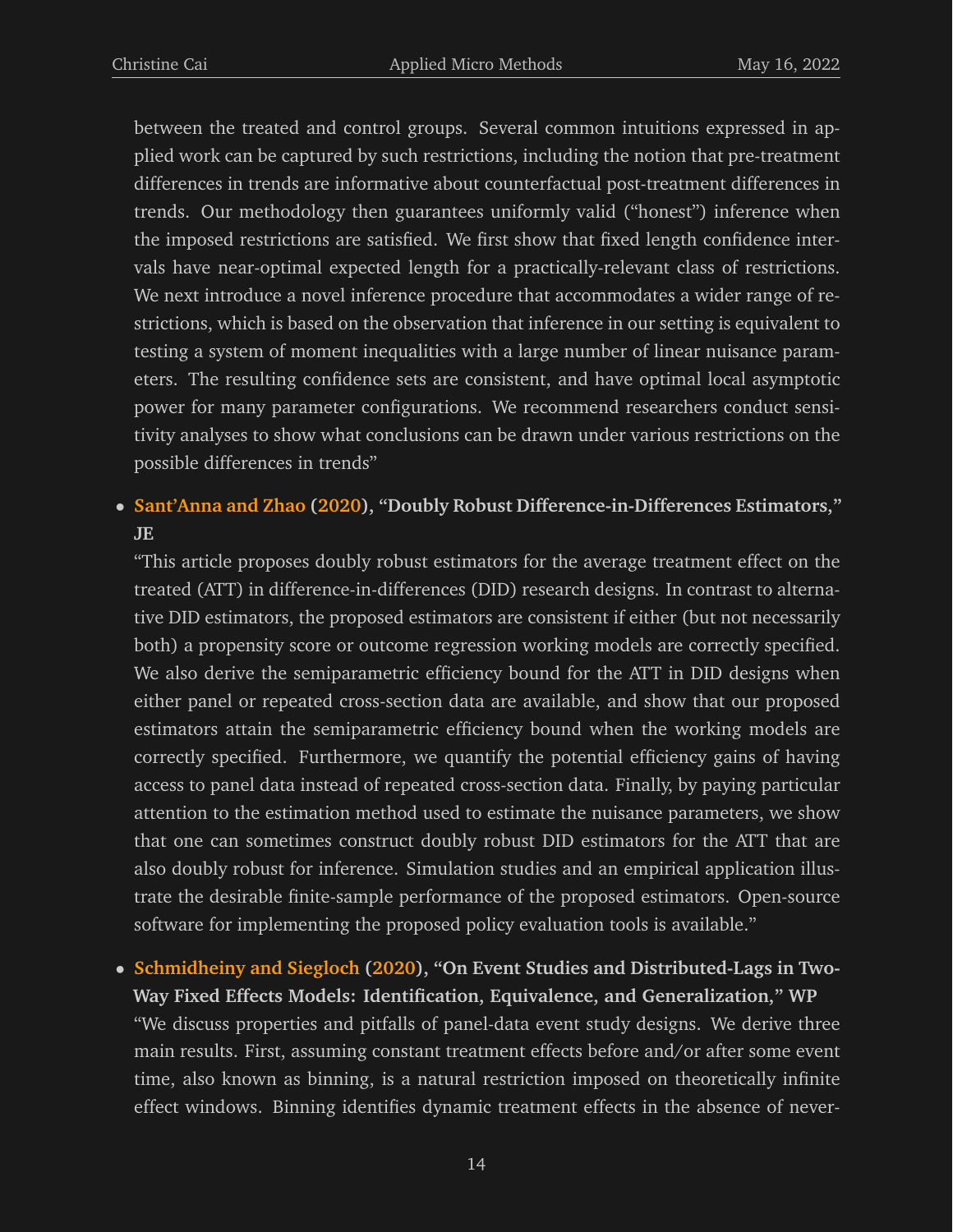treated units and is particularly suitable in case of multiple events. Second, event study designs with binned endpoints and distributed-lag models are numerically identical leading to the same parameter estimates after correct reparametrization. Third, classic dummy variable event study designs can be generalized to models that account for multiple events of different sign and intensity of the treatment, which are common in public and labor economics. We demonstrate the practical relevance of our methodological points in an application studying the effects of unemployment benefit duration on job search effort."

#### *•* **[Abraham and Sun](#page-51-1) ([2021\)](#page-51-1), "Estimating Dynamic Treatment Effects in Event Studies with Heterogeneous Treatment Effects," JE**

"To estimate the dynamic effects of an absorbing treatment, researchers often use twoway fixed effects regressions that include leads and lags of the treatment. We show that in settings with variation in treatment timing across units, the coefficient on a given lead or lag can be contaminated by effects from other periods, and apparent pretrends can arise solely from treatment effects heterogeneity. We propose an alternative estimator that is free of contamination, and illustrate the relative shortcomings of two-way fixed effects regressions with leads and lags through an empirical application."

#### *•* **[Arkhangelsky, Athey, Hirshberg, Imbens, and Wager](#page-52-3) ([2021\)](#page-52-3), "Synthetic Difference in Differences," AER**

"We present a new estimator for causal effects with panel data that builds on insights behind the widely used difference in differences and synthetic control methods. Relative to these methods, we find, both theoretically and empirically, that the proposed synthetic difference in differences estimator has desirable robustness properties, and that it performs well in settings where the conventional estimators are commonly used in practice. We study the asymptotic behavior of the estimator when the systematic part of the outcome model includes latent unit factors interacted with latent time factors, and we present conditions for consistency and asymptotic normality."

#### *•* **[Baker, Larcker, and Wang](#page-52-4) ([2021](#page-52-4)), "How Much Should We Trust Staggered Differences-In-Differences Estimates?," WP**

"Difference-in-differences analysis with staggered treatment timing is frequently used to assess the impact of policy changes on corporate outcomes in academic research. However, recent advances in econometric theory show that such designs are likely to be biased in the presence of treatment effect heterogeneity. Given the pronounced use of staggered treatment designs in accounting and applied corporate finance research, this finding potentially impacts a large swath of prior findings in these fields. We survey the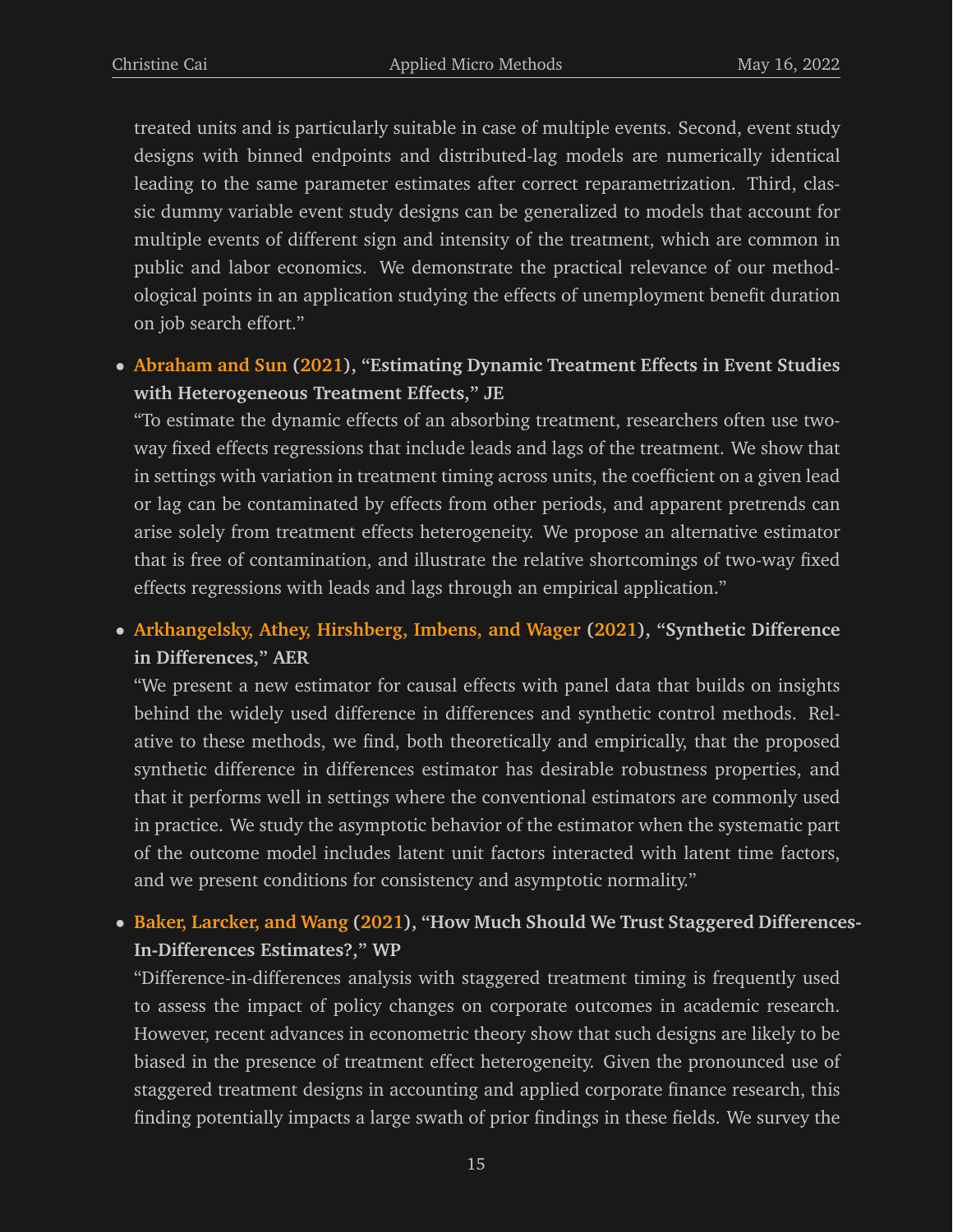nascent literature and document how and when such bias arises from treatment effect heterogeneity. We then apply recently proposed methods to a set of prior published results. We find that correcting for the bias induced by the staggered nature of policy adoption frequently impacts the estimated effect from standard difference-in-difference studies. In many cases, the reported effects in prior research become indistinguishable from zero."

*•* **[Borusyak, Jaravel, and Spiess](#page-53-2) [\(2021](#page-53-2)), "Revisiting Event Study Designs: Robust and Efficient Estimation," WP**

"A broad empirical literature uses "event study," or "difference-in-differences with staggered rollout," research designs for treatment effect estimation: settings in which units in the panel receive treatment at different times. We show a series of problems with conventional regression-based two-way fixed effects estimators, both static and dynamic. These problems arise when researchers conflate the identifying assumptions of parallel trends and no anticipatory effects, implicit assumptions that restrict treatment effect heterogeneity, and the specification of the estimand as a weighted average of treatment effects. We then derive the efficient estimator robust to treatment effect heterogeneity for this setting, show that it has a particularly intuitive "imputation" form when treatment-effect heterogeneity is unrestricted, characterize its asymptotic behavior, provide tools for inference, and illustrate its attractive properties in simulations. We further discuss appropriate tests for parallel trends, and show how our estimation approach extends to many settings beyond standard event studies."

*•* **[Butts](#page-53-3) [\(2021](#page-53-3)), "Difference-in-Differences Estimation with Spatial Spillovers," WP** "Empirical work often uses treatment assigned following geographic boundaries. When the effects of treatment cross over borders, classical difference-in-differences estimation produces biased estimates for the average treatment effect. In this paper, I introduce a potential outcomes framework to model spillover effects and decompose the estimate's bias in two parts: (1) the control group no longer identifies the counterfactual trend because their outcomes are affected by treatment and (2) changes in treated units' outcomes reflect the effect of their own treatment status and the effect from the treatment status of "close" units. I propose estimation strategies that can remove both sources of bias and semi-parametrically estimate the spillover effects themselves. I extend Callaway and Sant'Anna (2020) to allow for event-study estimates that control for spillovers. To highlight the importance of spillover effects, I revisit analyses of three place-based interventions."

*•* **[Callaway and Sant'Anna](#page-54-3) [\(2021](#page-54-3)), "Difference-in-Differences with Multiple Time Pe-**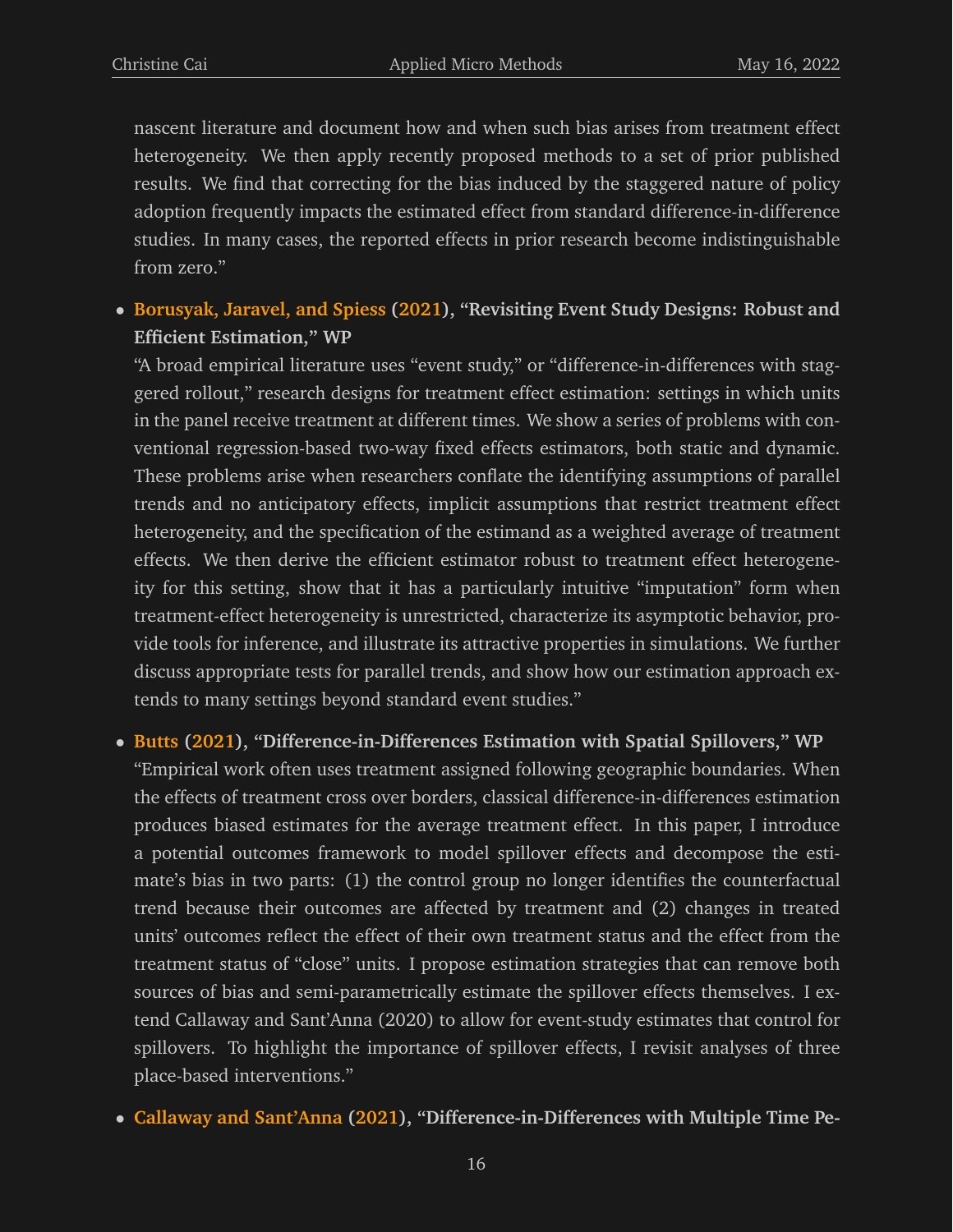#### **riods," JE**

"In this article, we consider identification, estimation, and inference procedures for treatment effect parameters using Difference-in-Differences (DiD) with (i) multiple time periods, (ii) variation in treatment timing, and (iii) when the parallel trends assumption holds potentially only after conditioning on observed covariates. We show that a family of causal effect parameters are identified in staggered DiD setups, even if differences in observed characteristics create non-parallel outcome dynamics between groups. Our identification results allow one to use outcome regression, inverse probability weighting, or doubly-robust estimands. We also propose different aggregation schemes that can be used to highlight treatment effect heterogeneity across different dimensions as well as to summarize the overall effect of participating in the treatment. We establish the asymptotic properties of the proposed estimators and prove the validity of a computationally convenient bootstrap procedure to conduct asymptotically valid simultaneous (instead of pointwise) inference. Finally, we illustrate the relevance of our proposed tools by analyzing the effect of the minimum wage on teen employment from 2001– 2007. Open-source software is available for implementing the proposed methods."

*•* **[Freyaldenhoven, Hansen, Pérez, and Shapiro](#page-56-5) [\(2021\)](#page-56-5), "Visualization, Identification, and Estimation in the Linear Panel Event-Study Design," NBER WP**

"Linear panel models, and the "event-study plots" that often accompany them, are popular tools for learning about policy effects. We discuss the construction of event-study plots and suggest ways to make them more informative. We examine the economic content of different possible identifying assumptions. We explore the performance of the corresponding estimators in simulations, highlighting that a given estimator can perform well or poorly depending on the economic environment. An accompanying Stata package, -xtevent-, facilitates adoption of our suggestions."

#### *•* **[Gardner](#page-56-6) [\(2021](#page-56-6)), "Two-Stage Differences-in-Differences," WP**

"A recent literature has shown that when adoption of a treatment is staggered and average treatment effects vary across groups and over time, difference-in-differences regression does not identify an easily interpretable measure of the typical effect of the treatment. In this paper, I extend this literature in two ways. First, I provide some simple underlying intuition for why difference-in-differences regression does not identify a group *×* period average treatment effect. Second, I propose an alternative twostage estimation framework, motivated by this intuition. In this framework, group and period effects are identified in a first stage from the sample of untreated observations, and average treatment effects are identified in a second stage by comparing treated and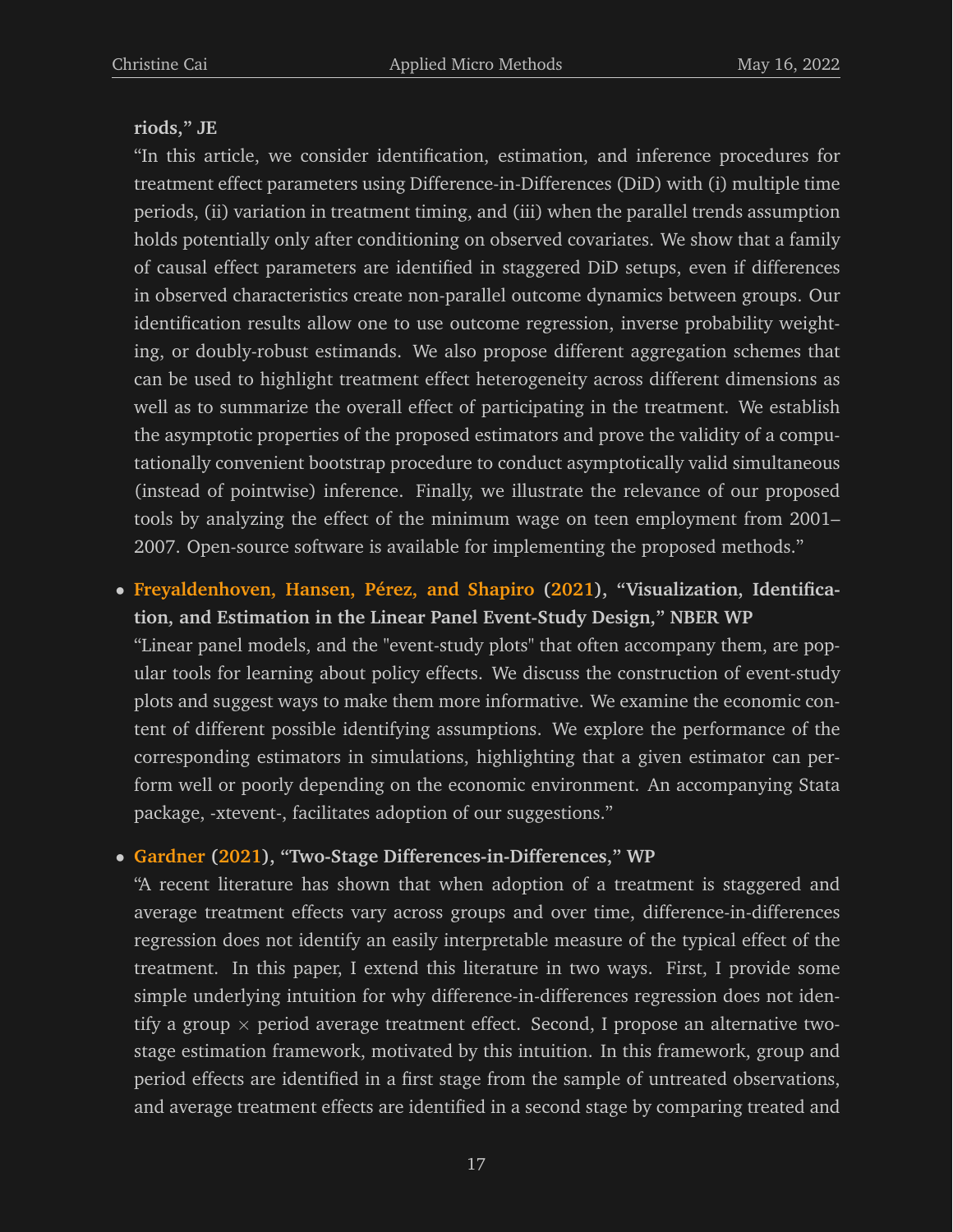untreated outcomes, after removing these group and period effects. The two-stage approach is robust to treatment-effect heterogeneity under staggered adoption, and can be used to identify a host of different average treatment effect measures. It is also simple, intuitive, and easy to implement. I establish the theoretical properties of the twostage approach and demonstrate its effectiveness and applicability using Monte-Carlo evidence and an example from the literature."

### *•* **[Goodman-Bacon](#page-57-2) [\(2021](#page-57-2)), "Difference-in-Differences with Variation in Treatment Timing," JE**

"The canonical difference-in-differences (DD) estimator contains two time periods, "pre" and "post", and two groups, "treatment" and "control". Most DD applications, however, exploit variation across groups of units that receive treatment at different times. This paper shows that the two-way fixed effects estimator equals a weighted average of all possible two-group/two-period DD estimators in the data. A causal interpretation of two-way fixed effects DD estimates requires both a parallel trends assumption and treatment effects that are constant over time. I show how to decompose the difference between two specifications, and provide a new analysis of models that include timevarying controls."

### *•* **[Roth and Sant'Anna](#page-59-5) ([2021a](#page-59-5)), "Efficient Estimation for Staggered Rollout Designs," WP**

"Researchers are often interested in the causal effect of treatments that are rolled out to different units at different points in time. This paper studies how to efficiently estimate a variety of causal parameters in such staggered rollout designs when treatment timing is (as-if) randomly assigned. We solve for the most efficient estimator in a class of estimators that nests two-way fixed effects models as well as several popular generalized difference-in-differences methods. The efficient estimator is not feasible in practice because it requires knowledge of the optimal weights to be placed on pre-treatment outcomes. However, the optimal weights can be estimated from the data, and in large datasets the plug-in estimator that uses the estimated weights has similar properties to the "oracle" efficient estimator. We illustrate the performance of the plug-in efficient estimator in simulations and in an application to Wood, Tyler and Papachristos (2020a)s study of the staggered rollout of a procedural justice training program for police officers. We find that confidence intervals based on the plug-in efficient estimator have good coverage and can be as much as five times shorter than confidence intervals based on existing methods. As an empirical contribution of independent interest, our application provides the most precise estimates to date on the effectiveness of procedural justice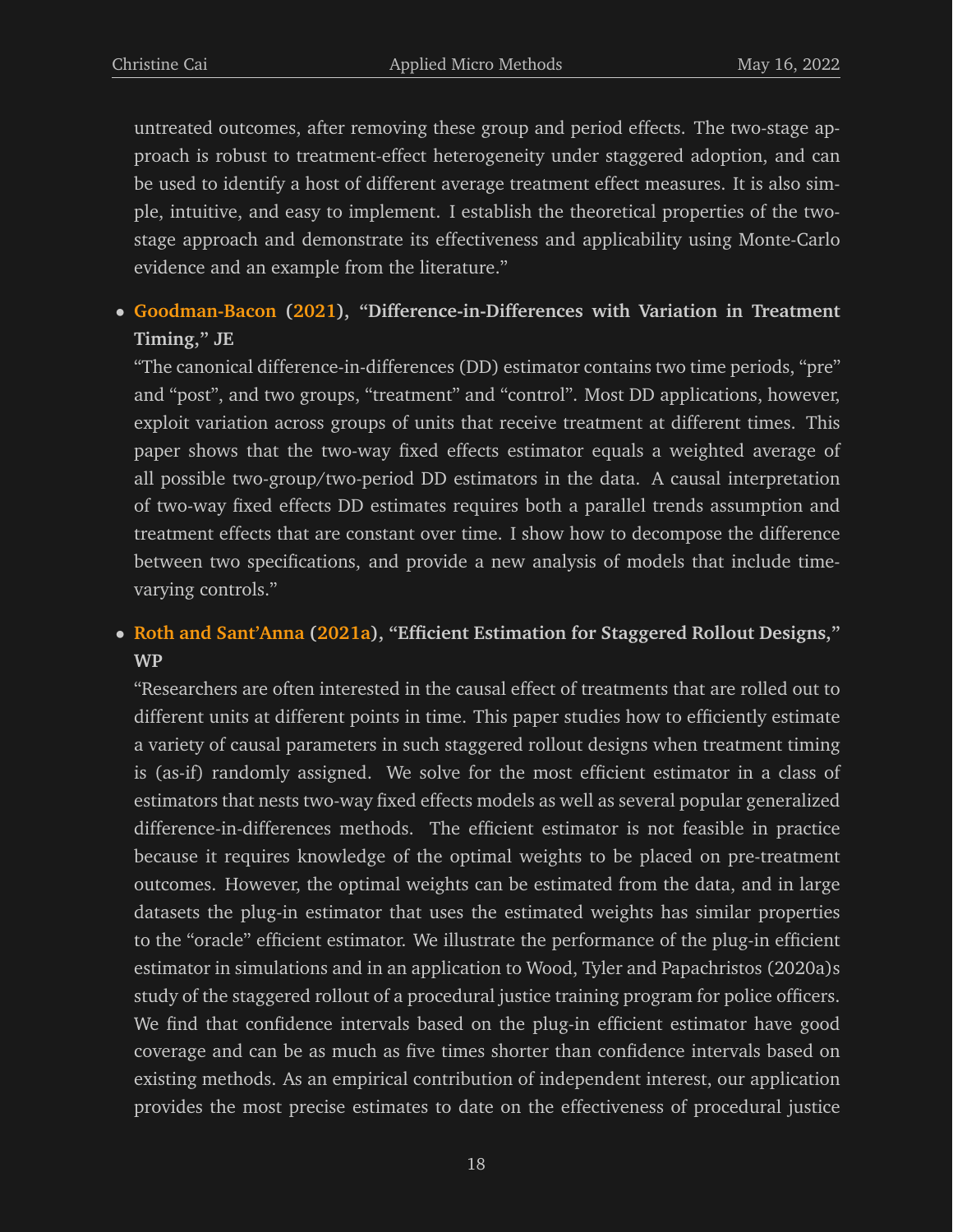training programs for police officers."

### *•* **[Roth and Sant'Anna](#page-59-6) [\(2021b](#page-59-6)), "When Is Parallel Trends Sensitive to Functional Form?," WP**

"This paper assesses when the validity of difference-in-differences and related estimators depends on functional form. We provide a novel characterization: the parallel trends assumption holds under all strictly monotonic transformations of the outcome if and only if a stronger "parallel trends"-type condition holds for the cumulative distribution function of untreated potential outcomes. This condition is satisfied if and essentially only if the population can be partitioned into a subgroup for which treatment is effectively randomly assigned and a remaining subgroup for which the distribution of untreated potential outcomes is stable over time. We show further that it is impossible to construct any estimator that is consistent (or unbiased) for the average treatment effect on the treated (ATT) without either imposing functional form restrictions or imposing assumptions that identify the full distribution of untreated potential outcomes. Our results suggest that researchers who wish to point-identify the ATT should justify one of the following: (i) why treatment is as-if randomly assigned, (ii) why the chosen functional form is correct at the exclusion of others, or (iii) a method for inferring the entire counterfactual distribution of untreated potential outcomes."

#### *•* **[Wooldridge](#page-60-2) [\(2021](#page-60-2)), "Two-Way Fixed Effects, the Two-Way Mundlak Regression, and Difference-in-Differences Estimators," WP**

"I establish the equivalence between the two-way fixed effects (TWFE) estimator and an estimator obtained from a pooled ordinary least squares regression that includes unitspecific time averages and time-period specific cross-sectional averages, which I call the two-way Mundlak (TWM) regression. This equivalence furthers our understanding of the anatomy of TWFE, and has several applications. The equivalence between TWFE and TWM implies that various estimators used for intervention analysis – with a common entry time into treatment or staggered entry, with or without covariates – can be computed using TWFE or pooled OLS regressions that control for time-constant treatment intensities, covariates, and interactions between them. The approach allows considerable heterogeneity in treatment effects across treatment intensity, calendar time, and covariates. The equivalence implies that standard strategies for heterogeneous trends are available to relax the common trends assumption. Further, the two-way Mundlak regression is easily adapted to nonlinear models such as exponential models and logit and probit models."

*•* **[Caetano, Callaway, Stroud, and Sant'Anna Rodrigues](#page-54-4) ([2022\)](#page-54-4), "Difference in Differ-**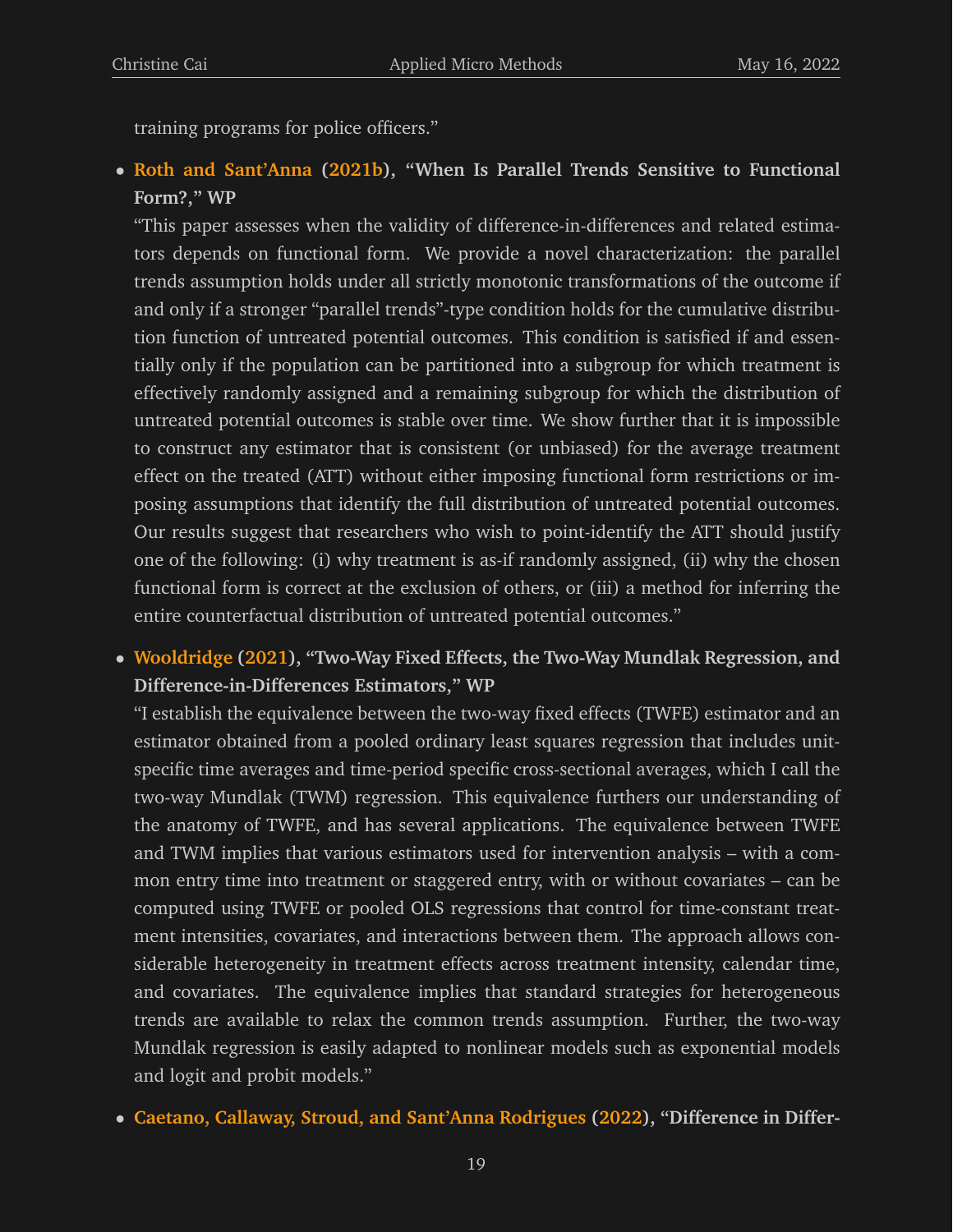#### **ences with Time-Varying Covariates," WP**

"This paper considers identification and estimation of causal effect parameters from participating in a binary treatment in a difference in differences (DID) setup when the parallel trends assumption holds after conditioning on observed covariates. Relative to existing work in the econometrics literature, we consider the case where the value of covariates can change over time and, potentially, where participating in the treatment can affect the covariates themselves. We propose new empirical strategies in both cases. We also consider two-way fixed effects (TWFE) regressions that include time-varying regressors, which is the most common way that DID identification strategies are implemented under conditional parallel trends. We show that, even in the case with only two time periods, these TWFE regressions are not generally robust to (i) time-varying covariates being affected by the treatment, (ii) treatment effects and/or paths of untreated potential outcomes depending on the level of time-varying covariates in addition to only the change in the covariates over time, (iii) treatment effects and/or paths of untreated potential outcomes depending on time-invariant covariates, (iv) treatment effect heterogeneity with respect to observed covariates, and (v) violations of strong functional form assumptions, both for outcomes over time and the propensity score, that are unlikely to be plausible in most DID applications. Thus, TWFE regressions can deliver misleading estimates of causal effect parameters in a number of empirically relevant cases. We propose both doubly robust estimands and regression adjustment/imputation strategies that are robust to these issues while not being substantially more challenging to implement."

#### *•* **[Pichetti and Pinto](#page-58-5) [\(2022\)](#page-58-5), "Marginal Treatment Effects in Difference-in-Differences," WP**

"Difference-in-Differences (DiD) is a popular method used to evaluate the effect of a treatment. In its most simple version a control group remains untreated at two periods, whereas the treatment group becomes fully treated at the second period. However, it is not uncommon in applications of the method that the treatment rate only increases more in the treatment group. This article presents identification results for the marginal treatment effect (MTE) in DiD settings with imperfect compliance. We show that we can modify the standard identifying assumptions in DiD designs with covariates. We identify the MTE under a functional structure that allows for treatment heterogeneity among individuals based on the unobservable characteristics that drive selection into treatment. Furthermore, we derive a doubly-robust estimator for the local average treatment effect (LATE), which augments the two-way fixed effects regression model with unit-specific weights that rise from the propensity score and with the control function. We prove the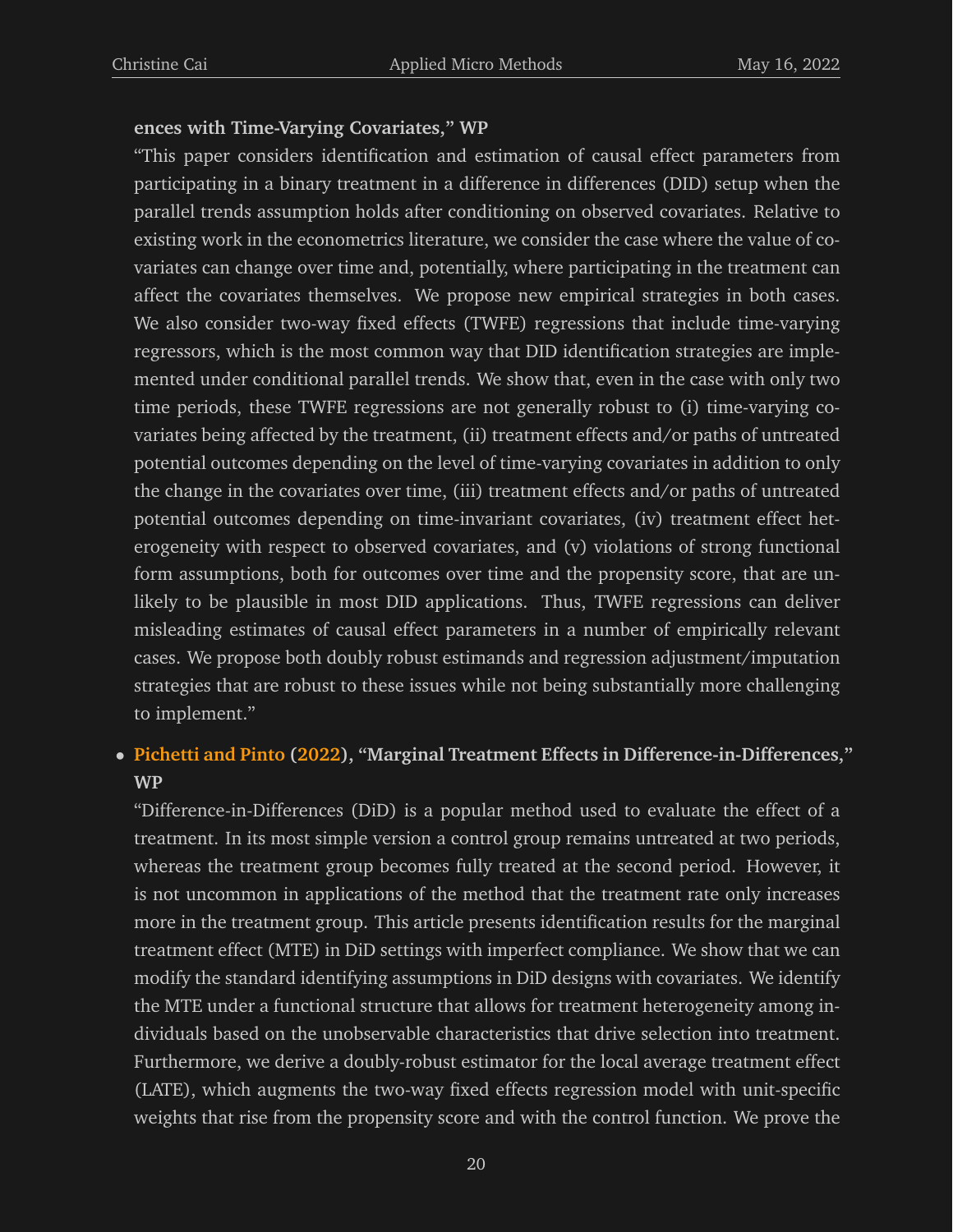*√ n*-consistency and asymptotic normality of the estimators and assert their desirable finite-sample properties through simulation studies of a linear MTE model."

*•* **[Roth](#page-59-7) [\(2022\)](#page-59-7), "Pre-Test with Caution: Event-Study Estimates after Testing for Parallel Trends," AER I**

"This paper discusses two important limitations of the common practice of testing for pre-existing differences in trends ("pre-trends") when using difference-in-differences and related methods. First, conventional pre-trends tests may have low power. Second, conditioning the analysis on the result of a pre-test can distort estimation and inference, potentially exacerbating the bias of point estimates and undercoverage of confidence intervals. I analyze these issues both in theory and in simulations calibrated to a survey of recent papers in leading economics journals, which suggest that these limitations are important in practice. I conclude with practical recommendations for mitigating these issues."

*•* **[Roth, Sant'Anna, Bilinski, and Poe](#page-59-2) ([2022](#page-59-2)), "What's Trending in Difference-in-Differences? A Synthesis of the Recent Econometrics Literature," WP**

"This paper synthesizes recent advances in the econometrics of difference-in-differences (DiD) and provides concrete recommendations for practitioners. We begin by articulating a simple set of canonical assumptions under which the econometrics of DiD are well-understood. We then argue that recent advances in DiD methods can be broadly classified as relaxing some components of the canonical DiD setup, with a focus on (i) multiple periods and variation in treatment timing, (ii) potential violations of parallel trends, or (iii) alternative frameworks for inference. Our discussion highlights the different ways that the DiD literature has advanced beyond the canonical model, and helps to clarify when each of the papers will be relevant for empirical work. We conclude by discussing some promising areas for future research."

*•* **[Sun and Shapiro](#page-59-8) ([2022\)](#page-59-8), "Linear Panel Model with Heterogeneous Coefficients and Variation in Exposure," NBER WP**

"Linear panel models featuring unit and time fixed effects appear in many areas of empirical economics. An active literature studies the interpretation of the ordinary least squares estimator of the model, commonly called the two-way fixed effects (TWFE) estimator, in the presence of unmodeled coefficient heterogeneity. We illustrate some implications for the case where the research design takes advantage of variation across units (say, US states) in exposure to some treatment (say, a policy change). In this case, the TWFE can fail to estimate the average (or even a weighted average) of the units' coefficients. Under some conditions, there exists no estimator that is guaranteed to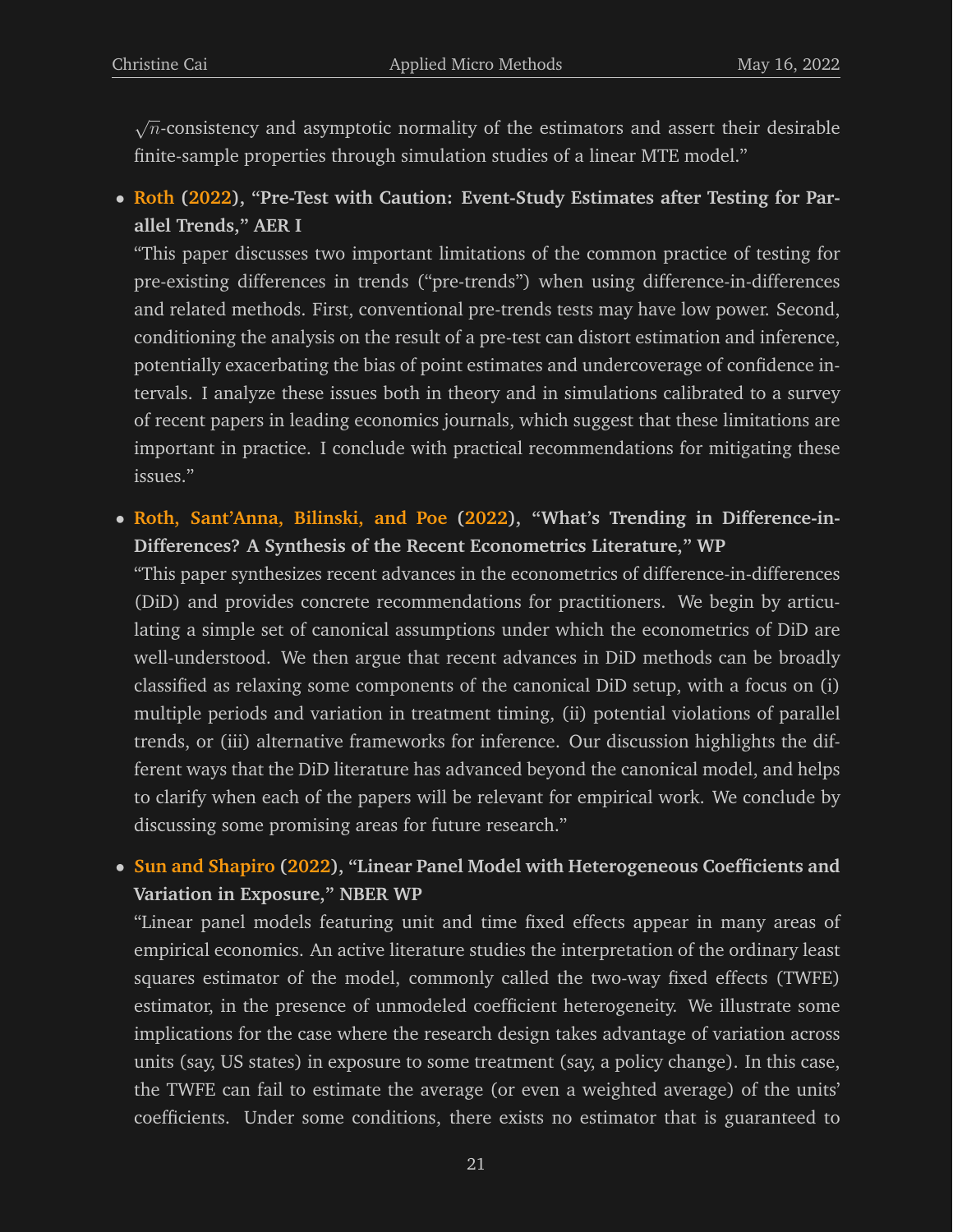estimate even a weighted average. Building on the literature, we note that when there is a unit totally unaffected by treatment, it is possible to estimate an average effect by replacing the TWFE with an average of difference-in-differences estimators."

## <span id="page-21-0"></span>**4 Standard IV**

*•* **[Andrews and Armstrong](#page-52-5) [\(2017](#page-52-5)), "Unbiased Instrumental Variables Estimation under Known First-Stage Sign," QE**

"We derive meanunbiased estimators for the structural parameter in instrumental variables models with a single endogenous regressor where the sign of one or more firststage coefficients is known. In the case with a single instrument, there is a unique nonrandomized unbiased estimator based on the reducedform and firststage regression estimates. For cases with multiple instruments we propose a class of unbiased estimators and show that an estimator within this class is efficient when the instruments are strong. We show numerically that unbiasedness does not come at a cost of increased dispersion in models with a single instrument: in this case the unbiased estimator is less dispersed than the twostage least squares estimator. Our finitesample results apply to normal models with known variance for the reducedform errors, and imply analogous results under weakinstrument asymptotics with an unknown error distribution."

*•* **[Choi, Gu, and Shen](#page-55-4) ([2018](#page-55-4)), "Weak-Instrument Robust Inference for Two-Sample Instrumental Variables Regression," JAE**

"Instrumental variable (IV) methods for regression are well established. More recently, methods have been developed for statistical inference when the instruments are weakly correlated with the endogenous regressor, so that estimators are biased and no longer asymptotically normally distributed. This paper extends such inference to the case where two separate samples are used to implement instrumental variables estimation. We also relax the restrictive assumptions of homoskedastic error structure and equal moments of exogenous covariates across two samples commonly employed in the twosample IV literature for strong IV inference. Monte Carlo experiments show good size properties of the proposed tests regardless of the strength of the instruments. We apply the proposed methods to two seminal empirical studies that adopt the two-sample IV framework."

*•* **[Mogstad and Torgovitsky](#page-58-6) ([2018\)](#page-58-6), "Identification and Extrapolation of Causal Effects with Instrumental Variables," ARE**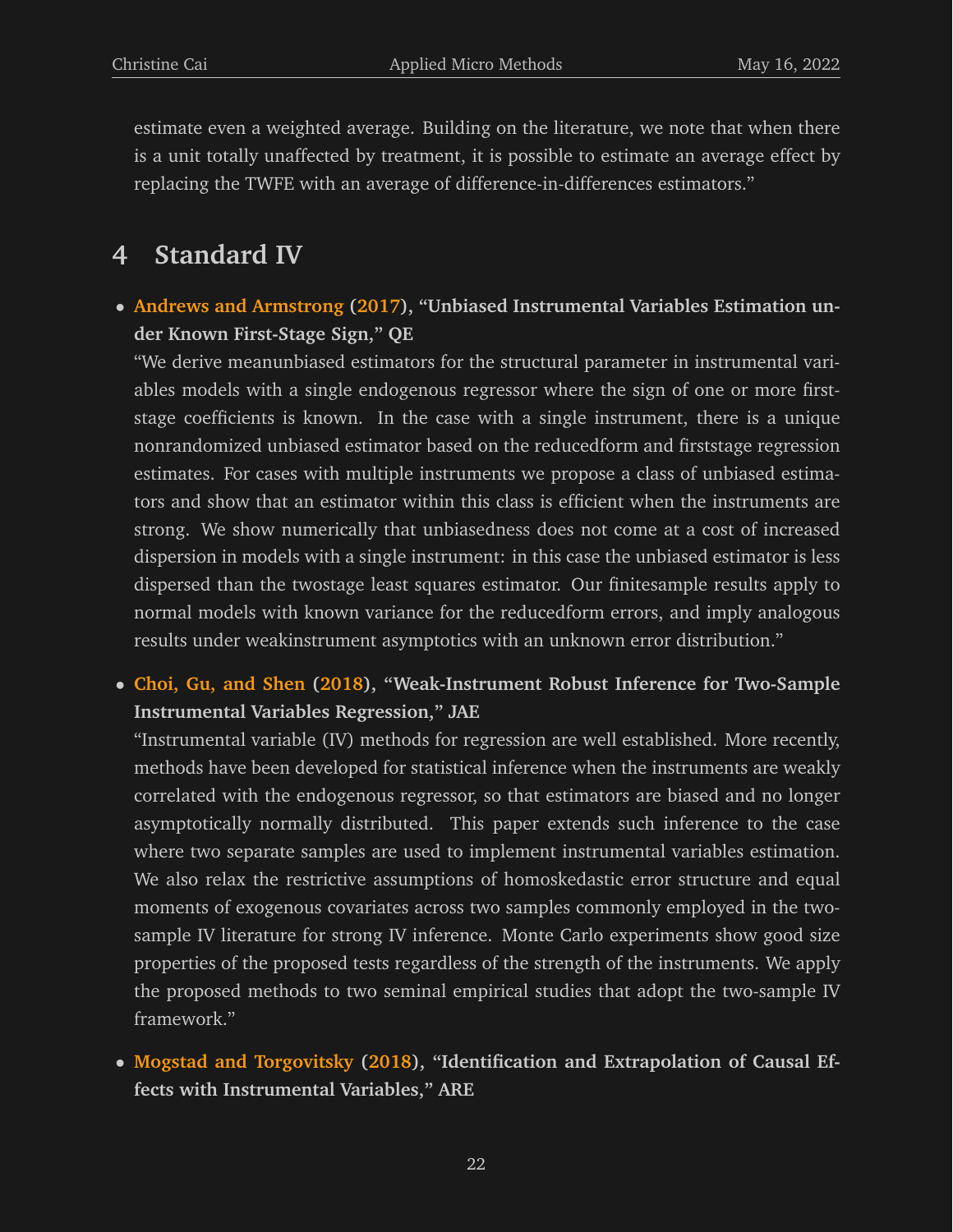"Instrumental variables (IV) are widely used in economics to address selection on unobservables. Standard IV methods produce estimates of causal effects that are specific to individuals whose behavior can be manipulated by the instrument at hand. In many cases, these individuals are not the same as those who would be induced to treatment by an intervention or policy of interest to the researcher. The average causal effect for the two groups can differ significantly if the effect of the treatment varies systematically with unobserved factors that are correlated with treatment choice. We review the implications of this type of unobserved heterogeneity for the interpretation of standard IV methods and for their relevance to policy evaluation. We argue that making inferences about policy-relevant parameters typically requires extrapolating from the individuals affected by the instrument to the individuals who would be induced to treatment by the policy under consideration. We discuss a variety of alternatives to standard IV methods that can be used to rigorously perform this extrapolation. We show that many of these approaches can be nested as special cases of a general framework that embraces the possibility of partial identification."

#### *•* **[Andrews, Stock, and Sun](#page-52-6) [\(2019](#page-52-6)), "Weak Instruments in Instrumental Variables Regression: Theory and Practice," ARE**

"When instruments are weakly correlated with endogenous regressors, conventional methods for instrumental variables (IV) estimation and inference become unreliable. A large literature in econometrics has developed procedures for detecting weak instruments and constructing robust confidence sets, but many of the results in this literature are limited to settings with independent and homoskedastic data, while data encountered in practice frequently violate these assumptions. We review the literature on weak instruments in linear IV regression with an emphasis on results for nonhomoskedastic (heteroskedastic, serially correlated, or clustered) data. To assess the practical importance of weak instruments, we also report tabulations and simulations based on a survey of papers published in the *American Economic Review* from 2014 to 2018 that use IV. These results suggest that weak instruments remain an important issue for empirical practice, and that there are simple steps that researchers can take to better handle weak instruments in applications."

#### *•* **[Evdokimov and Kolesár](#page-55-5) [\(2019](#page-55-5)), "Inference in Instrumental Variable Regression Analysis with Heterogeneous Treatment Effects," WP**

"We study inference in an instrumental variables model with heterogeneous treatment effects and possibly many instruments and/or covariates. In this case two-step estimators such as the two-stage least squares (TSLS) or versions of the jackknife instrumental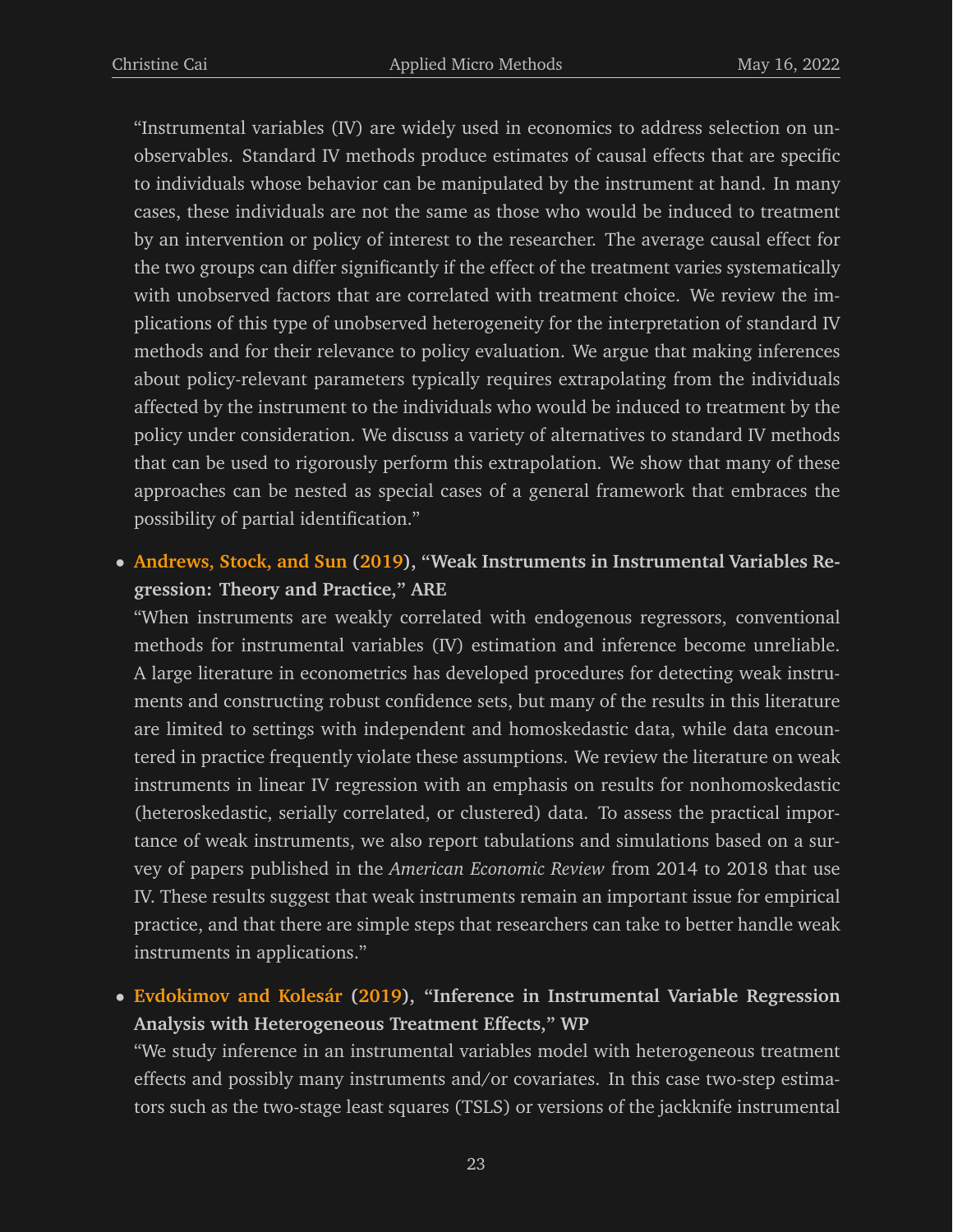variables (JIV) estimator estimate a particular weighted average of the local average treatment effects. The weights in these estimands depend on the first-stage coefficients, and either the sample or population variability of the covariates and instruments, depending on whether they are treated as fixed (conditioned upon) or random. We give new asymptotic variance formulas for the TSLS and JIV estimators, and propose consistent estimators of these variances. The heterogeneity of the treatment effects generally increases the asymptotic variance. Moreover, when the treatment effects are heterogeneous, the conditional asymptotic variance is smaller than the unconditional one. Our results are also useful when the treatment effects are constant, because they provide the asymptotic distribution and valid standard errors for the estimators that are robust to the presence of many covariates."

*•* **[Choi and Shen](#page-55-6) [\(2019](#page-55-6)), "Two-Sample Instrumental Variables Regression with Potentially Weak Instruments," SJ**

"We develop a command, weaktsiv, for two-sample instrumentalvariables regression models with one endogenous regressor and potentially weak instruments. weaktsiv includes the classic two-sample two-stage least-squares estimator whose inference is valid only under the assumption of strong instruments. It also includes statistical tests and confidence sets with correct size and coverage probabilities even when the instruments are weak."

- *•* **[Finley](#page-56-7) [\(2020\)](#page-56-7), "Testing for Weak-Instrument Bias in Just-Identified 2SLS," WP** "We propose a test and confidence procedure to gauge the possible impact of weak instruments in the linear model with one excluded instrument and one endogenous regressor, the model typically used with instrumental variables in applied work. Where *β*ˆ is the two-stage least squares estimator of the endogenous regressor's coefficient, *β*, we perform inference on worst-case asymptotic values of  $P[\beta \langle \beta \rangle]$ . The deviation of *P*[ $\beta$  <  $\hat{\beta}$ ] from .5 can be intuitively read as a deviation from median unbiasedness, providing an interpretable bias test for the just-identified model, where the mean bias  $E[\beta - \beta]$  is undefined. These inference procedures can easily be made robust to error heteroskedasticity and dependence such as clustering and serial correlation."
- *•* **[Huntington-Kleina](#page-57-3) [\(2020](#page-57-3)), "Instruments with Heterogeneous Effects: Bias, Monotonicity, and Localness," JCI**

"In Instrumental Variables (IV) estimation, the effect of an instrument on an endogenous variable may vary across the sample. In this case, IV produces a local average treatment effect (LATE), and if monotonicity does not hold, then no effect of interest is identified. In this paper, I calculate the weighted average of treatment effects that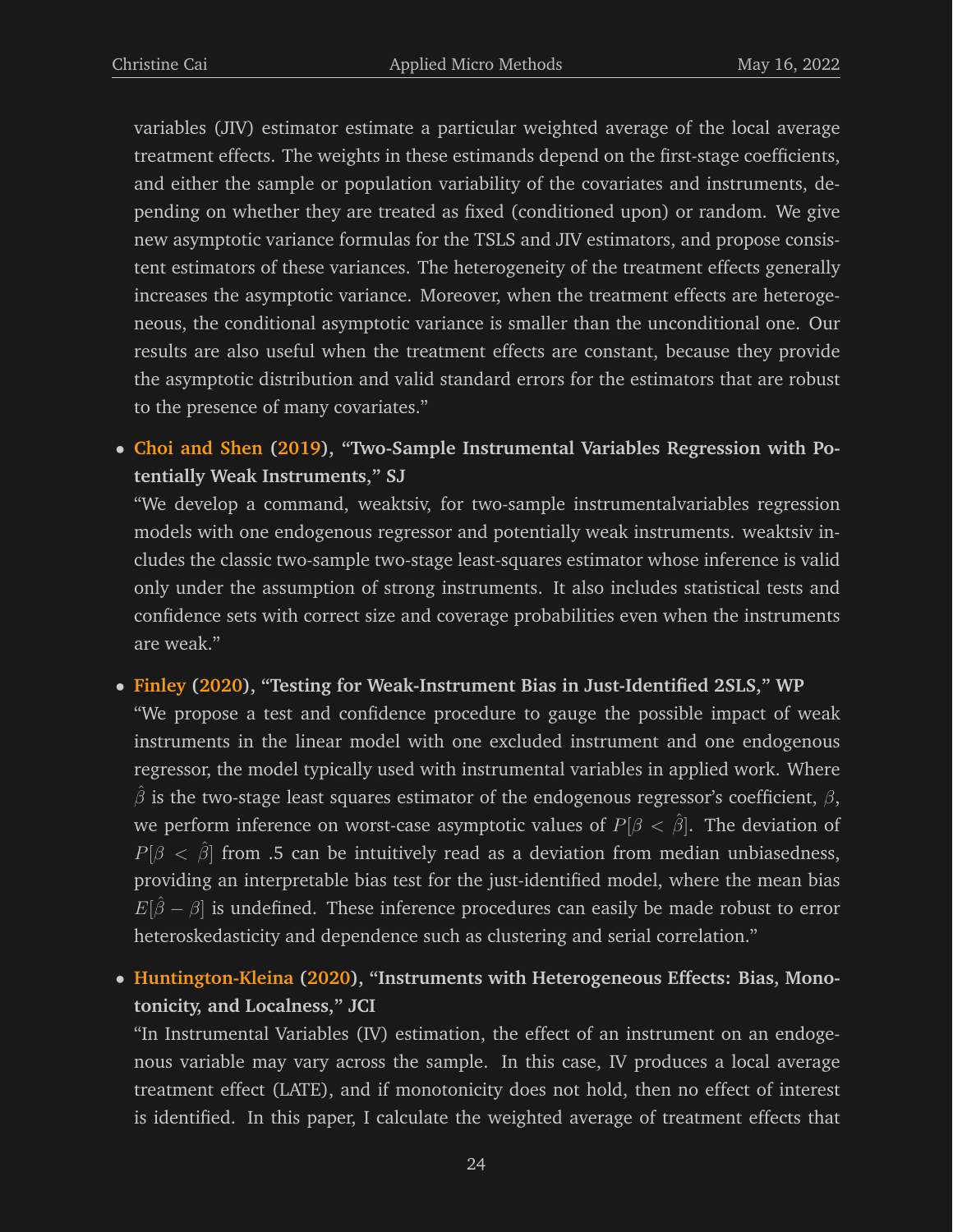is identified under general first-stage effect heterogeneity, which is generally not the average treatment effect among those affected by the instrument. I then describe a simple set of data-driven approaches to modeling variation in the effect of the instrument. These approaches identify a Super-Local Average Treatment Effect (SLATE) that weights treatment effects by the corresponding instrument effect more heavily than LATE. Even when first-stage heterogeneity is poorly modeled, these approaches considerably reduce the impact of small-sample bias compared to standard IV and unbiased weak-instrument IV methods, and can also make results more robust to violations of monotonicity. In application to a published study with a strong instrument, the preferred approach reduces error by about 19% in small ( $N \approx 1,000$ ) subsamples, and by about 13% in larger  $(N \approx 33,000)$  subsamples."

*•* **[Mogstad, Torgovitsky, and Walters](#page-58-7) [\(2020a\)](#page-58-7), "Policy Evaluation with Multiple Instrumental Variables," WP**

"Marginal treatment effect methods are widely used for causal inference and policy evaluation with instrumental variables. However, they fundamentally rely on the wellknown monotonicity (threshold-crossing) condition on treatment choice behavior. Recent research has shown that this condition cannot hold with multiple instruments unless treatment choice is effectively homogeneous. Based on these findings, we develop a new marginal treatment effect framework under a weaker, partial monotonicity condition. The partial monotonicity condition is implied by standard choice theory and allows for rich heterogeneity even in the presence of multiple instruments. The new framework can be viewed as having multiple different choice models for the same observed treatment variable, all of which must be consistent with the data and with each other. Using this framework, we develop a methodology for partial identification of clearly stated, policy-relevant target parameters while allowing for a wide variety of nonparametric shape restrictions and parametric functional form assumptions. We show how the methodology can be used to combine multiple instruments together to yield more informative empirical conclusions than one would obtain by using each instrument separately. The methodology provides a blueprint for extracting and aggregating information about treatment effects from multiple controlled or natural experiments while still allowing for rich heterogeneity in both treatment effects and choice behavior."

*•* **[Mogstad, Torgovitsky, and Walters](#page-58-8) [\(2020b](#page-58-8)), "The Causal Interpretation of Two-Stage Least Squares with Multiple Instrumental Variables," NBER WP**

"Empirical researchers often combine multiple instrumental variables (IVs) for a single treatment using two-stage least squares (2SLS). When treatment effects are heteroge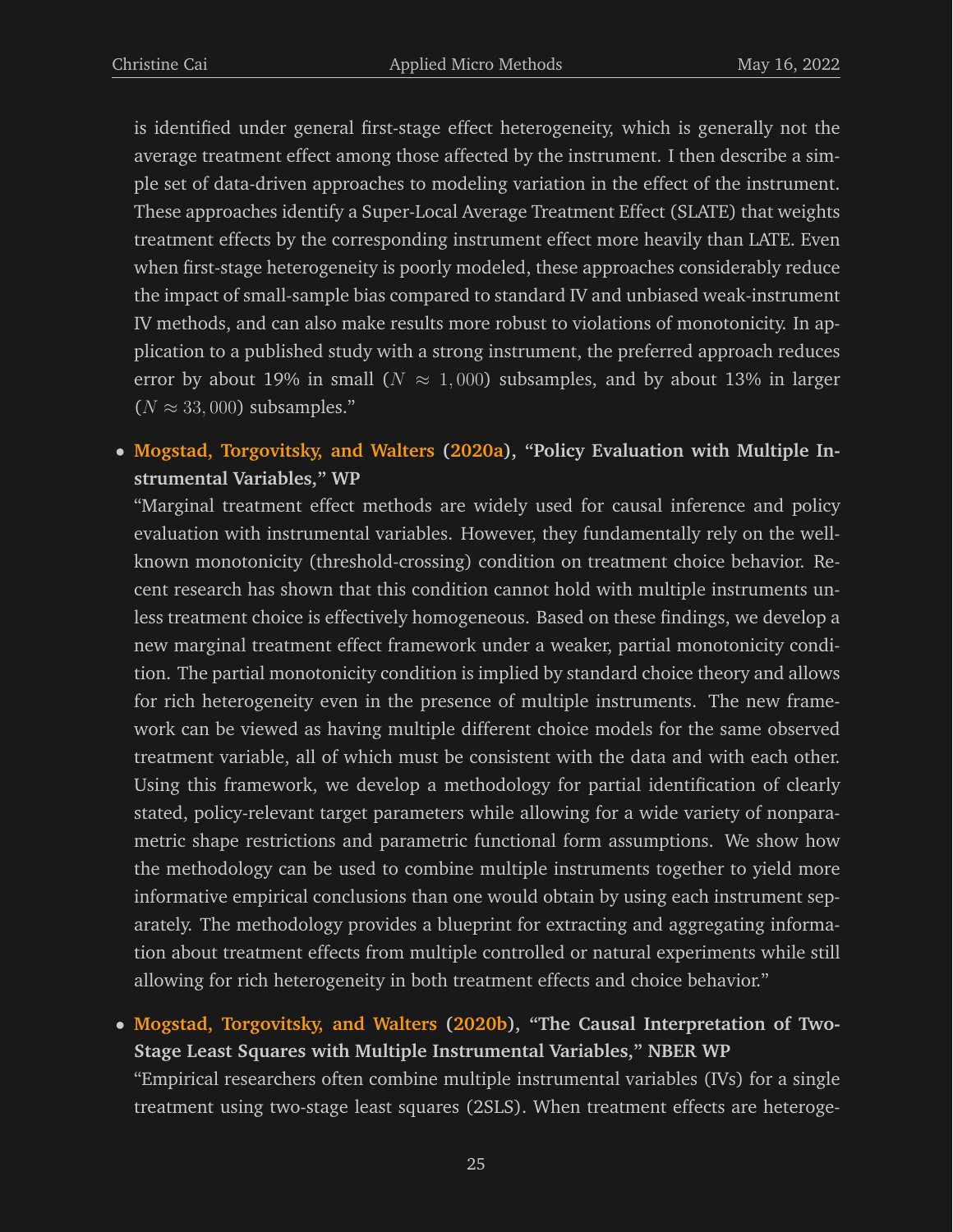neous, a common justification for including multiple IVs is that the 2SLS estimand can be given a causal interpretation as a positively-weighted average of local average treatment effects (LATEs). This justification requires the well-known monotonicity condition. However, we show that with more than one instrument, this condition can only be satisfied if choice behavior is effectively homogenous. Based on this finding, we consider the use of multiple IVs under a weaker, partial monotonicity condition. We characterize empirically verifiable sufficient and necessary conditions for the 2SLS estimand to be a positively-weighted average of LATEs under partial monotonicity. We apply these results to an empirical analysis of the returns to college with multiple instruments. We show that the standard monotonicity condition is at odds with the data. Nevertheless, our empirical checks show that the 2SLS estimate retains a causal interpretation as a positively-weighted average of the effects of college attendance among complier groups."

### *•* **[Young](#page-60-3) [\(2020\)](#page-60-3), "Consistency Without Inference: Instrumental Variables in Practical Application," WP**

"I use Monte Carlo simulations, the jackknife and multiple forms of the bootstrap to study a comprehensive sample of 1359 instrumental variables regressions in 31 papers published in the journals of the American Economic Association. Monte Carlo simulations based upon published regressions show that non-iid error processes in highly leveraged regressions, both prominent features of published work, adversely affect the size and power of IV estimates, while increasing the bias of IV relative to OLS. Weak instrument pre-tests based upon F-statistics are found to be largely uninformative of both size and bias. In published papers, statistically significant IV results generally depend upon only one or two observations or clusters, IV has little power as, despite producing substantively different estimates, it rarely rejects the OLS point estimate or the null that OLS is unbiased, while the statistical significance of excluded instruments is substantially exaggerated."

## *•* **[Andresen and Huber](#page-52-7) ([2021](#page-52-7)), "Instrument-Based Estimation with Binarized Treatments: Issues and Tests for the Exclusion Restriction," EJ**

"When estimating local average and marginal treatment effects using instrumental variables (IV), multivalued endogenous treatments are frequently converted to binary measures, supposedly to improve interpretability or policy relevance. Such binarization introduces a violation of the IV exclusion if (i) the IV affects the multivalued treatment within support areas below and/or above the threshold and (ii) such IV-induced changes in the multivalued treatment affect the outcome. We discuss assumptions that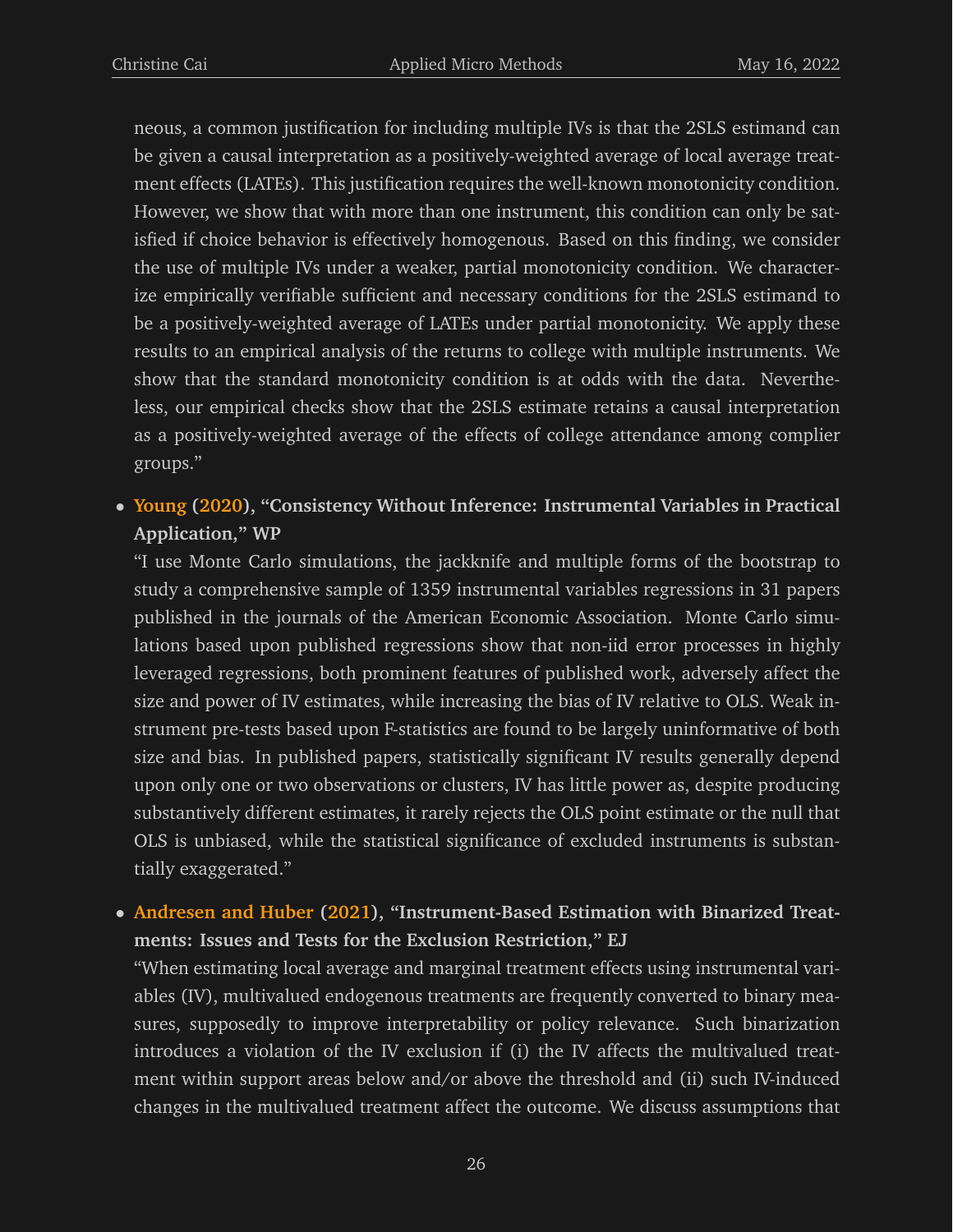satisfy the IV exclusion restriction with a binarized treatment and permit identifying the average effect of (i) the binarized treatment and (ii) unit-level increases in the original multivalued treatment among specific compliers. We derive testable implications of these assumptions and propose tests, which we apply to the estimation of the returns to college graduation instrumented by college proximity."

*•* **[Angrist and Kolesár](#page-52-8) [\(2021](#page-52-8)), "One Instrument to Rule Them All: The Bias and Coverage of Just-ID IV," NBER WP**

"Two-stage least squares estimates in heavily over-identified instrumental variables (IV) models can be misleadingly close to the corresponding ordinary least squares (OLS) estimates when many instruments are weak. Just-identified (just-ID) IV estimates using a single instrument are also biased, but the importance of weak-instrument bias in just-ID IV applications remains contentious. We argue that in microeconometric applications, just-ID IV estimators can typically be treated as all but unbiased and that the usual inference strategies are likely to be adequate. The argument begins with contour plots for confidence interval coverage as a function of instrument strength and explanatory variable endogeneity. These show undercoverage in excess of 5% only for endogeneity beyond that seen even when IV and OLS estimates differ by an order of magnitude. Three widely cited microeconometric applications are used to explain why endogeneity is likely low enough for IV estimates to be reliable. We then show that an estimator thats unbiased given a population first-stage sign restriction has bias exceeding that of IV when the restriction is imposed on the data. But screening on the sign of the estimated first stage is shown to halve the median bias of conventional IV without reducing coverage. To the extent that sign-screening is already part of empirical workflows, reported IV estimates enjoy the minimal bias of sign-screened just-ID IV."

#### • **Słoczyński ([2021\)](#page-59-9)**, "When Should We (Not) Interpret Linear IV Estimands as LATE?," **WP**

"In this paper I revisit the interpretation of the linear instrumental variables (IV) estimand as a weighted average of conditional local average treatment effects (LATEs). I focus on a practically relevant situation in which additional covariates are required for identification while the reduced-form and first-stage regressions implicitly restrict the effects of the instrument to be homogeneous, and are thus possibly misspecified. I show that the weights on some conditional LATEs are negative and the IV estimand is no longer interpretable as a causal effect under a weaker version of monotonicity, i.e. when there are compliers but no defiers at some covariate values and defiers but no compliers elsewhere. The problem of negative weights disappears in the overidentified specifi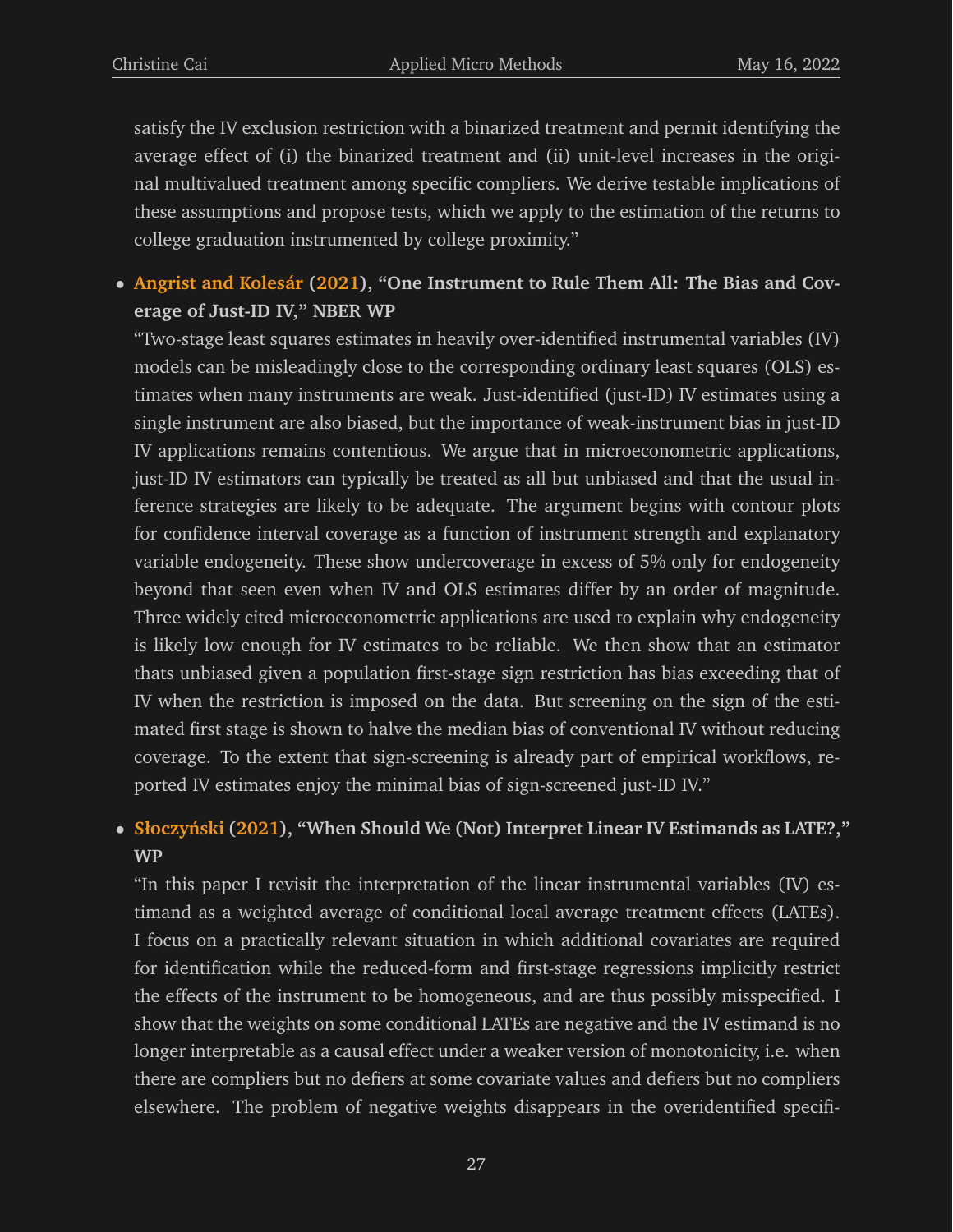cation of Angrist and Imbens (1995) and in an alternative method, termed "reordered IV," that I also develop. Even if all weights are positive, the IV estimand in the just identified specification is not interpretable as the unconditional LATE parameter unless the groups with different values of the instrument are roughly equal sized. I illustrate my findings in an application to causal effects of college education using the college proximity instrument. The benchmark estimates suggest that college attendance yields earnings gains of about 60 log points, which is well outside the range of estimates in the recent literature. I demonstrate that this result is driven by the existence of defiers and the presence of negative weights. Corrected estimates indicate that attending college causes earnings to be roughly 20% higher."

*•* **[Lee, McCrary, Moreira, and Porter](#page-58-9) [\(2022\)](#page-58-9), "Valid t-ratio Inference for IV," AER forthcoming**

"In the single-IV model, researchers commonly rely on t-ratio-based inference, even though the literature has quantified its potentially severe large-sample distortions. Building on Stock and Yogo (2005), we introduce the tF critical value function, leading to a standard error adjustment that is a smooth function of the first-stage F-statistic. For one-quarter of specifications in 61 AER papers, corrected standard errors are at least 49 and 136 percent larger than conventional 2SLS standard errors at the 5-percent and 1-percent significance levels, respectively. tF confidence intervals have shorter expected length than those of Anderson and Rubin (1949), whenever both are bounded."

## <span id="page-27-0"></span>**5 Shift-Share IV**[3](#page-27-1)

## *•* **[Adão, Kolesár, and Morales](#page-51-2) [\(2019](#page-51-2)), "Shift-Share Designs: Theory and Inference," QJE**

"We study inference in shift-share regression designs, such as when a regional outcome is regressed on a weighted average of sectoral shocks, using regional sector shares as weights. We conduct a placebo exercise in which we estimate the effect of a shift-share regressor constructed with randomly generated sectoral shocks on actual labor market outcomes across U.S. commuting zones. Tests based on commonly used standard errors with 5% nominal significance level reject the null of no effect in up to 55% of the placebo samples. We use a stylized economic model to show that this overrejection problem arises because regression residuals are correlated across regions with similar sectoral

<span id="page-27-1"></span> $3$ The references in this section are taken from a guest lecture that Peter Hull gave in Arindrajit Dube's ECON 797B Fall 2020 course at UMass Amherst – see lecture slides [here](https://www.dropbox.com/s/m7uy42q7lirewhy/shiftshare.pdf?dl=0).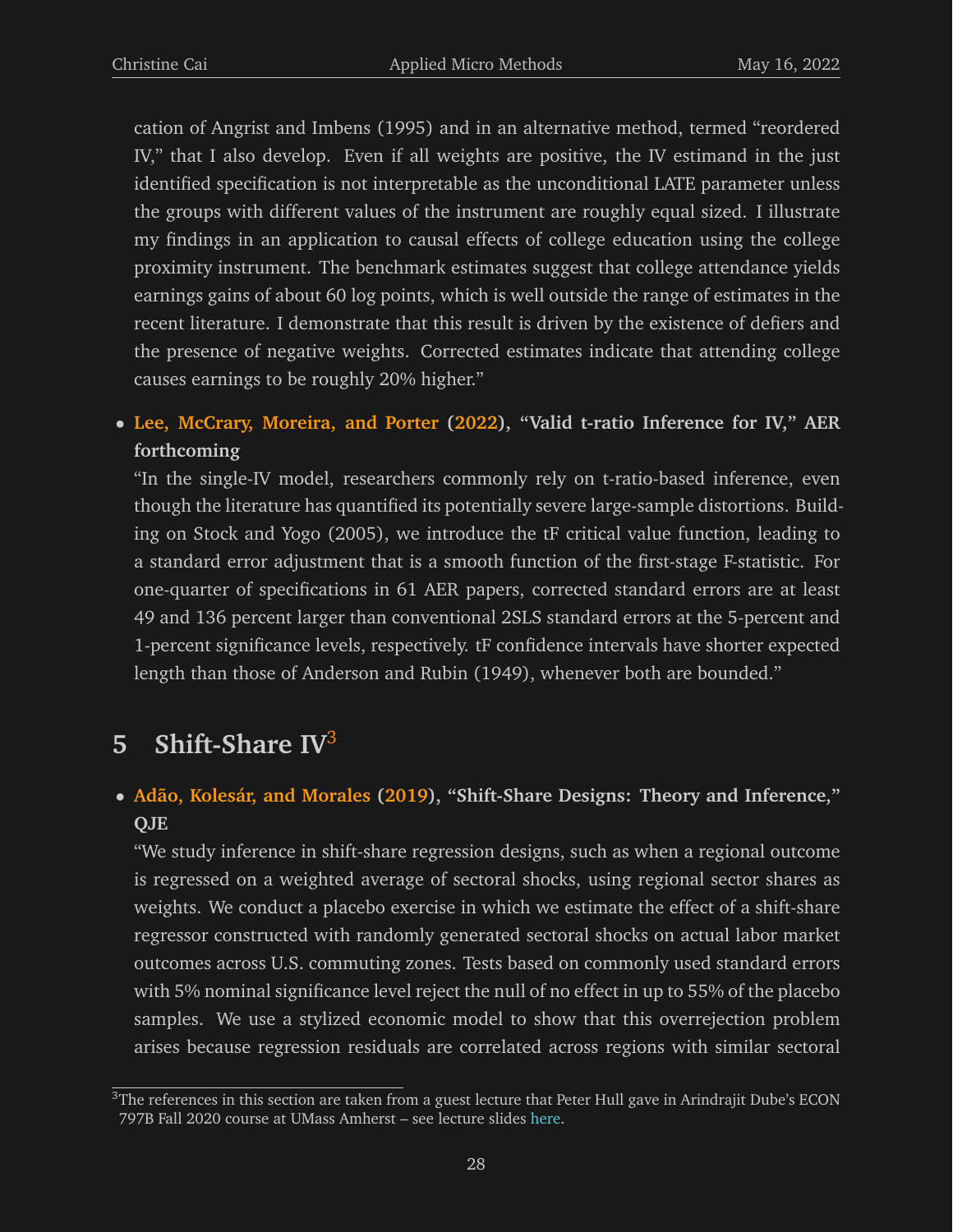shares, independent of their geographic location. We derive novel inference methods that are valid under arbitrary cross-regional correlation in the regression residuals. We show using popular applications of shift-share designs that our methods may lead to substantially wider confidence intervals in practice."

#### *•* **[Borusyak and Hull](#page-53-4) [\(2021](#page-53-4)), "Non-Random Exposure to Exogenous Shocks," WP**

"We develop a new approach to estimating the causal effects of treatments or instruments that combine multiple sources of variation according to a known formula. Examples include treatments capturing spillovers in social or transportation networks and simulated instruments for policy eligibility. We show how exogenous shocks to some, but not all, determinants of such variables can be leveraged while avoiding omitted variables bias. Our solution involves specifying counterfactual shocks that may as well have been realized and adjusting for a summary measure of non-randomness in shock exposure: the average treatment (or instrument) across shock counterfactuals. We use this approach to address bias when estimating employment effects of market access growth from Chinese high-speed rail construction."

#### *•* **[Goldsmith-Pinkham, Sorkin, and Swift](#page-57-4) ([2020\)](#page-57-4), "Bartik Instruments: What, When, Why, and How," AER**

"The Bartik instrument is formed by interacting local industry shares and national industry growth rates. We show that the typical use of a Bartik instrument assumes a pooled exposure research design, where the shares measure differential exposure to common shocks, and identification is based on exogeneity of the shares. Next, we show how the Bartik instrument weights each of the exposure designs. Finally, we discuss how to assess the plausibility of the research design. We illustrate our results through two applications: estimating the elasticity of labor supply, and estimating the elasticity of substitution between immigrants and natives."

### *•* **[Borusyak, Hull, and Jaravel](#page-53-5) ([2022\)](#page-53-5), "Quasi-Experimental Shift-Share Research Designs," REStud**

"Many studies use shift-share (or Bartik) instruments, which average a set of shocks with exposure share weights. We provide a new econometric framework for shift-share instrumental variable (SSIV) regressions in which identification follows from the quasirandom assignment of shocks, while exposure shares are allowed to be endogenous. The framework is motivated by an equivalence result: the orthogonality between a shift-share instrument and an unobserved residual can be represented as the orthogonality between the underlying shocks and a shock-level unobservable. SSIV regression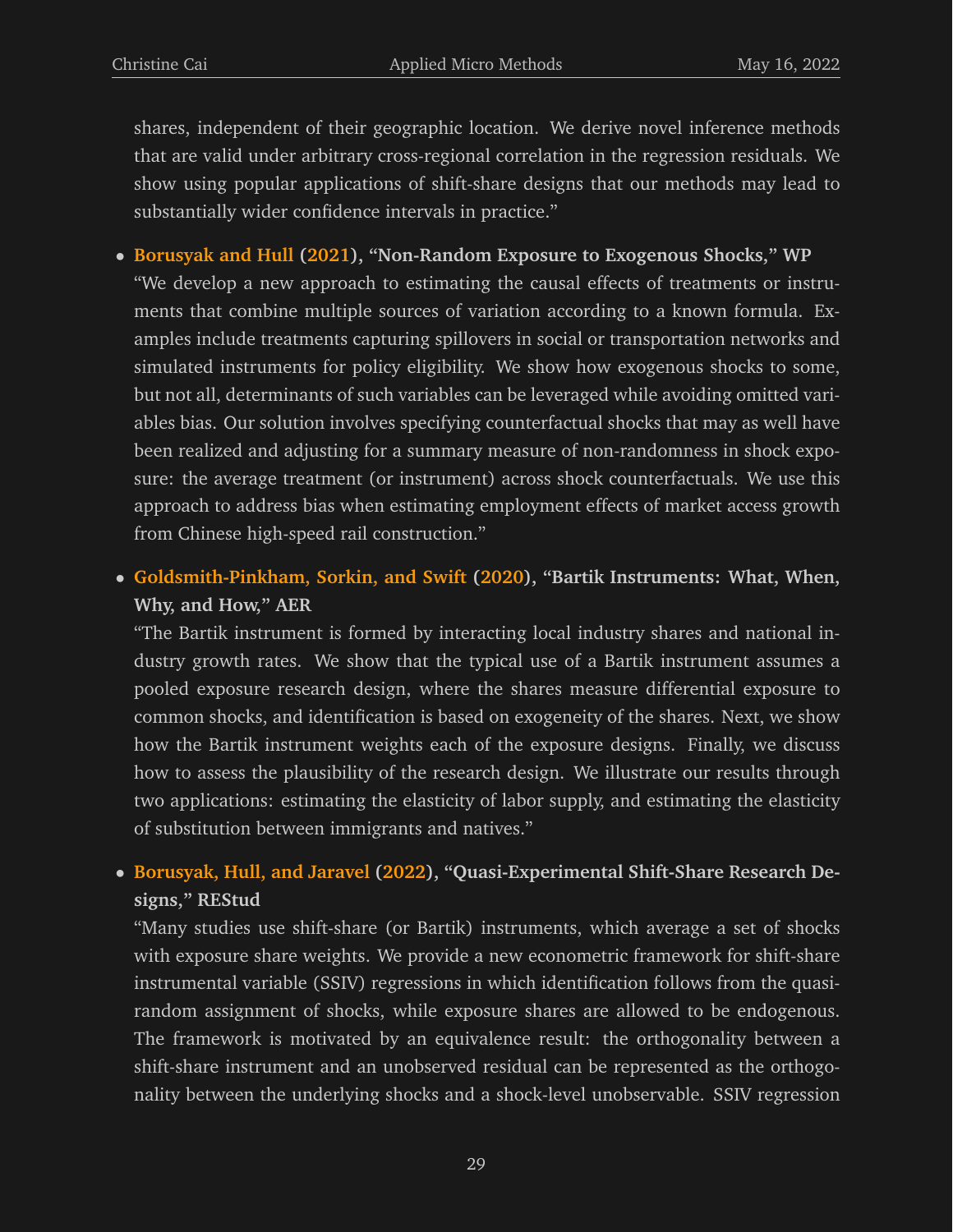coefficients can similarly be obtained from an equivalent shock-level regression, motivating shock-level conditions for their consistency. We discuss and illustrate several practical insights delivered by this framework in the setting of Autor et al. (2013)."

## <span id="page-29-0"></span>**6 RD Designs**[4](#page-29-1)

- *•* **[Grembi, Nannicini, and Troiano](#page-57-5) [\(2016\)](#page-57-5), "Do Fiscal Rules Matter?,"**[5](#page-29-2) **AEJ Applied** "Fiscal rules are laws aimed at reducing the incentive to accumulate debt, and many countries adopt them to discipline local governments. Yet, their effectiveness is disputed because of commitment and enforcement problems. We study their impact applying a quasi-experimental design in Italy. In 1999, the central government imposed fiscal rules on municipal governments, and in 2001 relaxed them below 5,000 inhabitants. We exploit the before/after and discontinuous policy variation, and show that relaxing fiscal rules increases deficits and lowers taxes. The effect is larger if the mayor can be reelected, the number of parties is higher, and voters are older."
- *•* **[Shen and Zhang](#page-59-10) ([2016](#page-59-10)), "Distributional Tests for Regression Discontinuity: Theory and Empirical Examples," REStat**

"This paper proposes consistent testing methods for examining the effect of a policy treatment on the whole distribution of a response outcome within the setting of a regression discontinuity design. These methods are particularly useful when a policy is expected to produce treatment effects that are heterogeneous along some unobserved characteristics. The test statistics are Kolmogorov-Smirnov-type and are asymptotically distribution free when the data are i.i.d. The proposed tests are applied to three seminal RD studies (Pop-Eleches & Urquiola, 2013; Abdulkadiroglu, Angrist, & Pathak, 2014; and Battistin et al., 2009)."

*•* **[Arai and Ichimura](#page-52-9) ([2018](#page-52-9)), "Simultaneous Selection of Optimal Bandwidths for the Sharp Regression Discontinuity Estimator," QE**

"A new bandwidth selection method that uses different bandwidths for the local linear regression estimators on the left and the right of the cutoff point is proposed for the sharp regression discontinuity design estimator of the average treatment effect at the cutoff point. The asymptotic mean squared error of the estimator using the proposed

<span id="page-29-1"></span><sup>&</sup>lt;sup>4</sup>See also [this RD tutorial](https://github.com/rdpackages-replication/C_2020_Chamberlain) by Mattias Cattaneo, made for the 2020 Chamberlain Online Seminar Series. Here is a [webpage](https://nppackages.github.io) with several built-in commands to run RDDs.

<span id="page-29-2"></span> $5$ Even though its title makes it sound like it is irrelevant, this paper has been added because it thoroughly covers the identifying assumptions of the "difference-in-discontinuities estimator," which intuitively combines a diff-in-diff strategy with an RD design.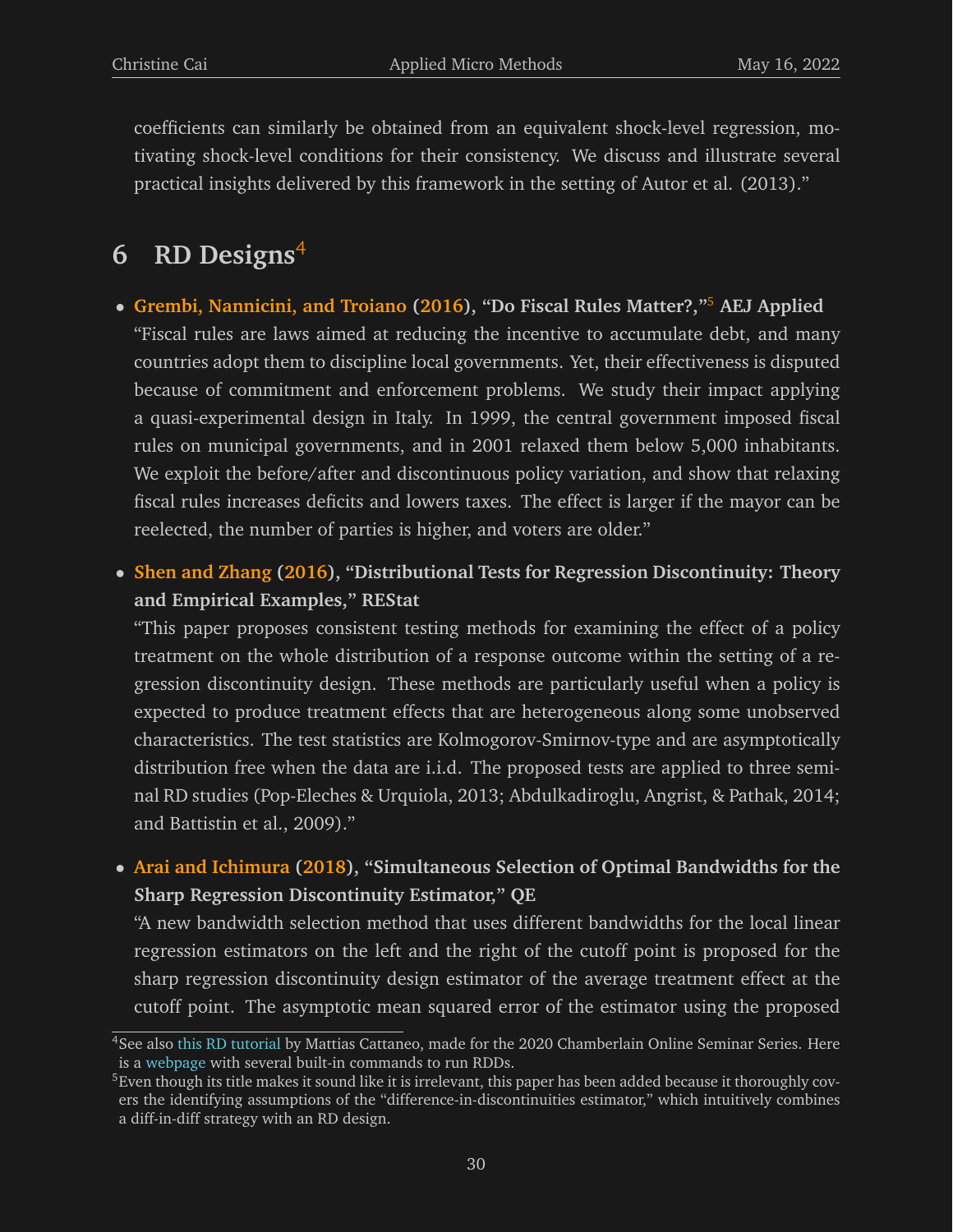bandwidth selection method is shown to be smaller than other bandwidth selection methods proposed in the literature. The approach that the bandwidth selection method is based on is also applied to an estimator that exploits the sharp regression kink design. Reliable confidence intervals compatible with both of the proposed bandwidth selection methods are also proposed as in the work of Calonico, Cattaneo, and Titiunik (2014a). An extensive simulation study shows that the proposed method's performances for the samples sizes 500 and 2000 closely match the theoretical predictions. Our simulation study also shows that the common practice of halving and doubling an optimal bandwidth for sensitivity check can be unreliable."

#### *•* **[Armstrong and Kolesár](#page-52-10) ([2018\)](#page-52-10), "Optimal Inference in a Class of Regression Models," ECMA**

"We consider the problem of constructing confidence intervals (CIs) for a linear functional of a regression function, such as its value at a point, the regression discontinuity parameter, or a regression coefficient in a linear or partly linear regression. Our main assumption is that the regression function is known to lie in a convex function class, which covers most smoothness and/or shape assumptions used in econometrics. We derive finitesample optimal CIs and sharp efficiency bounds under normal errors with known variance. We show that these results translate to uniform (over the function class) asymptotic results when the error distribution is not known. When the function class is centrosymmetric, these efficiency bounds imply that minimax CIs are close to efficient at smooth regression functions. This implies, in particular, that it is impossible to form CIs that are substantively tighter using datadependent tuning parameters, and maintain coverage over the whole function class. We specialize our results to inference on the regression discontinuity parameter, and illustrate them in simulations and an empirical application."

#### *•* **[Canay and Kamat](#page-54-5) [\(2018](#page-54-5)), "Approximate Permutation Tests and Induced Order Statistics in the Regression Discontinuity Design," REStud**

"In the regression discontinuity design (RDD), it is common practice to assess the credibility of the design by testing whether the means of baseline covariates do not change at the cut-off (or threshold) of the running variable. This practice is partly motivated by the stronger implication derived by Lee (2008), who showed that under certain conditions the distribution of baseline covariates in the RDD must be continuous at the cut-off. We propose a permutation test based on the so-called induced ordered statistics for the null hypothesis of continuity of the distribution of baseline covariates at the cut-off; and introduce a novel asymptotic framework to analyse its properties. The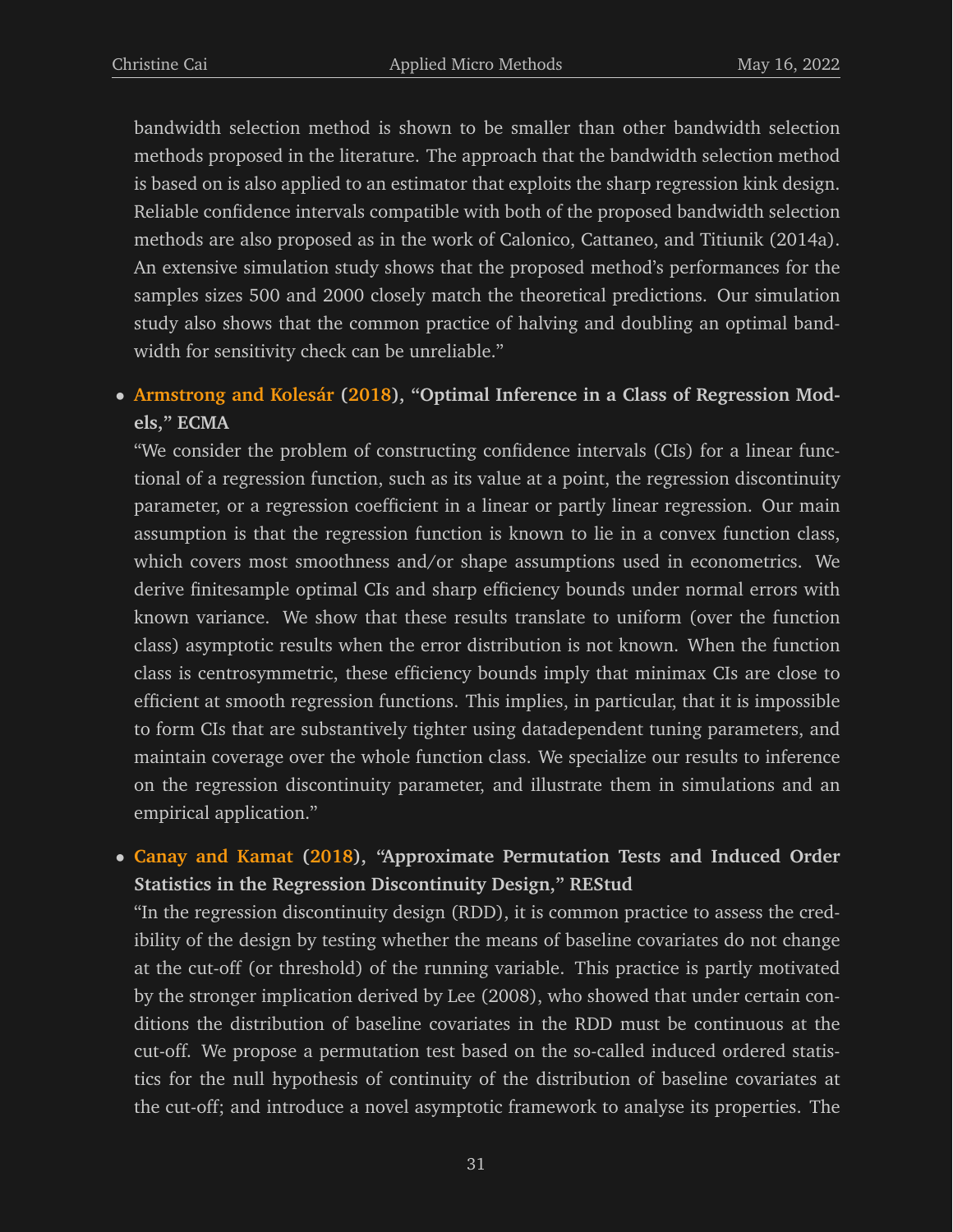asymptotic framework is intended to approximate a small sample phenomenon: even though the total number *n* of observations may be large, the number of effective observations local to the cut-off is often small. Thus, while traditional asymptotics in RDD require a growing number of observations local to the cut-off as  $n \to \infty$ , our framework keeps the number *q* of observations local to the cut-off fixed as  $n \to \infty$ . The new test is easy to implement, asymptotically valid under weak conditions, exhibits finite sample validity under stronger conditions than those needed for its asymptotic validity, and has favourable power properties relative to tests based on means. In a simulation study, we find that the new test controls size remarkably well across designs. We then use our test to evaluate the plausibility of the design in Lee (2008), a well-known application of the RDD to study incumbency advantage."

*•* **[Ganong and Jäger](#page-56-8) ([2018](#page-56-8)), "A Permutation Test for the Regression Kink Design," JASA**

"The regression kink (RK) design is an increasingly popular empirical method for estimating causal effects of policies, such as the effect of unemployment benefits on unemployment duration. Using simulation studies based on data from existing RK designs, we empirically document that the statistical significance of RK estimators based on conventional standard errors can be spurious. In the simulations, false positives arise as a consequence of nonlinearities in the underlying relationship between the outcome and the assignment variable, confirming concerns about the misspecification bias of discontinuity estimators pointed out by Calonico, Cattaneo, and Titiunik. As a complement to standard RK inference, we propose that researchers construct a distribution of placebo estimates in regions with and without a policy kink and use this distribution to gauge statistical significance. Under the assumption that the location of the kink point is random, this permutation test has exact size in finite samples for testing a sharp null hypothesis of no effect of the policy on the outcome. We implement simulation studies based on existing RK applications that estimate the effect of unemployment benefits on unemployment duration and show that our permutation test as well as inference procedures proposed by Calonico, Cattaneo, and Titiunik improve upon the size of standard approaches, while having sufficient power to detect an effect of unemployment benefits on unemployment duration. Supplementary materials for this article are available online."

*•* **[Kolesár and Rothe](#page-58-10) ([2018](#page-58-10)), "Inference in Regression Discontinuity Designs with a Discrete Running Variable," AER**

"We consider inference in regression discontinuity designs when the running variable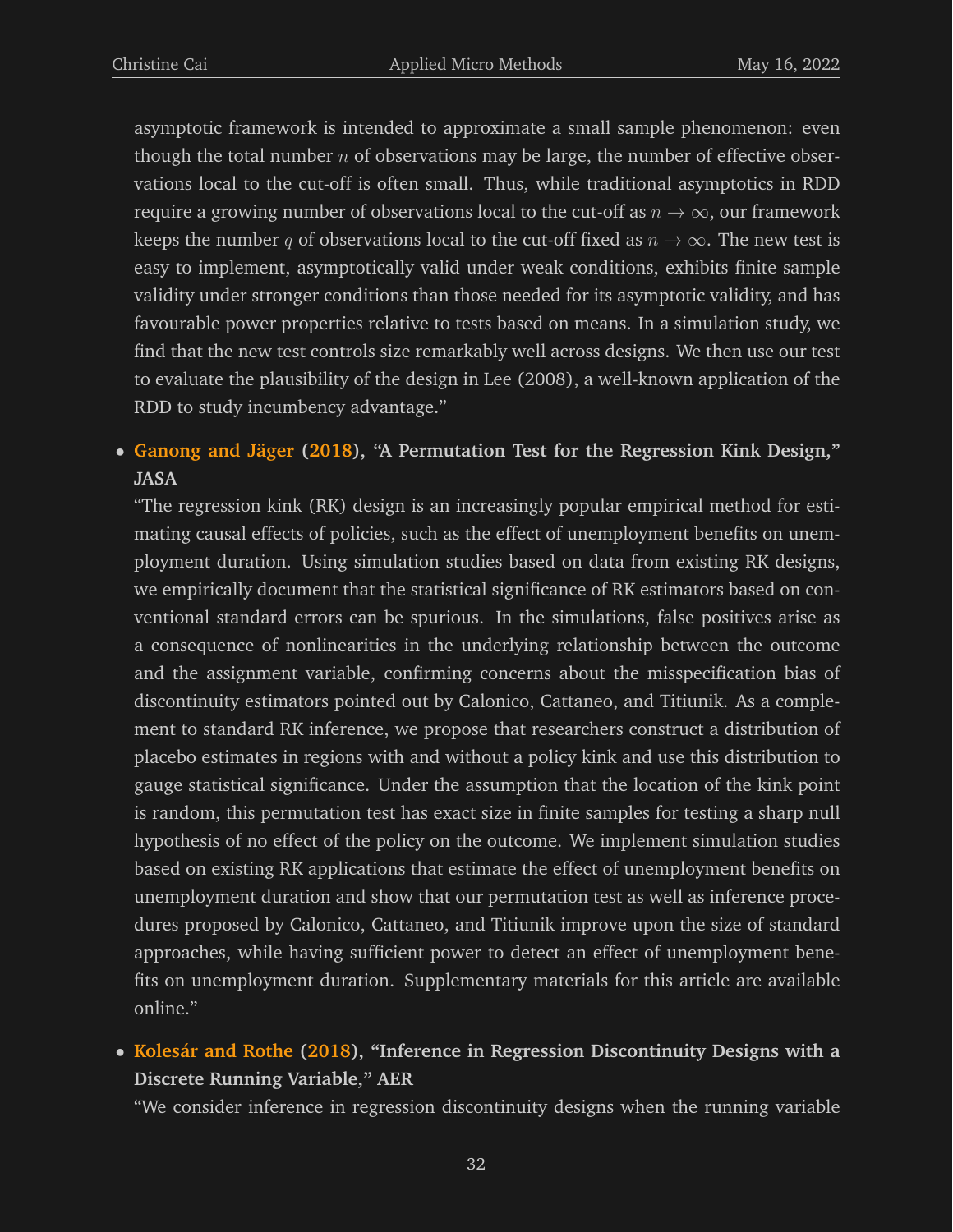only takes a moderate number of distinct values. In particular, we study the common practice of using confidence intervals (CIs) based on standard errors that are clustered by the running variable as a means to make inference robust to model misspecification (Lee and Card 2008). We derive theoretical results and present simulation and empirical evidence showing that these CIs do not guard against model misspecification, and that they have poor coverage properties. We therefore recommend against using these CIs in practice. We instead propose two alternative CIs with guaranteed coverage properties under easily interpretable restrictions on the conditional expectation function."

### *•* **[Calonico, Cattaneo, Farrell, and Titiunik](#page-54-6) [\(2019](#page-54-6)), "Regression Discontinuity Designs Using Covariates," REStat**

"We study regression discontinuity designs when covariates are included in the estimation. We examine local polynomial estimators that include discrete or continuous covariates in an additive separable way, but without imposing any parametric restrictions on the underlying population regression functions. We recommend a covariate-adjustment approach that retains consistency under intuitive conditions and characterize the potential for estimation and inference improvements. We also present new covariate-adjusted mean-squared error expansions and robust bias-corrected inference procedures, with heteroskedasticity-consistent and cluster-robust standard errors. We provide an empirical illustration and an extensive simulation study. All methods are implemented in R and Stata software packages."

#### *•* **[Gelman and Imbens](#page-56-9) ([2019](#page-56-9)), "Why High-Order Polynomials Should Not Be Used in Regression Discontinuity Designs," JBES**

"It is common in regression discontinuity analysis to control for third, fourth, or higherdegree polynomials of the forcing variable. There appears to be a perception that such methods are theoretically justified, even though they can lead to evidently nonsensical results. We argue that controlling for global high-order polynomials in regression discontinuity analysis is a flawed approach with three major problems: it leads to noisy estimates, sensitivity to the degree of the polynomial, and poor coverage of confidence intervals. We recommend researchers instead use estimators based on local linear or quadratic polynomials or other smooth functions."

*•* **[Hsu and Shen](#page-57-6) [\(2019](#page-57-6)), "Testing for Treatment Effect Heterogeneity in Regression Discontinuity Design," JE**

"Treatment effect heterogeneity is frequently studied in regression discontinuity (RD) applications. This paper proposes, under the RD setup, the first set of formal tests for treatment effect heterogeneity among subpopulations with different characteristics.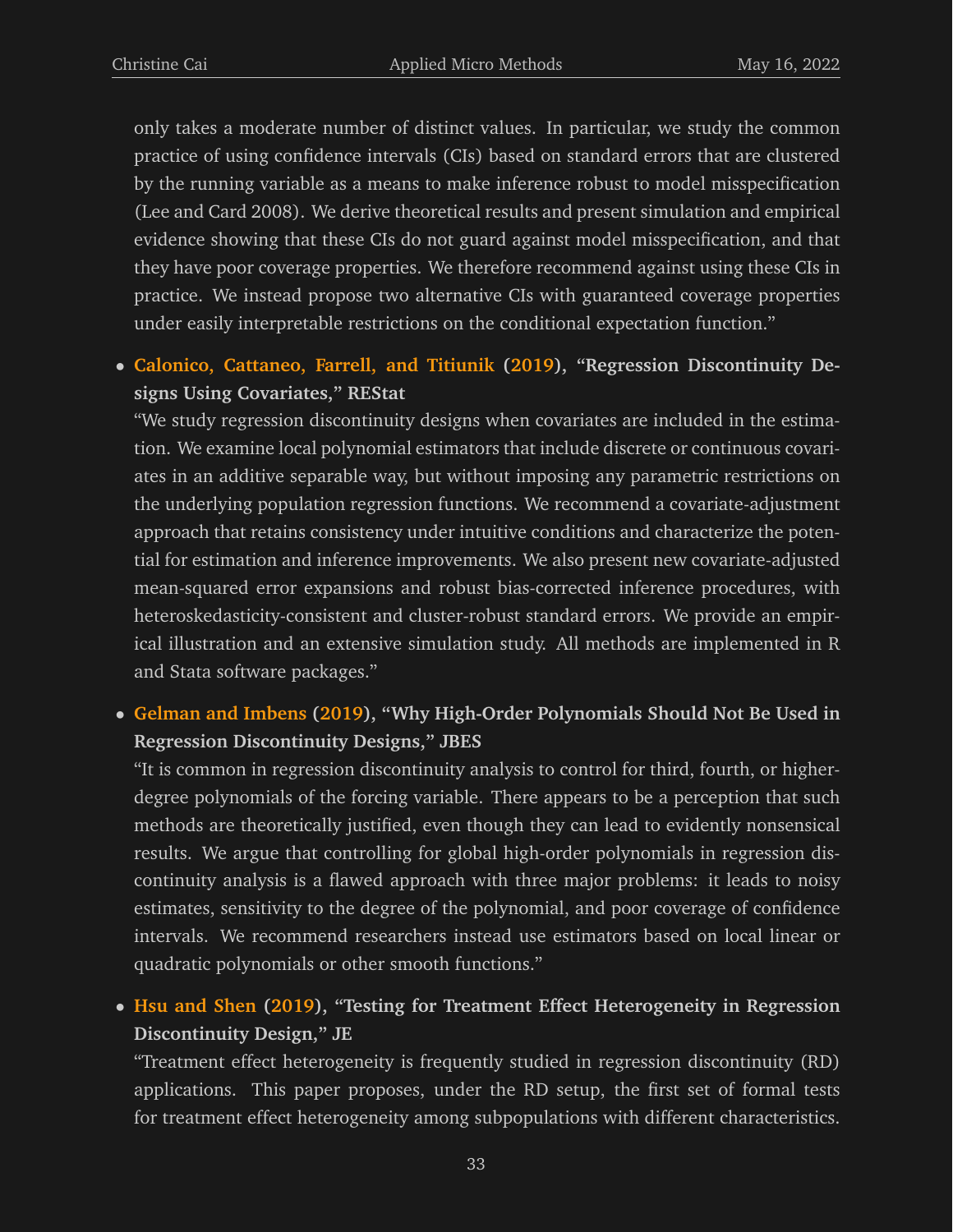The proposed tests study whether a policy treatment is 1) beneficial for at least some subpopulations defined by covariate values, 2) has any impact on at least some subpopulations, and 3) has a heterogeneous impact across subpopulations. Monte Carlo simulations show good small sample performance of the proposed tests. The empirical section applies the tests to study the impact of attending a better high school and discover interesting patterns of treatment effect heterogeneity neglected by previous studies."

*•* **[Imbens and Wager](#page-57-7) ([2019\)](#page-57-7), "Optimized Regression Discontinuity Designs," REStat** "The increasing popularity of regression discontinuity methods for causal inference in observational studies has led to a proliferation of different estimating strategies, most of which involve first fitting nonparametric regression models on both sides of a treatment assignment boundary and then reporting plug-in estimates for the effect of interest. In applications, however, it is often difficult to tune the nonparametric regressions in a way that is well calibrated for the specific target of inference; for example, the model with the best global in-sample fit may provide poor estimates of the discontinuity parameter, which depends on the regression function at boundary points. We propose an alternative method for estimation and statistical inference in regression discontinuity designs that uses numerical convex optimization to directly obtain the finite-sample-minimax linear estimator for the regression discontinuity parameter, subject to bounds on the second derivative of the conditional response function. Given a bound on the second derivative, our proposed method is fully data driven and provides uniform confidence intervals for the regression discontinuity parameter with both discrete and continuous running variables. The method also naturally extends to the case of multiple running variables."

#### *•* **[Armstrong and Kolesár](#page-52-11) ([2020\)](#page-52-11), "Simple and Honest Confidence Intervals in Nonparametric Regression," QE**

"We consider the problem of constructing honest confidence intervals (CIs) for a scalar parameter of interest, such as the regression discontinuity parameter, in nonparametric regression based on kernel or local polynomial estimators. To ensure that our CIs are honest, we use critical values that take into account the possible bias of the estimator upon which the CIs are based. We show that this approach leads to CIs that are more efficient than conventional CIs that achieve coverage by undersmoothing or subtracting an estimate of the bias. We give sharp efficiency bounds of using different kernels, and derive the optimal bandwidth for constructing honest CIs. We show that using the bandwidth that minimizes the maximum meansquared error results in CIs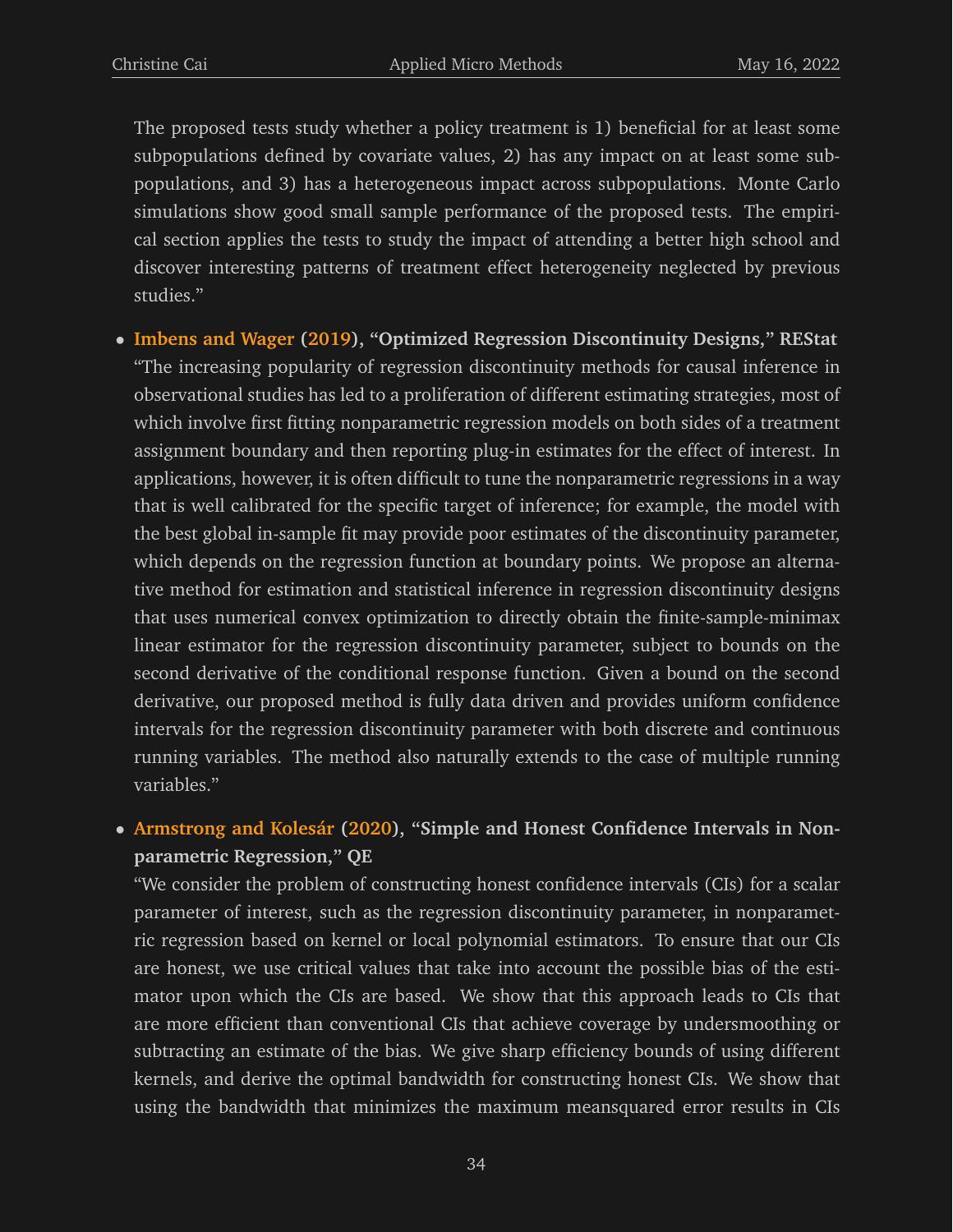that are nearly efficient and that in this case, the critical value depends only on the rate of convergence. For the common case in which the rate of convergence is *n −*2*/*5 , the appropriate critical value for 95% CIs is 2.18, rather than the usual 1.96 critical value. We illustrate our results in a Monte Carlo analysis and an empirical application."

### *•* **[Bertanha and Imbens](#page-53-6) [\(2020](#page-53-6)), "External Validity in Fuzzy Regression Discontinuity Designs," JBES**

"Fuzzy regression discontinuity designs identify the local average treatment effect (LATE) for the subpopulation of compliers, and with forcing variable equal to the threshold. We develop methods that assess the external validity of LATE to other compliance groups at the threshold, and allow for identification away from the threshold. Specifically, we focus on the equality of outcome distributions between treated compliers and alwaystakers, and between untreated compliers and never-takers. These equalities imply continuity of expected outcomes conditional on both the forcing variable and the treatment status. We recommend that researchers plot these conditional expectations and test for discontinuities at the threshold to assess external validity. We provide new commands in STATA and MATLAB to implement our proposed procedures."

#### *•* **[Bugni and Canay](#page-53-7) [\(2020\)](#page-53-7), "Testing Continuity of a Density via** *g***-order statistics in the Regression Discontinuity Design," JE**

"In the regression discontinuity design (RDD), it is common practice to assess the credibility of the design by testing the continuity of the density of the running variable at the cut-off, e.g., McCrary (2008). In this paper we propose an approximate sign test for continuity of a density at a point based on the so-called *g*-order statistics, and study its properties under two complementary asymptotic frameworks. In the first asymptotic framework, the number *q* of observations local to the cut-off is fixed as the sample size *n* diverges to infinity, while in the second framework *q* diverges to infinity slowly as *n* diverges to infinity. Under both of these frameworks, we show that the test we propose is asymptotically valid in the sense that it has limiting rejection probability under the null hypothesis not exceeding the nominal level. More importantly, the test is easy to implement, asymptotically valid under weaker conditions than those used by competing methods, and exhibits finite sample validity under stronger conditions than those needed for its asymptotic validity. In a simulation study, we find that the approximate sign test provides good control of the rejection probability under the null hypothesis while remaining competitive under the alternative hypothesis. We finally apply our test to the design in Lee (2008), a well-known application of the RDD to study incumbency advantage."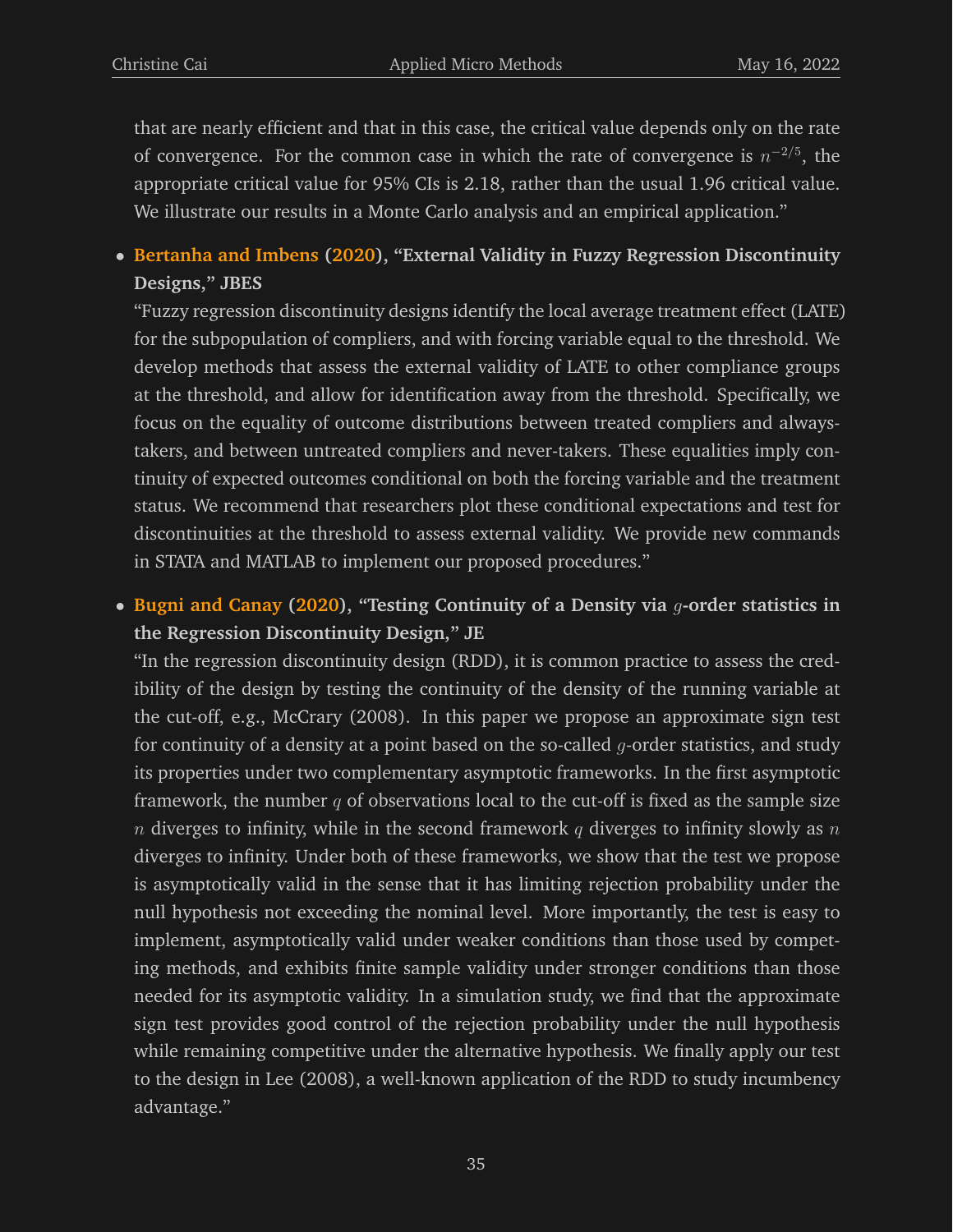#### *•* **[Calonico, Cattaneo, and Farrell](#page-54-7) ([2020](#page-54-7)), "Optimal Bandwidth Choice for Robust Bias Corrected Inference in Regression Discontinuity Designs," EJ**

"Modern empirical work in regression discontinuity (RD) designs often employs local polynomial estimation and inference with a mean square error (MSE) optimal bandwidth choice. This bandwidth yields an MSE-optimal RD treatment effect estimator, but is by construction invalid for inference. Robust bias-corrected (RBC) inference methods are valid when using the MSE-optimal bandwidth, but we show that they yield suboptimal confidence intervals in terms of coverage error. We establish valid coverage error expansions for RBC confidence interval estimators and use these results to propose new inference-optimal bandwidth choices for forming these intervals. We find that the standard MSE-optimal bandwidth for the RD point estimator is too large when the goal is to construct RBC confidence intervals with the smaller coverage error rate. We further optimize the constant terms behind the coverage error to derive new optimal choices for the auxiliary bandwidth required for RBC inference. Our expansions also establish that RBC inference yields higher-order refinements (relative to traditional undersmoothing) in the context of RD designs. Our main results cover sharp and sharp kink RD designs under conditional heteroskedasticity, and we discuss extensions to fuzzy and other RD designs, clustered sampling, and pre-intervention covariates adjustments. The theoretical findings are illustrated with a Monte Carlo experiment and an empirical application, and the main methodological results are available in R and Stata packages."

### *•* **[Cattaneo, Jansson, and Ma](#page-54-8) ([2020\)](#page-54-8), "Simple Local Polynomial Density Estimators," JASA**

"This article introduces an intuitive and easy-to-implement nonparametric density estimator based on local polynomial techniques. The estimator is fully boundary adaptive and automatic, but does not require prebinning or any other transformation of the data. We study the main asymptotic properties of the estimator, and use these results to provide principled estimation, inference, and bandwidth selection methods. As a substantive application of our results, we develop a novel discontinuity in density testing procedure, an important problem in regression discontinuity designs and other program evaluation settings. An illustrative empirical application is given. Two companion Stata and R software packages are provided."

#### *•* **[Cattaneo, Keele, Titiunik, and Vazquez-Bare](#page-54-9) [\(2020](#page-54-9)), "Extrapolating Treatment Effects in Multi-Cutoff Regression Discontinuity Designs," JASA**

"In nonexperimental settings, the regression discontinuity (RD) design is one of the most credible identification strategies for program evaluation and causal inference.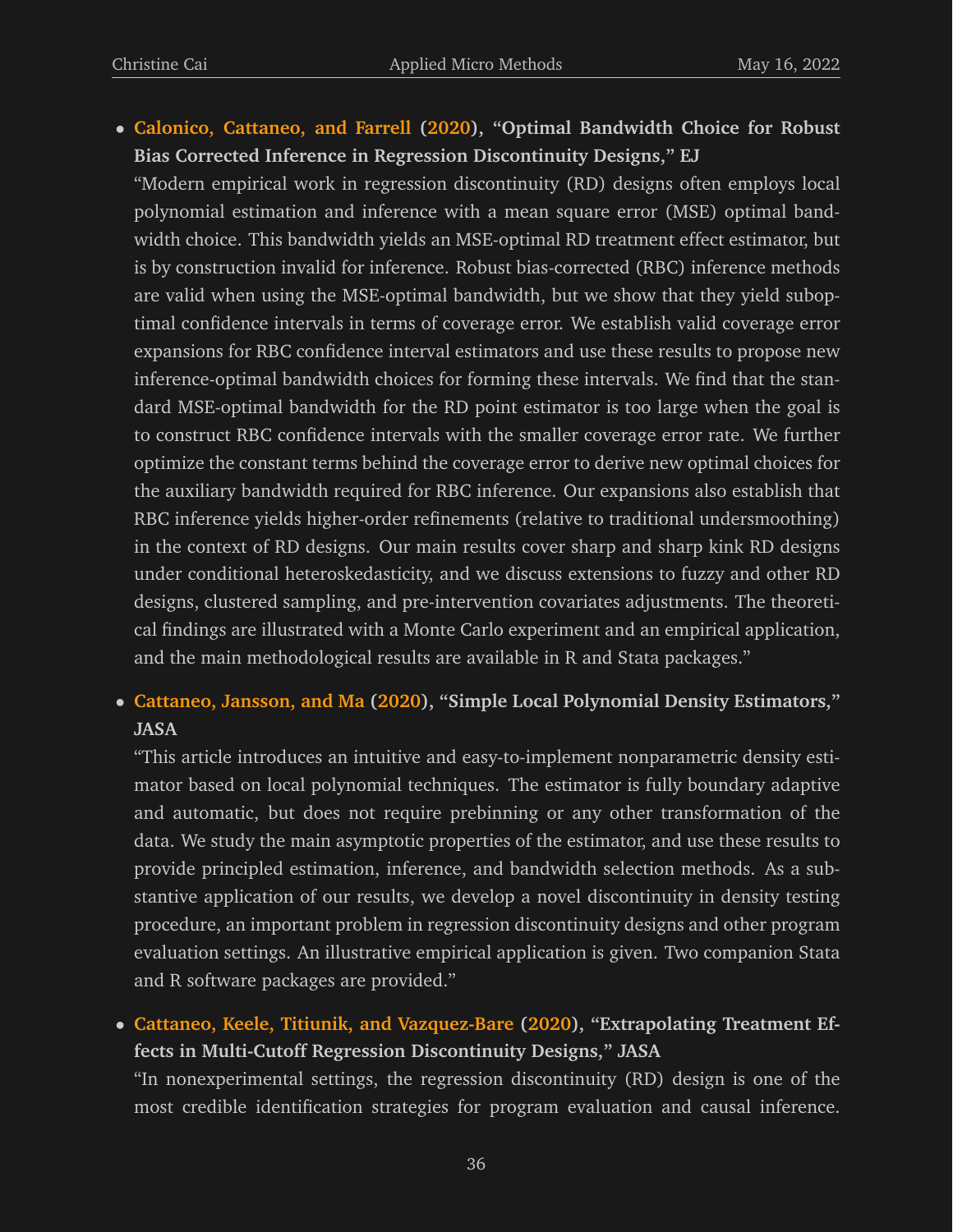However, RD treatment effect estimands are necessarily local, making statistical methods for the extrapolation of these effects a key area for development. We introduce a new method for extrapolation of RD effects that relies on the presence of multiple cutoffs, and is therefore design-based. Our approach employs an easy-to-interpret identifying assumption that mimics the idea of common trends in difference-in-differences designs. We illustrate our methods with data on a subsidized loan program on posteducation attendance in Colombia, and offer new evidence on program effects for students with test scores away from the cutoff that determined program eligibility. Supplementary materials for this article are available online."

## <span id="page-36-0"></span>**7 Synthetic Control**

*•* **[Botosaru and Ferman](#page-53-8) ([2019](#page-53-8)), "On the Role of Covariates in the Synthetic Control Method," EJ**

"Abadie et al. (2010) derive bounds on the bias of the synthetic control estimator under a perfect balance assumption on both observed covariates and pre-treatment outcomes. In the absence of a perfect balance on covariates, we show that it is still possible to derive such bounds, albeit at the expense of relying on stronger assumptions about the effects of observed and unobserved covariates and of generating looser bounds. We also show that a perfect balance on pre-treatment outcomes does not generally imply an approximate balance for all covariates, even when they are all relevant. Our results have important implications for the implementation of the method."

- *•* **[Abadie](#page-51-3) [\(2020\)](#page-51-3), "Using Synthetic Controls: Feasibility, Data Requirements, and Methodological Aspects," JEL**
- *•* **[Athey, Bayati, Doudchenko, Imbens, and Khosravi](#page-52-12) [\(2020](#page-52-12)), "Matrix Completion Methods for Causal Panel Data Models," WP**

"In this paper we study methods for estimating causal effects in settings with panel data, where some units are exposed to a treatment during some periods and the goal is estimating counterfactual (untreated) outcomes for the treated unit/period combinations. We develop a class of matrix completion estimators that uses the observed elements of the matrix of control outcomes corresponding to untreated unit/periods to impute the "missing" elements of the control outcome matrix, corresponding to treated units/periods. The approach estimates a matrix that well-approximates the original (incomplete) matrix, but has lower complexity according to the nuclear norm for matrices. We generalize results from the matrix completion literature by allowing the patterns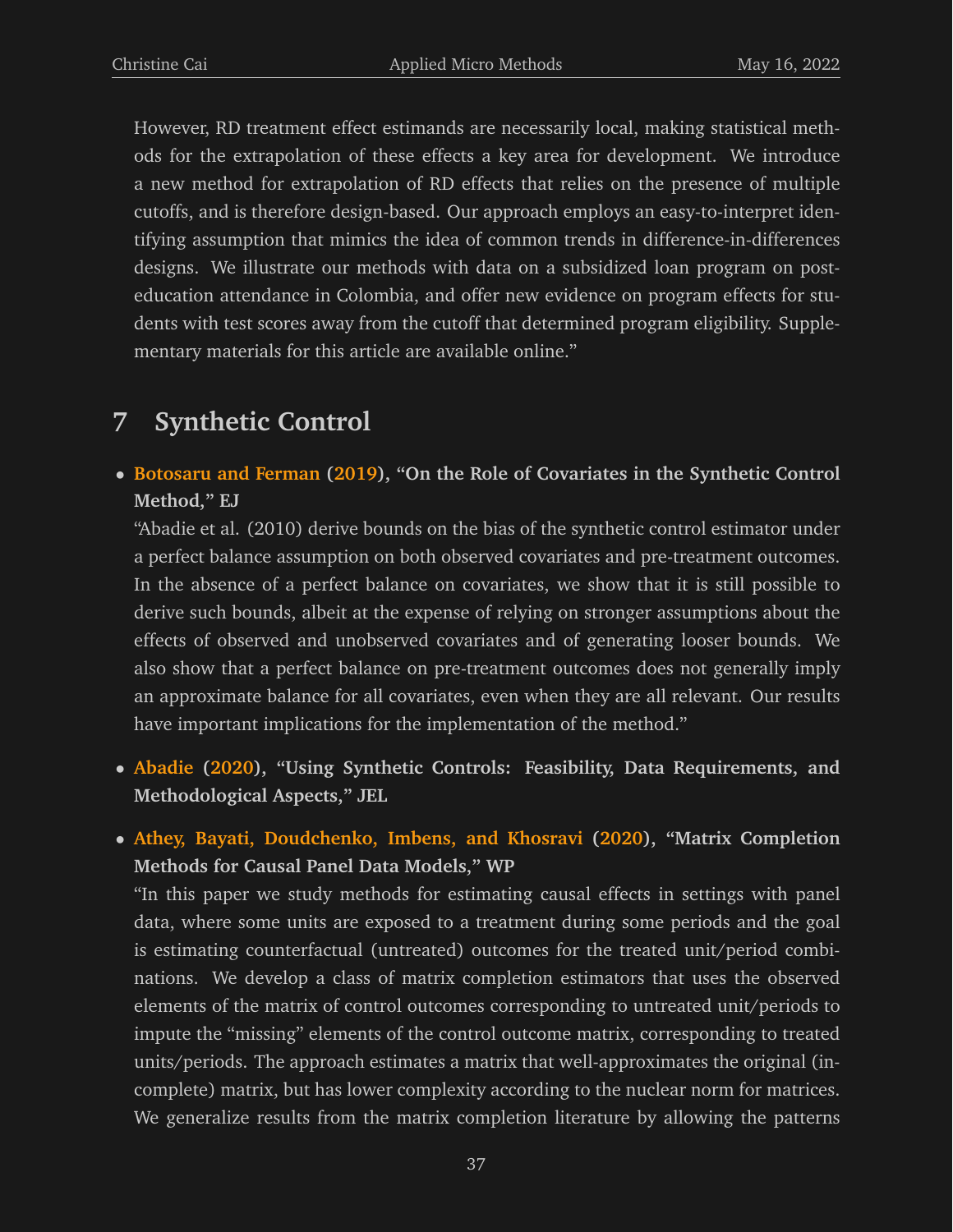of missing data to have a time series dependency structure. We present novel insights concerning the connections between the matrix completion literature, the literature on interactive fixed effects models and the literatures on program evaluation under unconfoundedness and synthetic control methods. We show that all these estimators can be viewed as focusing on the same objective function. They differ in the way they deal with lack of identification, in some cases solely through regularization (our proposed nuclear norm matrix completion estimator) and in other cases primarily through imposing hard restrictions (the unconfoundedness and synthetic control approaches). proposed method outperforms unconfoundedness-based or synthetic control estimators."

#### *•* **[Ferman, Pinto, and Possebom](#page-56-10) [\(2020\)](#page-56-10), "Cherry Picking with Synthetic Controls," JPAM**

"We evaluate whether a lack of guidance on how to choose the matching variables used in the Synthetic Control (SC) estimator creates specificationsearching opportunities. We provide theoretical results showing that specificationsearching opportunities are asymptotically irrelevant if we restrict to a subset of SC specifications. However, based on Monte Carlo simulations and simulations with real datasets, we show significant room for specification searching when the number of pretreatment periods is in line with common SC applications, and when alternative specifications commonly used in SC applications are also considered. This suggests that such lack of guidance generates a substantial level of discretion in the choice of the comparison units in SC applications, undermining one of the advantages of the method. We provide recommendations to limit the possibilities for specification searching in the SC method. Finally, we analyze the possibilities for specification searching and provide our recommendations in a series of empirical applications."

#### *•* **[Arkhangelsky, Athey, Hirshberg, Imbens, and Wager](#page-52-3) ([2021\)](#page-52-3), "Synthetic Difference in Differences," AER**

"We present a new estimator for causal effects with panel data that builds on insights behind the widely used difference in differences and synthetic control methods. Relative to these methods, we find, both theoretically and empirically, that the proposed synthetic difference in differences estimator has desirable robustness properties, and that it performs well in settings where the conventional estimators are commonly used in practice. We study the asymptotic behavior of the estimator when the systematic part of the outcome model includes latent unit factors interacted with latent time factors, and we present conditions for consistency and asymptotic normality."

*•* **[Ben-Michael, Feller, and Rothstein](#page-52-13) [\(2021a\)](#page-52-13), "Synthetic Controls with Staggered**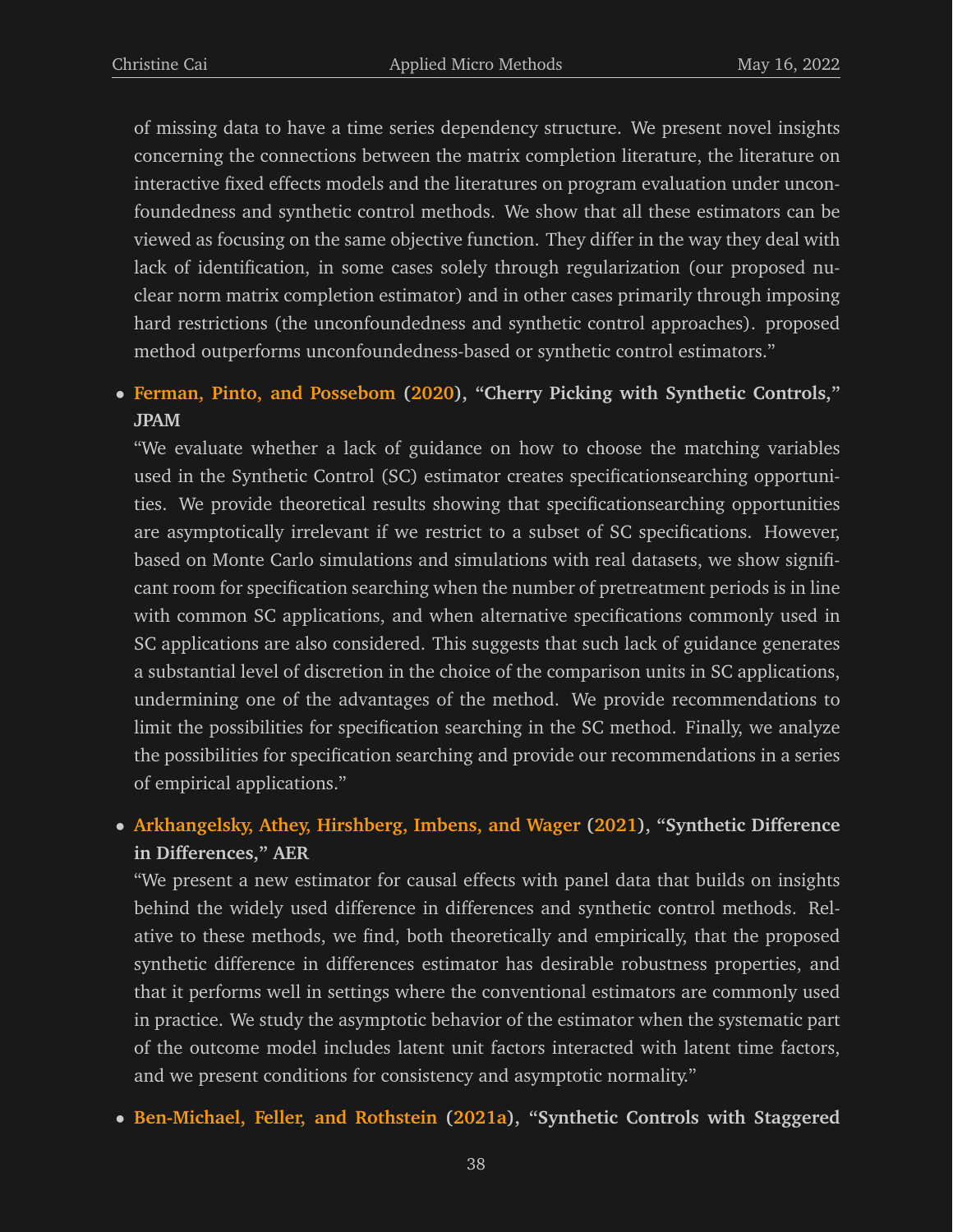#### **Adoption," WP**

"Staggered adoption of policies by different units at different times creates promising opportu- nities for observational causal inference. Estimation remains challenging, however, and common regression methods can give misleading results. A promising alternative is the synthetic control method (SCM), which finds a weighted average of control units that closely balances the treated units pre-treatment outcomes. In this paper, we generalize SCM, originally designed to study a single treated unit, to the staggered adoption setting. We first bound the error for the average effect and show that it depends on both the imbalance for each treated unit separately and the imbalance for the average of the treated units. We then propose "partially pooled" SCM weights to minimize a weighted combination of these measures; approaches that focus only on balancing one of the two components can lead to bias. We extend this approach to incorporate unit-level intercept shifts and auxiliary covariates. We assess the performance of the proposed method via extensive simulations and apply our results to the question of whether teacher collective bargaining leads to higher school spending, finding minimal impacts. We implement the proposed method in the augsynth R package."

#### *•* **[Ben-Michael, Feller, and Rothstein](#page-53-9) ([2021b\)](#page-53-9), "The Augmented Synthetic Control Method," WP**

"The synthetic control method (SCM) is a popular approach for estimating the impact of a treatment on a single unit in panel data settings. The "synthetic control" is a weighted average of control units that balances the treated unit's pre-treatment outcomes as closely as possible. A critical feature of the original proposal is to use SCM only when the fit on pre-treatment outcomes is excellent. We propose Augmented SCM as an extension of SCM to settings where such pre-treatment fit is infeasible. Analogous to bias correction for inexact matching, Augmented SCM uses an outcome model to estimate the bias due to imperfect pre-treatment fit and then de-biases the original SCM estimate. Our main proposal, which uses ridge regression as the outcome model, directly controls pre-treatment fit while minimizing extrapolation from the convex hull. This estimator can also be expressed as a solution to a modified synthetic controls problem that allows negative weights on some donor units. We bound the estimation error of this approach under different data generating processes, including a linear factor model, and show how regularization helps to avoid over-fitting to noise. We demonstrate gains from Augmented SCM with extensive simulation studies and apply this framework to estimate the impact of the 2012 Kansas tax cuts on economic growth. We implement the proposed method in the new augsynth R package."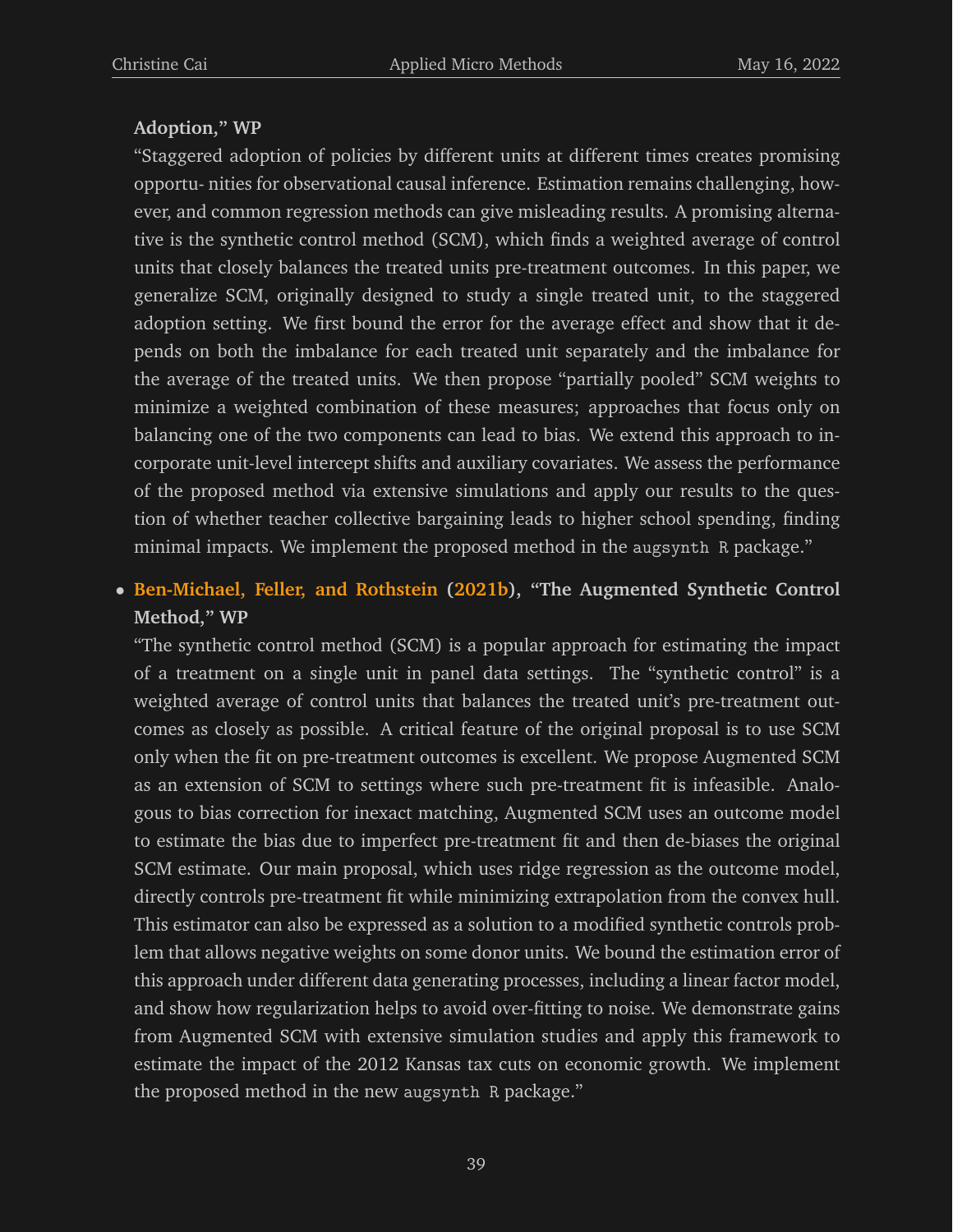### *•* **[Ferman and Pinto](#page-56-11) ([2021\)](#page-56-11), "Synthetic Controls with Imperfect Pre-Treatment Fit," QE**

"We analyze the properties of the Synthetic Control (SC) and related estimators when the pre- treatment fit is imperfect. In this framework, we show that these estimators are generally biased if treatment assignment is correlated with unobserved confounders, even when the number of pre-treatment periods goes to infinity. Still, we show that a demeaned version of the SC method can improve in terms of bias and variance relative to the difference-in-difference estimator. We also derive a specification test for the demeaned SC estimator in this setting with imperfect pre-treatment fit. Given our theoretical results, we provide practical guidance for applied researchers on how to justify the use of such estimators in empirical applications."

## <span id="page-39-0"></span>**8 Matching**

### *•* **[Otsu and Rai](#page-58-11) [\(2017\)](#page-58-11), "Bootstrap Inference of Matching Estimators for Average Treatment Effects," JASA**

"It is known that the naive bootstrap is not asymptotically valid for a matching estimator of the average treatment effect with a fixed number of matches. In this article, we propose asymptotically valid inference methods for matching estimators based on the weighted bootstrap. The key is to construct bootstrap counterparts by resampling based on certain linear forms of the estimators. Our weighted bootstrap is applicable for the matching estimators of both the average treatment effect and its counterpart for the treated population. Also, by incorporating a bias correction method in Abadie and Imbens (2011), our method can be asymptotically valid even for matching based on a vector of covariates. A simulation study indicates that the weighted bootstrap method is favorably comparable with the asymptotic normal approximation. As an empirical illustration, we apply the proposed method to the National Supported Work data. Supplementary materials for this article are available online."

#### *•* **[Adusumilli](#page-51-4) ([2018](#page-51-4)), "Bootstrap Inference for Propensity Score Matching," WP**

"Propensity score matching, where the propensity scores are estimated in a first step, is widely used for estimating treatment effects. In this context, the naive bootstrap is invalid (Abadie and Imbens, 2008). This paper proposes a novel bootstrap procedure for the propensity score matching estimator, and demonstrates its consistency. The proposed bootstrap is built around the notion of potential errors, introduced in this paper. Precisely, each observation is associated with two potential error terms, correspond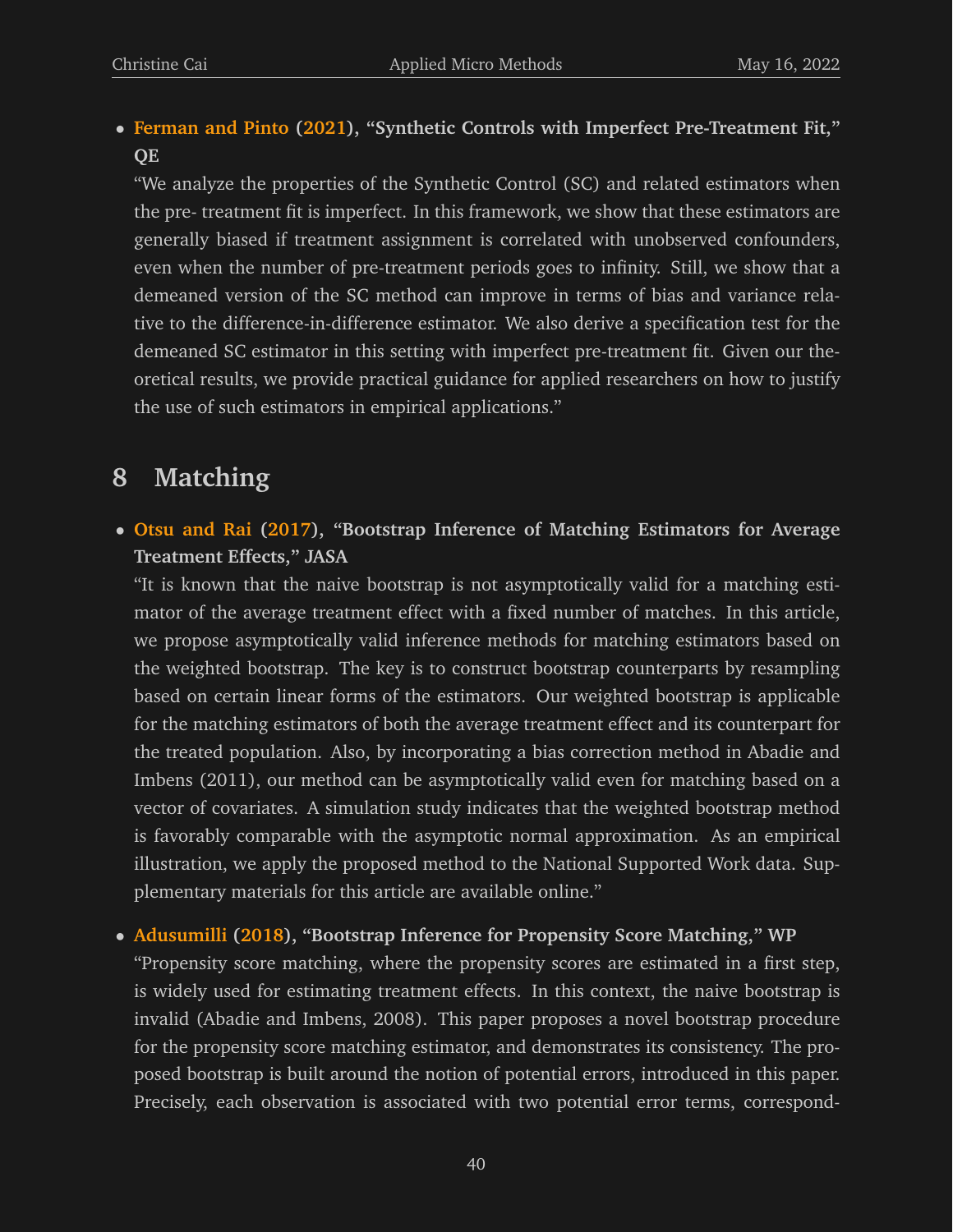ing to each of the potential states - treated or control - only one of which is realized. Thus, the variability of the estimator stems not only from the randomness of the potential errors themselves, but also from the probabilistic nature of treatment assignment, which randomly realizes one of the potential error terms. The proposed bootstrap takes both sources of randomness into account by resampling the potential errors as a pair as well as re-assigning new values for the treatments. Simulations and real data examples demonstrate the superior performance of the proposed method relative to using the asymptotic distribution for inference, especially when the degree of overlap in propensity scores is poor. General versions of the procedure can also be applied to other causal effect estimators such as inverse probability weighting and propensity score sub-classification, potentially leading to higher order refinements for inference in such contexts."

*•* **[Imai, Kim, and Wang](#page-57-8) ([2020](#page-57-8)), "Matching Methods for Causal Inference with Time-Series Cross-Sectional Data," WP**

"Matching methods improve the validity of causal inference by reducing model dependence and offering intuitive diagnostics. While they have become a part of the standard tool kit across disciplines, matching methods are rarely used when analyzing time-series cross-sectional data. We fill this methodological gap. In the proposed approach, we first match each treated observation with control observations from other units in the same time period that have an identical treatment history up to the pre-specified number of lags. We use standard matching and weighting methods to further refine this matched set so that the treated and matched control observations have similar covariate values. Assessing the quality of matches is done by examining covariate balance. Finally, we estimate both short-term and long-term average treatment effects using the difference-in-differences estimator, accounting for a time trend. We illustrate the proposed methodology through simulation and empirical studies. An open-source software package is available for implementing the proposed methods."

### *•* **[Ferman](#page-56-12) [\(2021b](#page-56-12)), "Matching Estimators with Few Treated and Many Control Observations," JE**

"We analyze the properties of matching estimators when there are few treated, but many control observations. We show that, under standard assumptions, the nearest neighbor matching estimator for the average treatment effect on the treated is asymptotically unbiased in this framework. However, when the number of treated observations is fixed, the estimator is not consistent, and it is generally not asymptotically normal. Since standard inference methods are inadequate, we propose alternative inference meth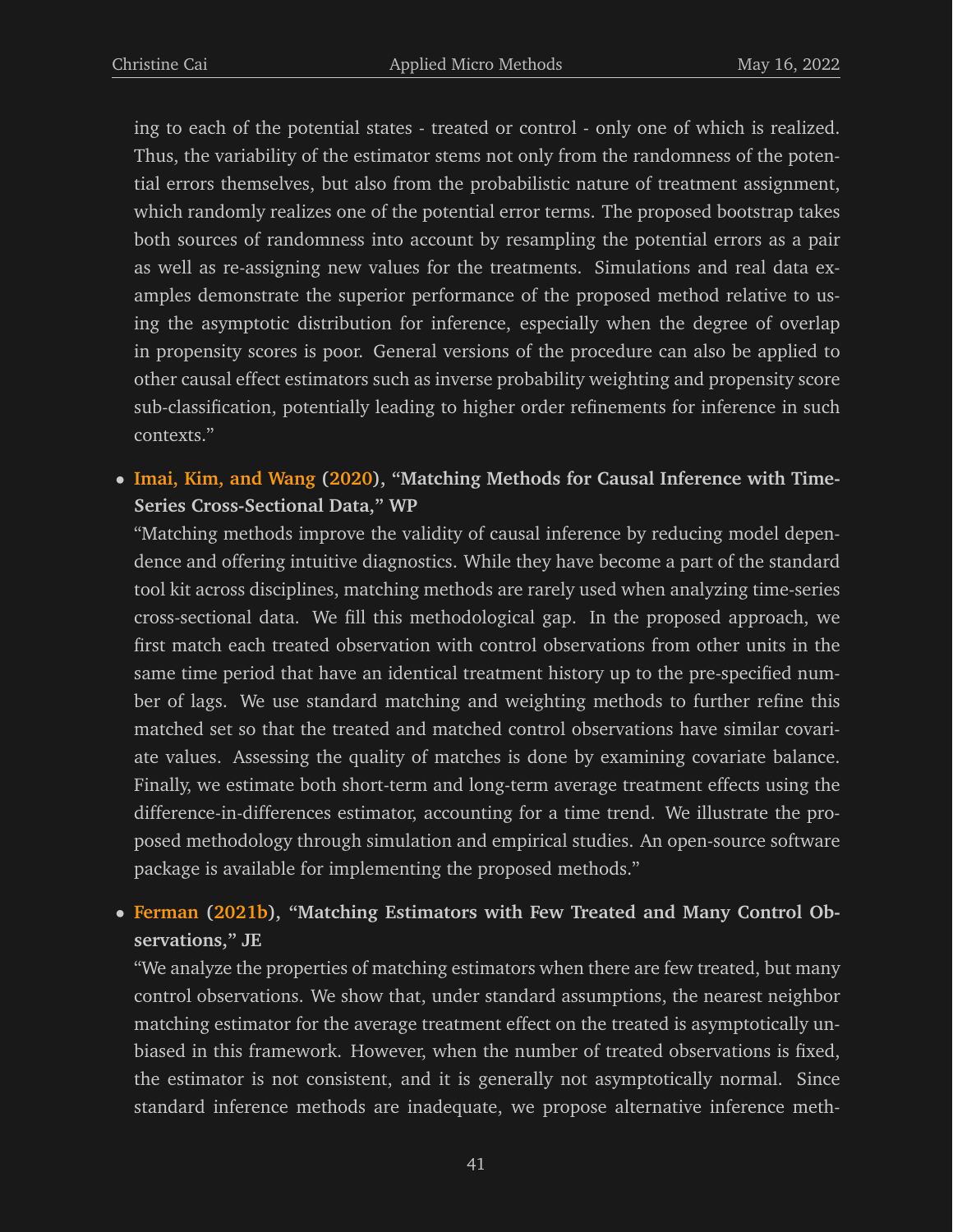ods, based on the theory of randomization tests under approximate symmetry, that are asymptotically valid in this framework. We show that these tests are valid under relatively strong assumptions when the number of treated observations is fixed, and under weaker assumptions when the number of treated observations increases, but at a lower rate relative to the number of control observations."

## <span id="page-41-0"></span>**9 Bunching**[6](#page-41-1)

#### *•* **[Kleven](#page-57-9) [\(2016\)](#page-57-9), "Bunching," ARE**

"Recent years have seen a surge of applied work using bunching approaches, a development that is closely linked to the increased availability of administrative data. These approaches exploit the incentives for bunching created by discontinuities in the slope of choice sets (kinks) or in the level of choice sets (notches) to study the behavior of individuals and firms. Although the bunching approach was originally developed in the context of taxation, it is beginning to find applications in many other areas, such as social security, social insurance, welfare programs, education, regulation, private sector prices, and reference-dependent preferences. This review provides a guide to bunching estimation, discusses its strengths and weaknesses, surveys a range of applications across fields, and considers reasons for the ubiquity of kinks and notches."

*•* **[Blomquist, Newey, Kumar, and Liang](#page-53-10) ([2019\)](#page-53-10), "On Bunching and Identification of the Taxable Income Elasticity," NBER WP**

"The taxable income elasticity is a key parameter for predicting the effect of tax reform or designing an income tax. Bunching at kinks and notches in a single budget set have been used to estimate the taxable income elasticity. We show that when the heterogeneity distribution is unrestricted the amount of bunching at a kink or a notch is not informative about the size of the taxable income elasticity, and neither is the entire distribution of taxable income for a convex budget set. Kinks do provide information about the size of the elasticity when a priori restrictions are placed on the heterogeneity distribution. They can identify the elasticity when the heterogeneity distribution is specified across the kink and provide bounds under restrictions on the heterogeneity distribution. We also show that variation in budget sets can identify the taxable income elasticity when the distribution of preferences is unrestricted and stable across budget sets. For nonparametric utility with general heterogeneity we show that kinks only pro-

<span id="page-41-1"></span> $6$ See [this 2018 Bunching Estimator Workshop webpage](https://sites.google.com/view/ucsdbunchingworkshop/home/program?authuser=0) for more references on bunching, including recent applications (thanks to Ben Solow for sharing this link).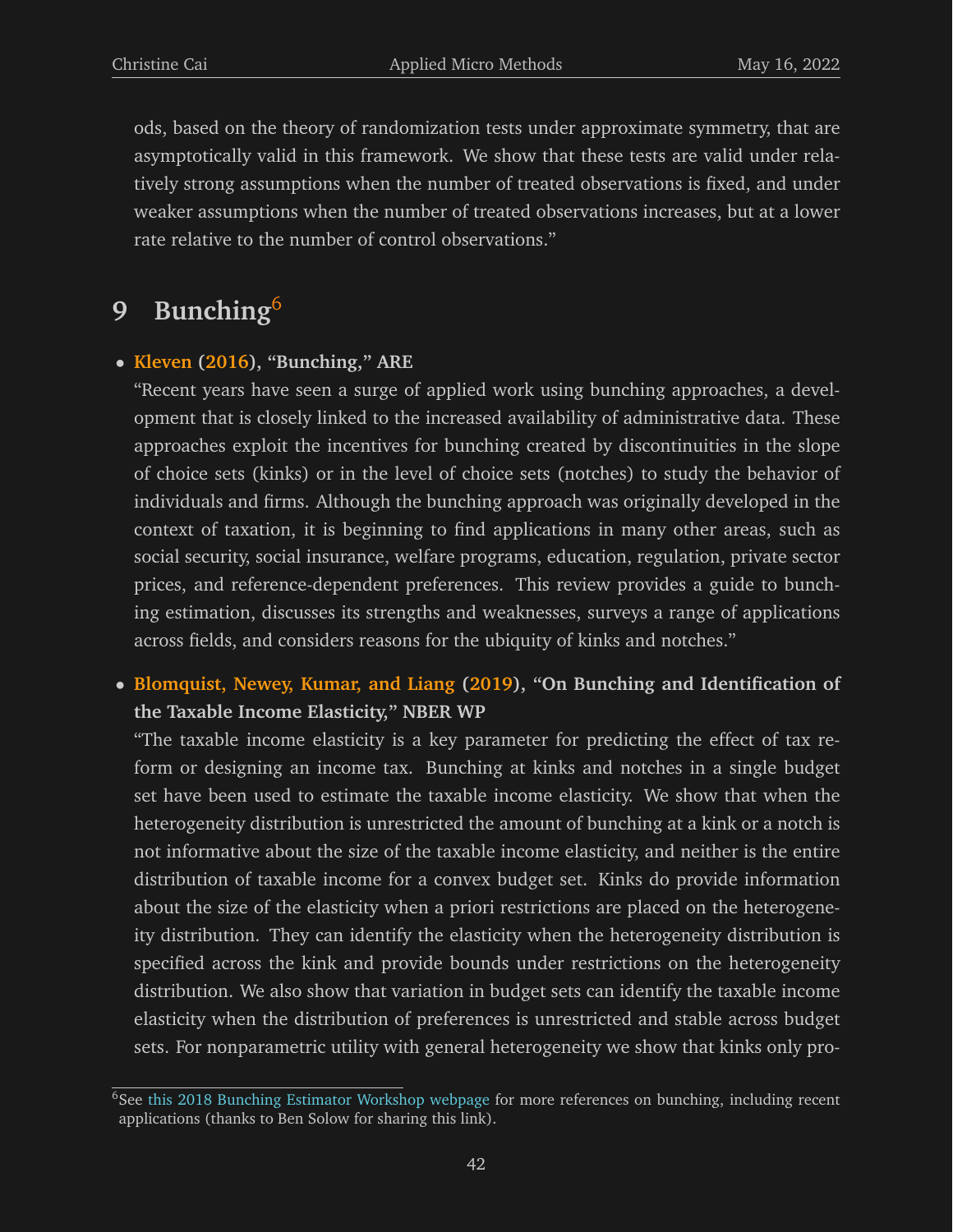vide elasticity information about individuals at the kink and we give bounds analogous to those for isoelastic utility. Identification becomes more difficult with optimization errors We show in examples how results are affected by optimization errors."

*•* **[Caetano, Caetano, and Nelson](#page-54-10) ([2020](#page-54-10)), "Correcting for Endogeneity in Models with Bunching," WP**

"We show that in models with endogeneity, bunching at the lower or upper boundary of the distribution of the treatment variable may be used to build a correction for endogeneity. We derive the asymptotic distribution of the parameters of the corrected model, provide an estimator of the standard errors, and prove the consistency of the bootstrap. An empirical application reveals that time spent watching television, corrected for endogeneity, has roughly no net effect on cognitive skills and a significant negative net effect on non-cognitive skills in children."

#### *•* **[Marx](#page-58-12) [\(2020\)](#page-58-12), "Dynamic Bunching Estimation with Panel Data," WP**

"Bunching estimation of distortions in a distribution around a policy threshold provides a means of studying behavioral parameters. Standard cross-sectional bunching estimators rely on identification assumptions about heterogeneity that I show can be violated by serial dependence of the choice variable or attrition related to the threshold. I propose a dynamic bunching estimation design that exploits panel data to obtain identification from relative within-agent changes in income and to estimate new parameters. Simulations using household income data demonstrate the benefits of the panel design. An application to charitable organizations demonstrates opportunities for estimating elasticity correlates, causal effects, and extensive-margin responses."

*•* **[Caetano, Caetano, Fe, and Nielsen](#page-53-11) [\(2021](#page-53-11)), "A Dummy Test of Identification in Models with Bunching," WP**

"We propose a simple test of the main identification assumption in models where the treatment variable takes multiple values and has bunching. The test consists of adding an indicator of the bunching point to the estimation model and testing whether the coefficient of this indicator is zero. Although similar in spirit to the test in Caetano (2015), the dummy test has important practical advantages: it is more powerful at detecting endogeneity, and it also detects violations of the functional form assumption. The test does not require exclusion restrictions and can be implemented in many approaches popular in empirical research, including linear, two-way fixed effects, and discrete choice models. We apply the test to the estimation of the effect of a mothers working hours on her child's skills in a panel data context (James-Burdumy 2005)."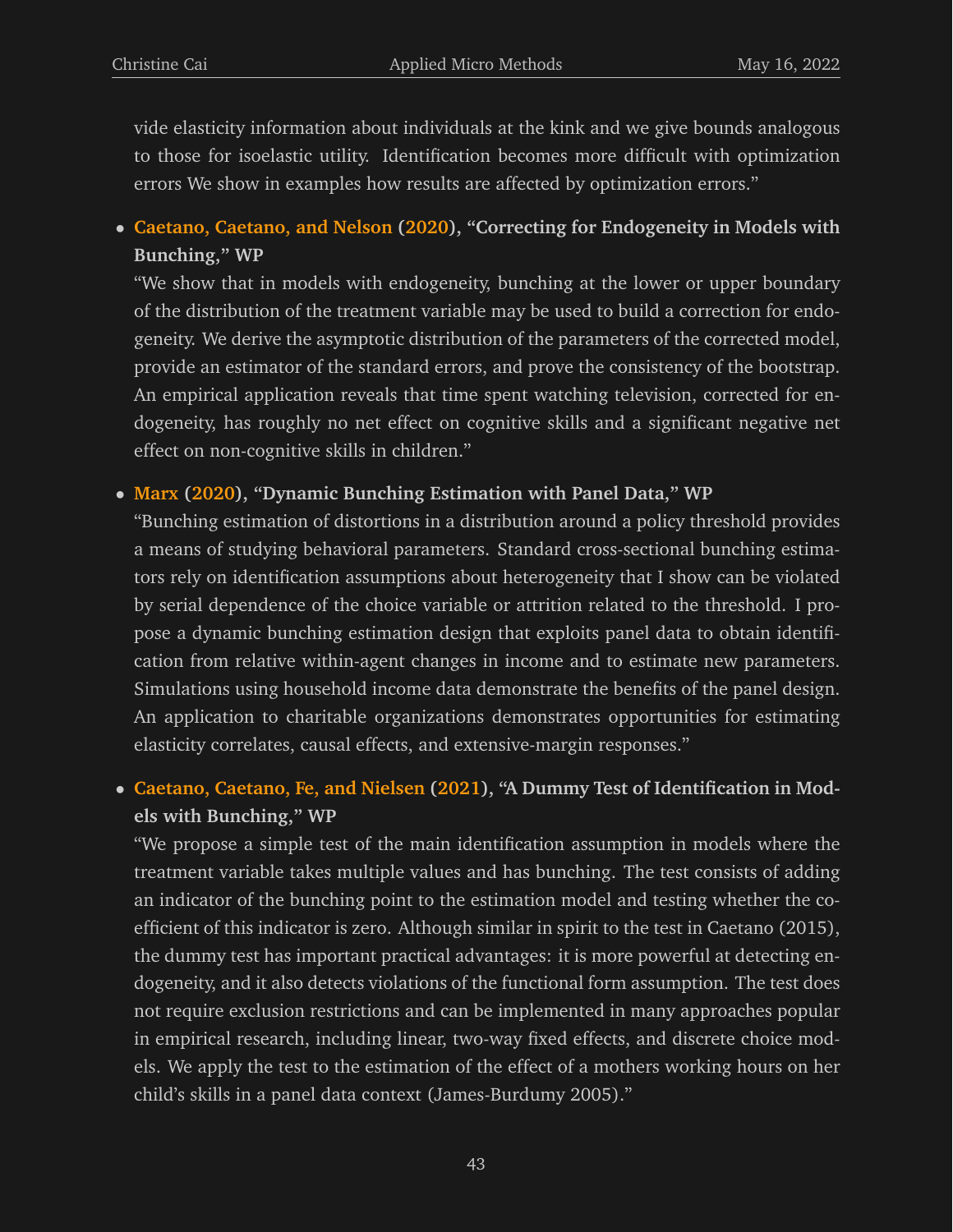## <span id="page-43-0"></span>**10 Sufficient Statistics**

## *•* **[Lee, Leung, O'Leary, Pei, and Quach](#page-58-13) [\(2020](#page-58-13)), "Are Sufficient Statistics Necessary? Nonparametric Measurement of Deadweight Loss from Unemployment Insurance," JOLE**

"Central to the welfare analysis of income transfer programs is the deadweight loss associated with possible reforms. To aid analytical tractability, its measurement typically requires specifying a simplified model of behavior. We employ a complementary "decomposition" approach that compares the behavioral and mechanical components of a policy's total impact on the government budget to study the deadweight loss of two unemployment insurance policies. Experimental and quasi-experimental estimates using state administrative data show that increasing the weekly benefit is more efficient (with a fiscal externality of 53 cents per dollar of mechanical transferred income) than reducing the programs implicit earnings tax."

#### *•* **[Kleven](#page-57-10) [\(2021\)](#page-57-10), "Sufficient Statistics Revisited," ARE**

"This paper reviews and generalizes the sufficient statistics approach to policy evaluation. The idea of the approach is that the welfare effect of policy changes can be expressed in terms estimable reduced-form elasticities, allowing for policy evaluation without estimating the structural primitives of fully specified models. The approach relies on three assumptions: that policy changes are small, that government policy is the only source of market imperfection, and that a set of high-level restrictions on the environment and on preferences can be used to reduce the number of elasticities to be estimated. We generalize the approach in all three dimensions. It is possible to develop transparent sufficient statistics formulas under very general conditions, but the estimation requirements increase greatly. Starting from such general formulas elucidates that feasible empirical implementations are in fact structural approaches."

## <span id="page-43-1"></span>**11 Decomposition**

*•* **[Callaway, Li, and Oka](#page-54-11) [\(2018](#page-54-11)), "Quantile Treatment Effects in Difference in Differences Models under Dependence Restrictions and with Only Two Time Periods," JE**

"This paper shows that the Conditional Quantile Treatment Effect on the Treated is identified under (i) a Conditional Distributional Difference in Differences assumption and (ii) a new assumption that the dependence (the copula) between the change in un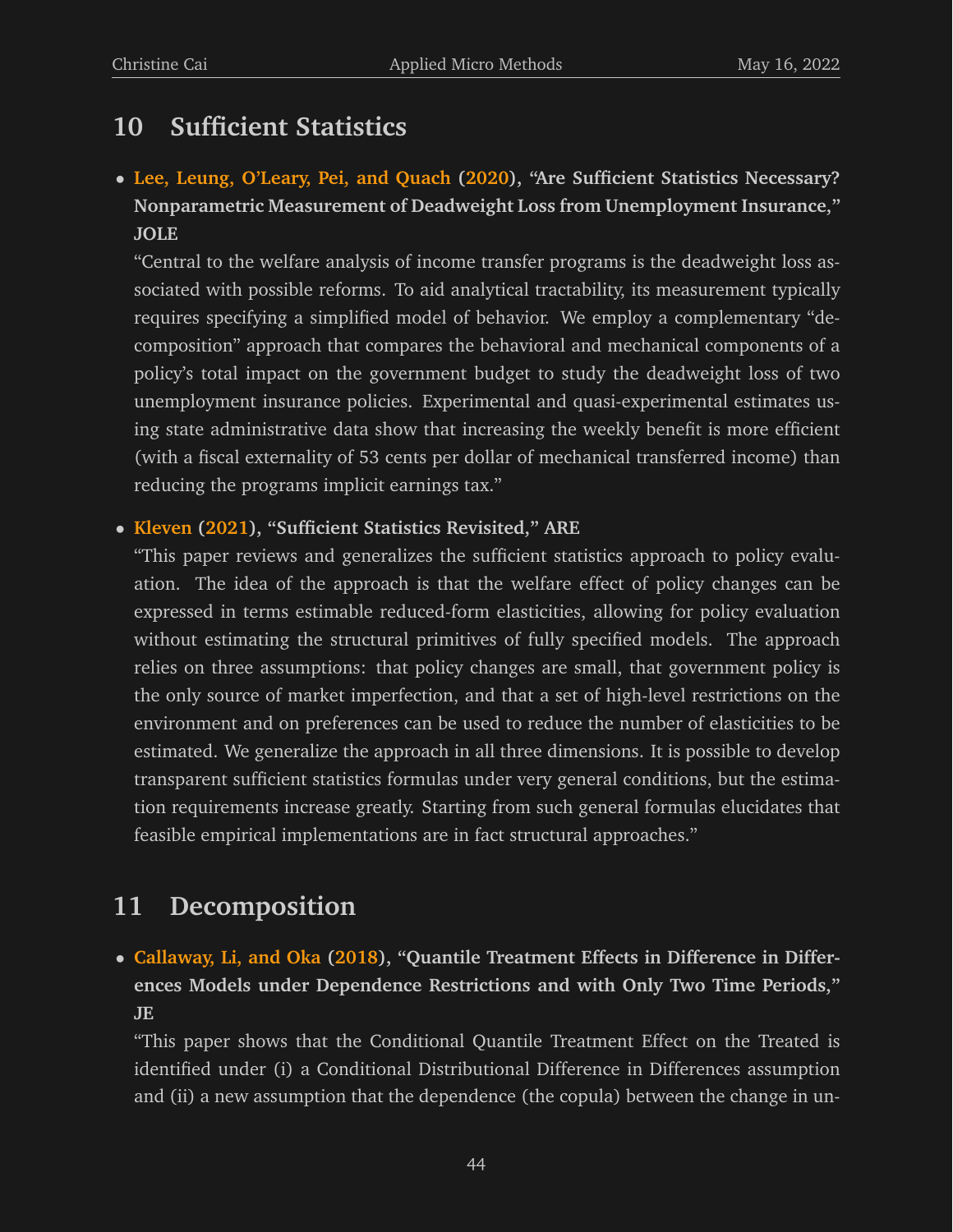treated potential outcomes and the initial level of untreated potential outcomes is the same for the treated group and untreated group. We consider estimation and inference with discrete covariates and propose a uniform inference procedure based on the exchangeable bootstrap. Finally, we estimate the effect of increasing the minimum wage on the distribution of earnings for subgroups defined by race, gender, and education."

*•* **[Firpo, Fortin, and Lemieux](#page-56-13) ([2018\)](#page-56-13), "Decomposing Wage Distributions using Recentered Influence Function Regressions," Econometrics**

"This paper provides a detailed exposition of an extension of the Oaxaca-Blinder decomposition method that can be applied to various distributional measures. The two-stage procedure first divides distributional changes into a wage structure effect and a composition effect using a reweighting method. Second, the two components are further divided into the contribution of each explanatory variable using recentered influence function (RIF) regressions. We illustrate the practical aspects of the procedure by analyzing how the polarization of U.S. male wages between the late 1980s and the mid 2010s was affected by factors such as de-unionization, education, occupations, and industry changes."

*•* **[d'Haultfœuille, Maurel, and Zhang](#page-55-7) ([2018](#page-55-7)), "Extremal Quantile Regressions for Selection Models and the Black-White Wage Gap," JE**

"We consider models with endogenous selection and no instrument nor large support regressors. Identification relies on the independence between the covariates and selection, when the outcome tends to infinity. We propose a simple estimator based on extremal quantile regressions and apply it to the evolution of the black-white wage gap in the US."

*•* **[Wüthrich](#page-60-4) ([2019](#page-60-4)), "A Closed-Form Estimator for Quantile Treatment Effects with Endogeneity," JE**

"This paper studies the estimation of quantile treatment effects based on the instrumental variable quantile regression (IVQR) model (Chernozhukov and Hansen, 2005). I develop a class of flexible plug-in estimators based on closed-form solutions derived from the IVQR moment conditions. The proposed estimators remain tractable and rootn-consistent, while allowing for rich patterns of effect heterogeneity. Functional central limit theorems and bootstrap validity results for the estimators of the quantile treatment effects and other functionals are provided. Monte Carlo simulations demonstrate favorable finite sample properties of the proposed approach. I apply my method to reanalyze the causal effect of 401(k) plans."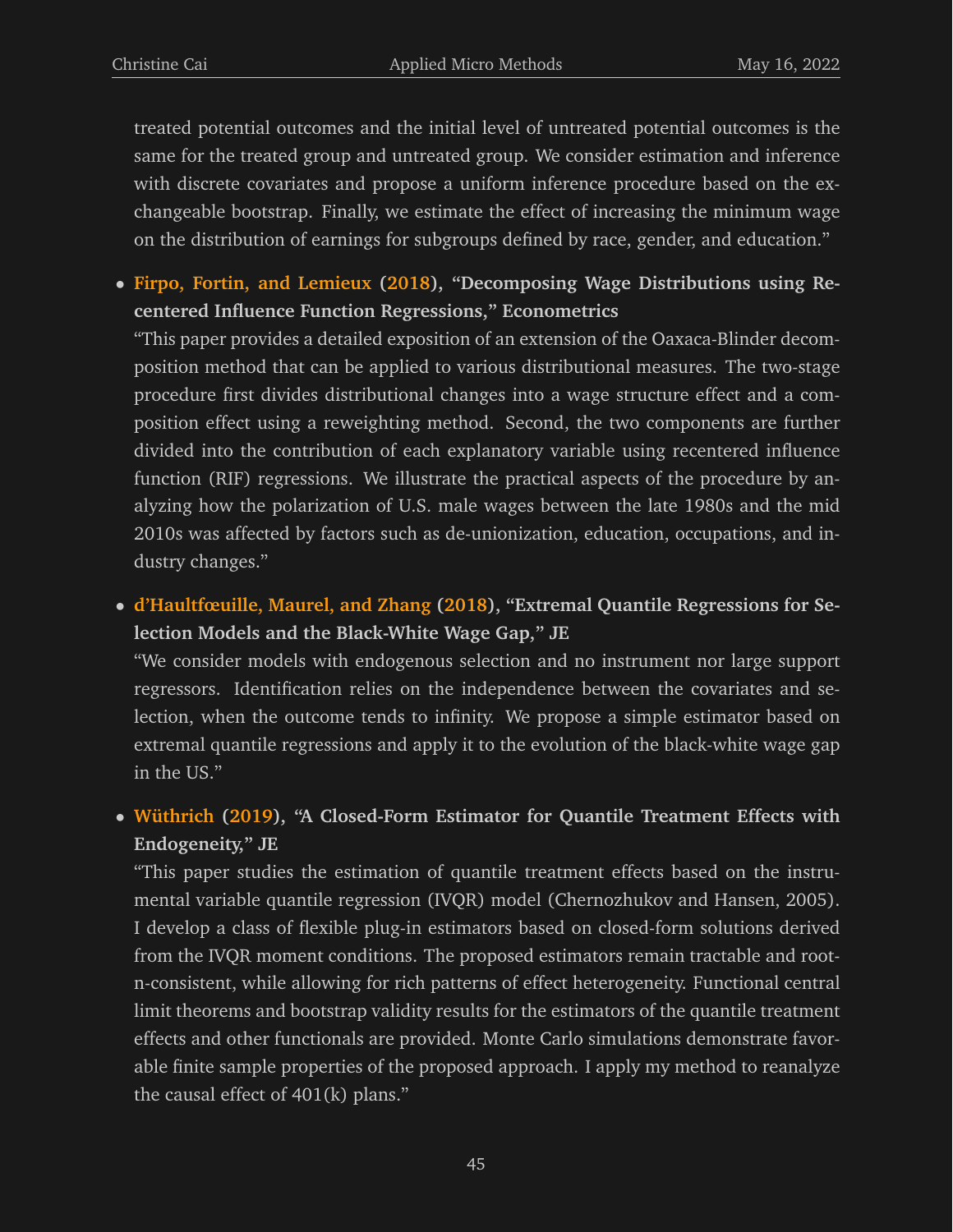### *•* **[Hsu, Lai, and Lieli](#page-57-11) [\(2020\)](#page-57-11), "Counterfactual Treatment Effects: Estimation and Inference," JBES**

"This article proposes statistical methods to evaluate the quantile counterfactual treatment effect (QCTE) if one were to change the composition of the population targeted by a status quo program. QCTE enables a researcher to carry out an ex-ante assessment of the distributional impact of certain policy interventions or to investigate the possible explanations for treatment effect heterogeneity. Assuming unconfoundedness and invariance of the conditional distributions of the potential outcomes, QCTE is identified and can be nonparametrically estimated by a kernel-based method. Viewed as a random function over the continuum of quantile indices, the estimator converges weakly to a zero mean Gaussian process at the parametric rate. We propose a multiplier bootstrap procedure to construct uniform confidence bands, and provide similar results for average effects and for the counterfactually treated subpopulation. We also present Monte Carlo simulations and two counterfactual exercises that provide insight into the heterogeneous earnings effects of the Job Corps training program in the United States."

#### *•* **[Chernozhukov, Fernández-Val, and Weidner](#page-55-8) [\(2020](#page-55-8)), "Network and Panel Quantile Effects via Distribution Regression," JE**

"This paper provides a method to construct simultaneous confidence bands for quantile functions and quantile effects in nonlinear network and panel models with unobserved two-way effects, strictly exogenous covariates, and possibly discrete outcome variables. The method is based upon projection of simultaneous confidence bands for distribution functions constructed from fixed effects distribution regression estimators. These fixed effects estimators are debiased to deal with the incidental parameter problem. Under asymptotic sequences where both dimensions of the data set grow at the same rate, the confidence bands for the quantile functions and effects have correct joint coverage in large samples. An empirical application to gravity models of trade illustrates the applicability of the methods to network data."

#### *•* **[Hausman, Liu, Luo, and Palmer](#page-57-12) ([2020](#page-57-12)), "Errors in the Dependent Variable of Quantile Regression Models," ECMA**

"We study the consequences of measurement error in the dependent variable of randomcoefficients models, focusing on the particular case of quantile regression. The popular quantile regression estimator of Koenker and Bassett (1978) is biased if there is an additive error term. Approaching this problem as an errors-in- variables problem where the dependent variable suffers from classical measurement error, we present a sieve maximum-likelihood approach that is robust to left-hand side measurement error. After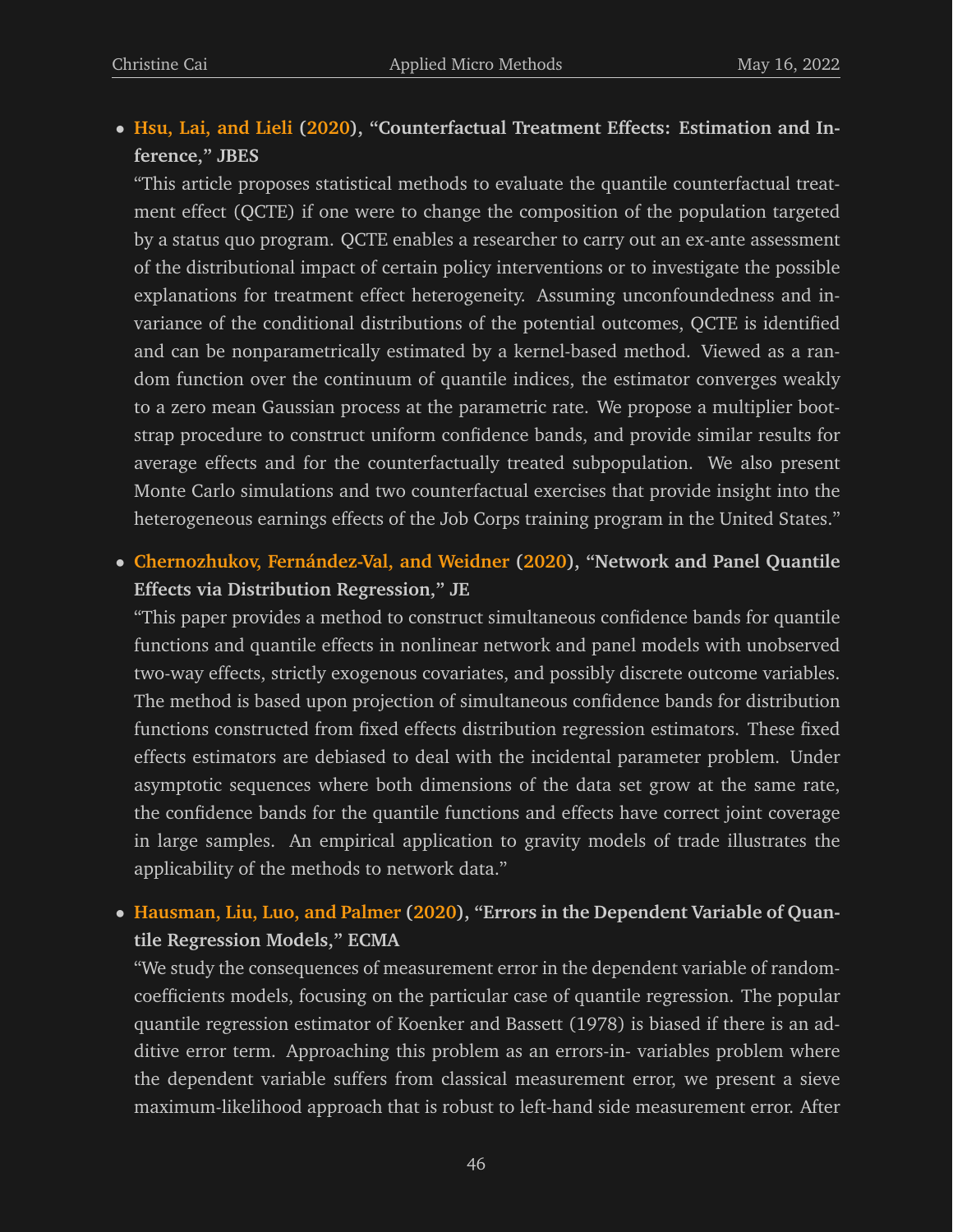providing sufficient conditions for identification, we demonstrate that when the number of knots in the quantile grid is chosen to grow at an adequate speed, the sieve maximumlikelihood estimator is consistent and asymptotically normal, permitting inference via bootstrapping. Monte Carlo evidence verifies our method outperforms quantile regression in mean bias and MSE. Finally, we illustrate our estimator with an application to the returns to education highlighting changes over time in the returns to education that have previously been masked by measurement-error bias."

• Słoczyński ([2020](#page-59-11)), "Average Gaps and Oaxaca–Blinder Decompositions: A Cau**tionary Tale about Regression Estimates of Racial Differences in Labor Market Outcomes," ILRR**

"Using a recent result from the program evaluation literature, the author demonstrates that the interpretation of regression estimates of between-group differences in wages and other economic outcomes depends on the relative sizes of subpopulations under study. When the disadvantaged group is small, regression estimates are similar to the average loss for disadvantaged individuals. When this group is a numerical majority, regression estimates are similar to the average gain for advantaged individuals. The author analyzes racial test score gaps using ECLS-K data and racial wage gaps using CPS, NLSY79, and NSW data, and shows that the interpretation of regression estimates varies substantially across data sets. Methodologically, he develops a new version of the OaxacaBlinder decomposition, in which the unexplained component recovers a parameter referred to as the average outcome gap. Under additional assumptions, this estimand is equivalent to the average treatment effect. Finally, the author reinterprets the Reimers, Cotton, and Fortin decompositions in the context of the program evaluation literature, with attention to the limitations of these approaches."

## *•* **[Borden, Haupt, and Wiborg](#page-53-12) ([2021\)](#page-53-12), "A New Framework for Estimation of Unconditional Quantile Treatment Effects: The Residualized Quantile Regression (RQR) Model," WP**

"The identification of unconditional quantile treatment effects (QTE) has become increasingly popular within social sciences. However, current methods to identify unconditional QTEs of continuous treatment variables are incomplete. Contrary to popular belief, the unconditional quantile regression model introduced by Firpo, Fortin, and Lemieux (2009) does not identify QTE, while the propensity score framework of Firpo (2007) allows for only a binary treatment variable, and the generalized quantile regression model of Powell (2020) is unfeasible with high-dimensional fixed effects. This paper introduces a two-step approach to estimate unconditional QTEs. In the first step,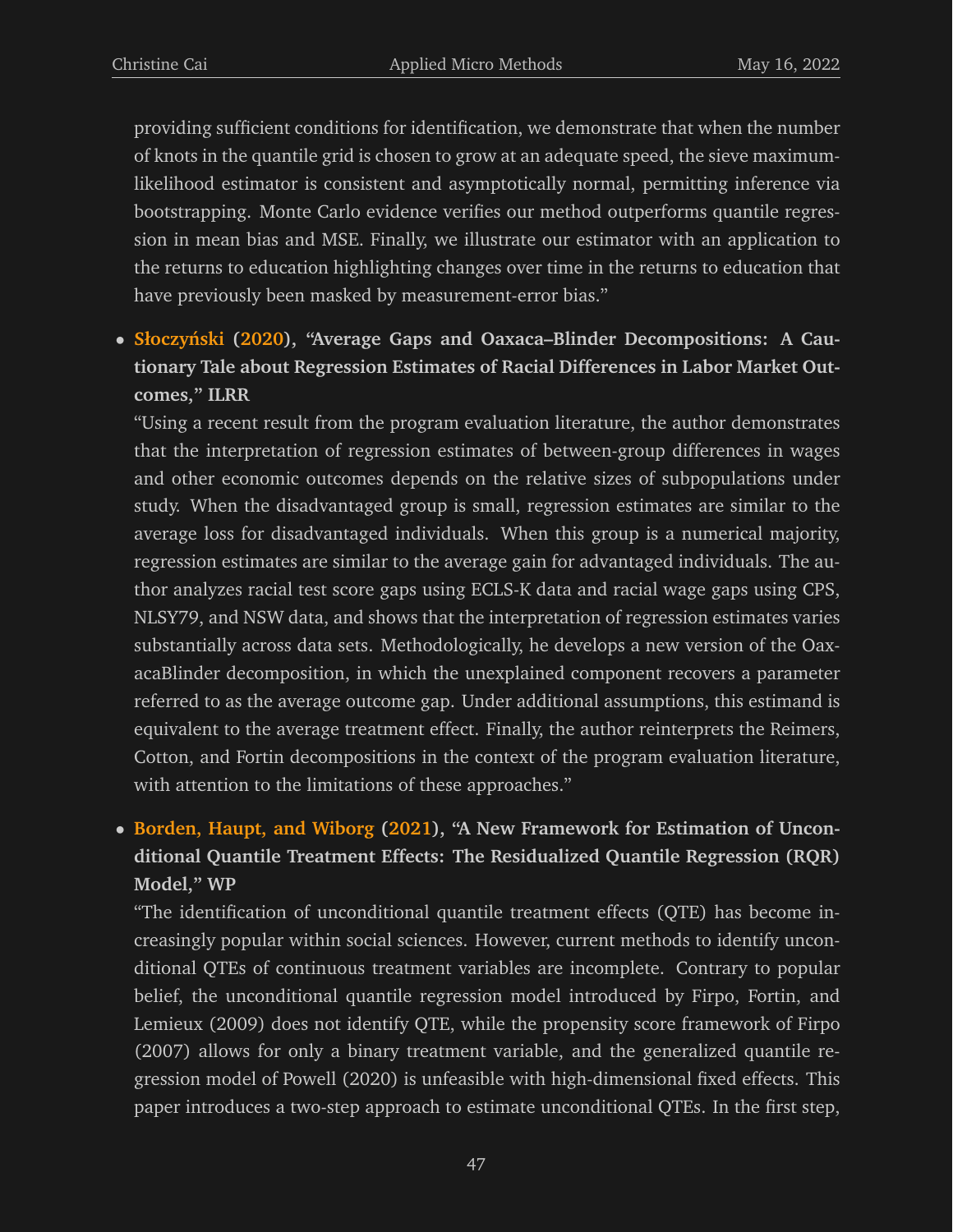the treatment variable is regressed on the control variables using an OLS. Then, in the second step, the residuals from the OLS are used as the treatment variable in a quantile regression model. The intuition is that the first step decomposes the variance of the treatment variable into a piece explained by the observed control variables and a residual piece independent of the controls. Since the control variables purge the treatment of confounding, they are redundant in the second step. Therefore, our RQR approach circumvents the problem that the inclusion of controls together with the treatment variable in CQR changes the interpretation of the treatment coefficients. Unlike much of the literature on quantile regression, this two-step residualized quantile regression framework is easy to understand, computationally fast, and can include high-dimensional fixed effects."

*•* **[Franguridi, Gafarov, and Wüthrich](#page-56-14) ([2021](#page-56-14)), "Conditional Quantile Estimators: A Small Sample Theory," WP**

"We study the small sample properties of conditional quantile estimators such as classical and IV quantile regression. First, we propose a higher-order analytical framework for comparing competing estimators in small samples and assessing the accuracy of common inference procedures. Our framework is based on a novel approximation of the discontinuous sample moments by a Hölder-continuous process with a negligible error. For any consistent estimator, this approximation leads to asymptotic linear expansions with nearly optimal rates. Second, we study the higher-order bias of exact quantile estimators up to O (1*/n*). Using a novel non-smooth calculus technique, we uncover previously unknown non-negligible bias components that cannot be consistently estimated and depend on the employed estimation algorithm. To circumvent this problem, we propose a "symmetric" bias correction, which admits a feasible implementation. Our simulations confirm the empirical importance of bias correction."

#### *•* **[Guo and Basse](#page-57-13) [\(2021\)](#page-57-13), "The Generalized Oaxaca-Blinder Estimator," JASA**

"After performing a randomized experiment, researchers often use ordinary-least squares (OLS) regression to adjust for baseline covariates when estimating the average treatment effect. It is widely known that the resulting confidence interval is valid even if the linear model is misspecified. In this paper, we generalize that conclusion to covariate adjustment with nonlinear models. We introduce an intuitive way to use any "simple" nonlinear model to construct a covariate-adjusted confidence interval for the average treatment effect. The confidence interval derives its validity from randomization alone, and when nonlinear models fit the data better than linear models, it is narrower than the usual interval from OLS adjustment."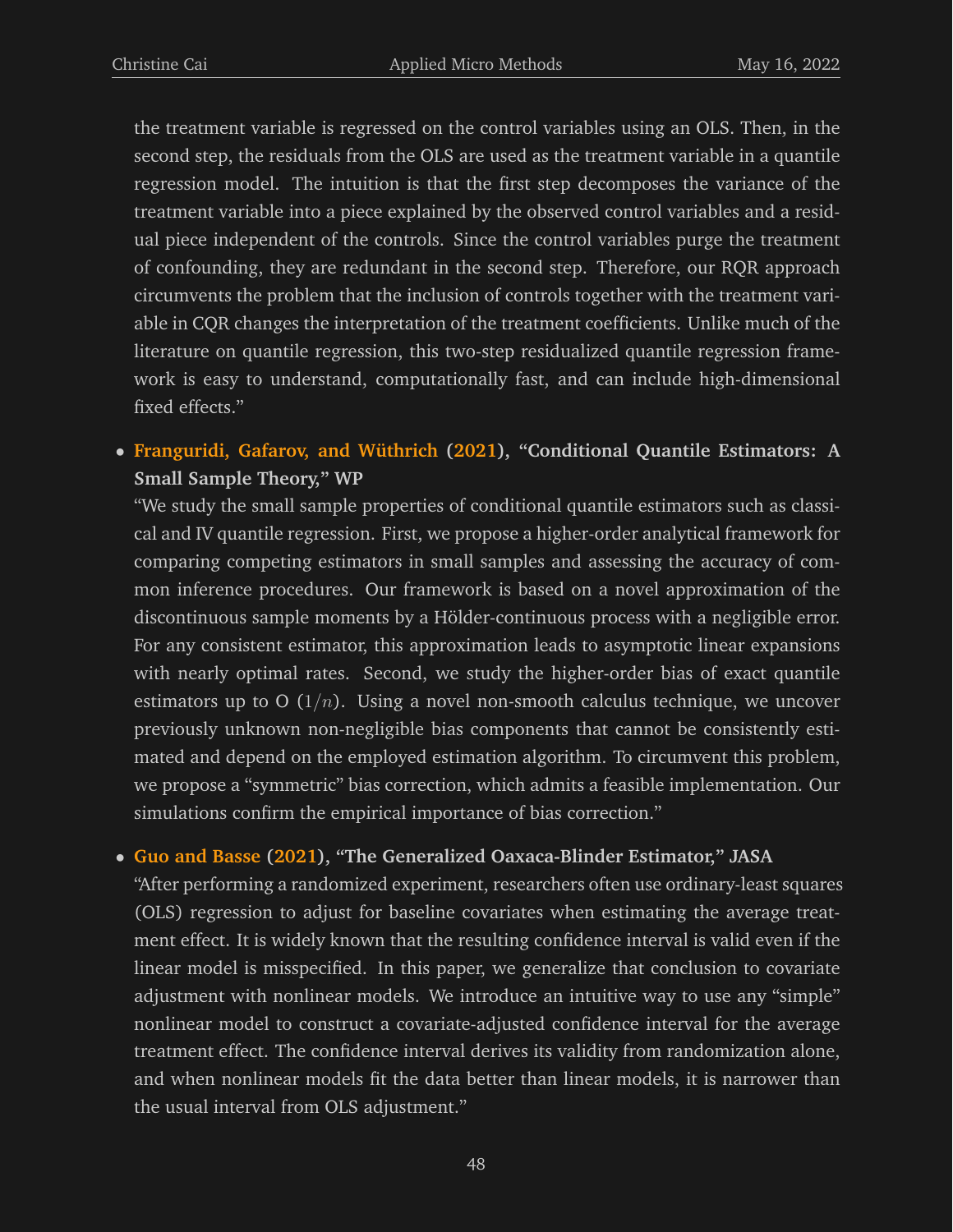### *•* **[Chetverikov, Liu, and Tsyvinski](#page-55-9) [\(2022](#page-55-9)), "Weighted-Average Quantile Regression," NBER WP**

"In this paper, we introduce the weighted-average quantile regression model. We argue that this model is of interest in many applied settings and develop an estimator for parameters of this model. We show that our estimator is *<sup>√</sup> T*-consistent and asymptotically normal with mean zero under weak conditions, where T is the sample size. We demonstrate the usefulness of our estimator in two empirical settings. First, we study the factor structures of the expected shortfalls of the industry portfolios. Second, we study inequality and social welfare dependence on individual characteristics."

## <span id="page-48-0"></span>**12 General**

*•* **[Wan, Xie, and Zhou](#page-60-5) ([2017](#page-60-5)), "A Varying Coefficient Approach to Estimating Hedonic Housing Price Functions and their Quantiles," JAS**

"The varying coefficient (VC) model introduced by Hastie and Tibshirani [26] is arguably one of the most remarkable recent developments in nonparametric regression theory. The VC model is an extension of the ordinary regression model where the coefficients are allowed to vary as smooth functions of an effect modifier possibly different from the regressors. The VC model reduces the modelling bias with its unique structure while also avoiding the curse of dimensionality problem. While the VC model has been applied widely in a variety of disciplines, its application in economics has been minimal. The central goal of this paper is to apply VC modelling to the estimation of a hedonic house price function using data from Hong Kong, one of the world's most buoyant real estate markets. We demonstrate the advantages of the VC approach over traditional parametric and semi-parametric regressions in the face of a large number of regressors. We further combine VC modelling with quantile regression to examine the heterogeneity of the marginal effects of attributes across the distribution of housing prices."

*•* **[Abadie and Cattaneo](#page-51-5) ([2018](#page-51-5)), "Econometric Methods for Program Evaluation," ARE** "Program evaluation methods are widely applied in economics to assess the effects of policy interventions and other treatments of interest. In this article, we describe the main methodological frameworks of the econometrics of program evaluation. In the process, we delineate some of the directions along which this literature is expanding, discuss recent developments, and highlight specific areas where new research may be particularly fruitful."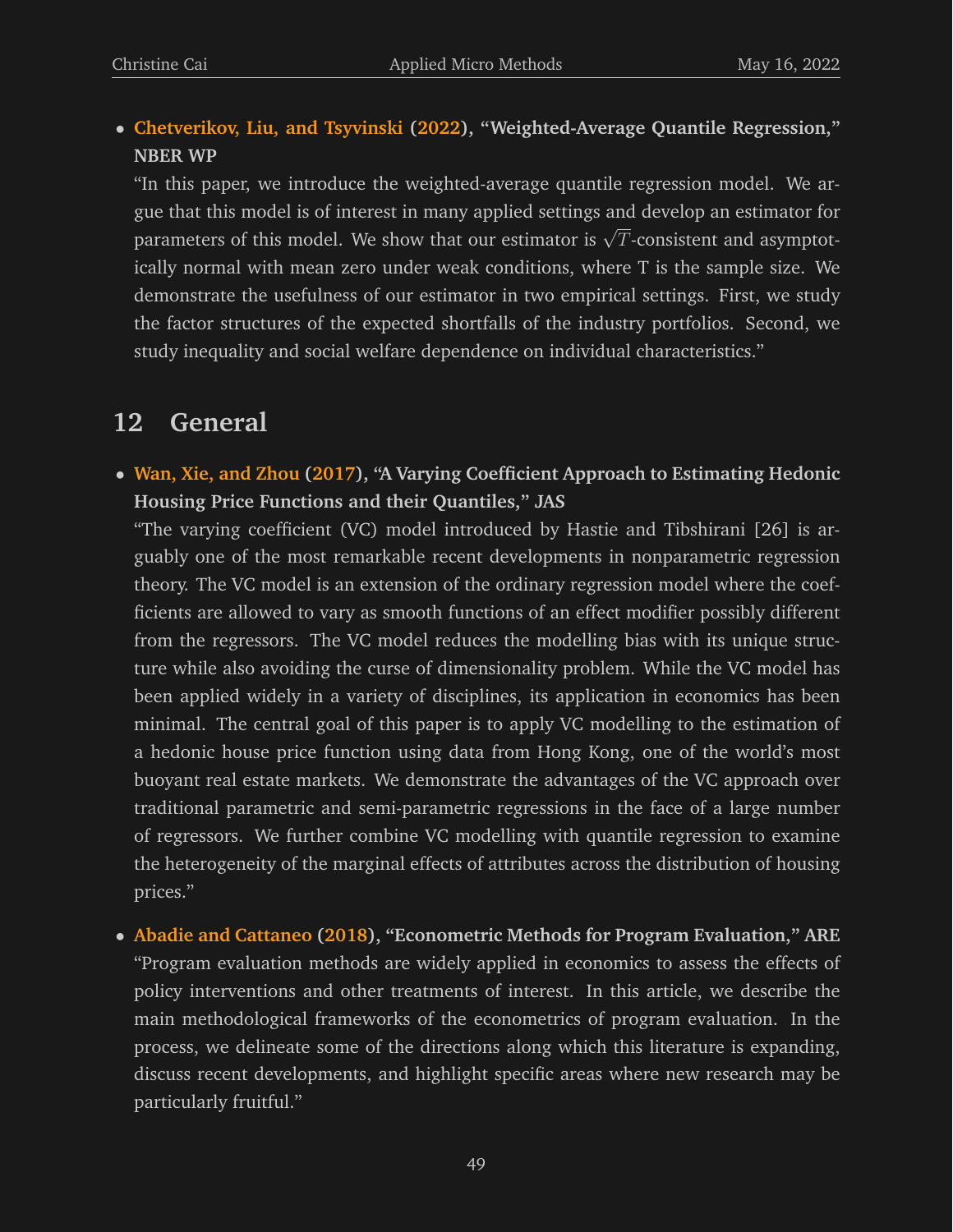#### *•* **[Chen, Wan, Tso, and Zhang](#page-55-10) [\(2018\)](#page-55-10), "A Model Averaging Approach for the Ordered Probit and Nested Logit Models with Applications," JAS**

"This paper considers model averaging for the ordered probit and nested logit models, which are widely used in empirical research. Within the frameworks of these models, we examine a range of model averaging methods, including the jackknife method, which is proved to have an optimal asymptotic property in this paper. We conduct a largescale simulation study to examine the behaviour of these model averaging estimators in finite samples, and draw comparisons with model selection estimators. Our results show that while neither averaging nor selection is a consistently better strategy, model selection results in the poorest estimates far more frequently than averaging, and more often than not, averaging yields superior estimates. Among the averaging methods considered, the one based on a smoothed version of the Bayesian Information criterion frequently produces the most accurate estimates. In three real data applications, we demonstrate the usefulness of model averaging in mitigating problems associated with the replication crisis that commonly arises with model selection."

#### • Shoczyński and Wooldridge [\(2020\)](#page-59-12), "A General Double Robustness Result for Esti**mating Average Treatment Effects," ET**

"In this paper we study doubly robust estimators of various average and quantile treatment effects under unconfoundedness; we also consider an application to a setting with an instrumental variable. We unify and extend much of the recent literature by providing a very general identification result which covers binary and multi-valued treatments; unnormalized and normalized weighting; and both inverse-probability weighted (IPW) and doubly robust estimators. We also allow for subpopulation-specific average treatment effects where subpopulations can be based on covariate values in an arbitrary way. Similar to Wooldridge (2007), we then discuss estimation of the conditional mean using quasi-log likelihoods (QLL) from the linear exponential family."

#### *•* **[Broderick, Giordano, and Meager](#page-53-13) ([2020](#page-53-13)), "An Automatic Finite-Sample Robustness Metric: Can Dropping a Little Data Change Conclusions?," WP**

"We propose a method to assess the sensitivity of econometric analyses to the removal of a small fraction of the sample. Analyzing all possible data subsets of a certain size is computationally prohibitive, so we provide a finite-sample metric to approximately compute the number (or fraction) of observations that has the greatest influence on a given result when dropped. We call our resulting metric the Approximate Maximum Influence Perturbation. Our approximation is automatically computable and works for common estimators (including OLS, IV, GMM, MLE, and variational Bayes). We provide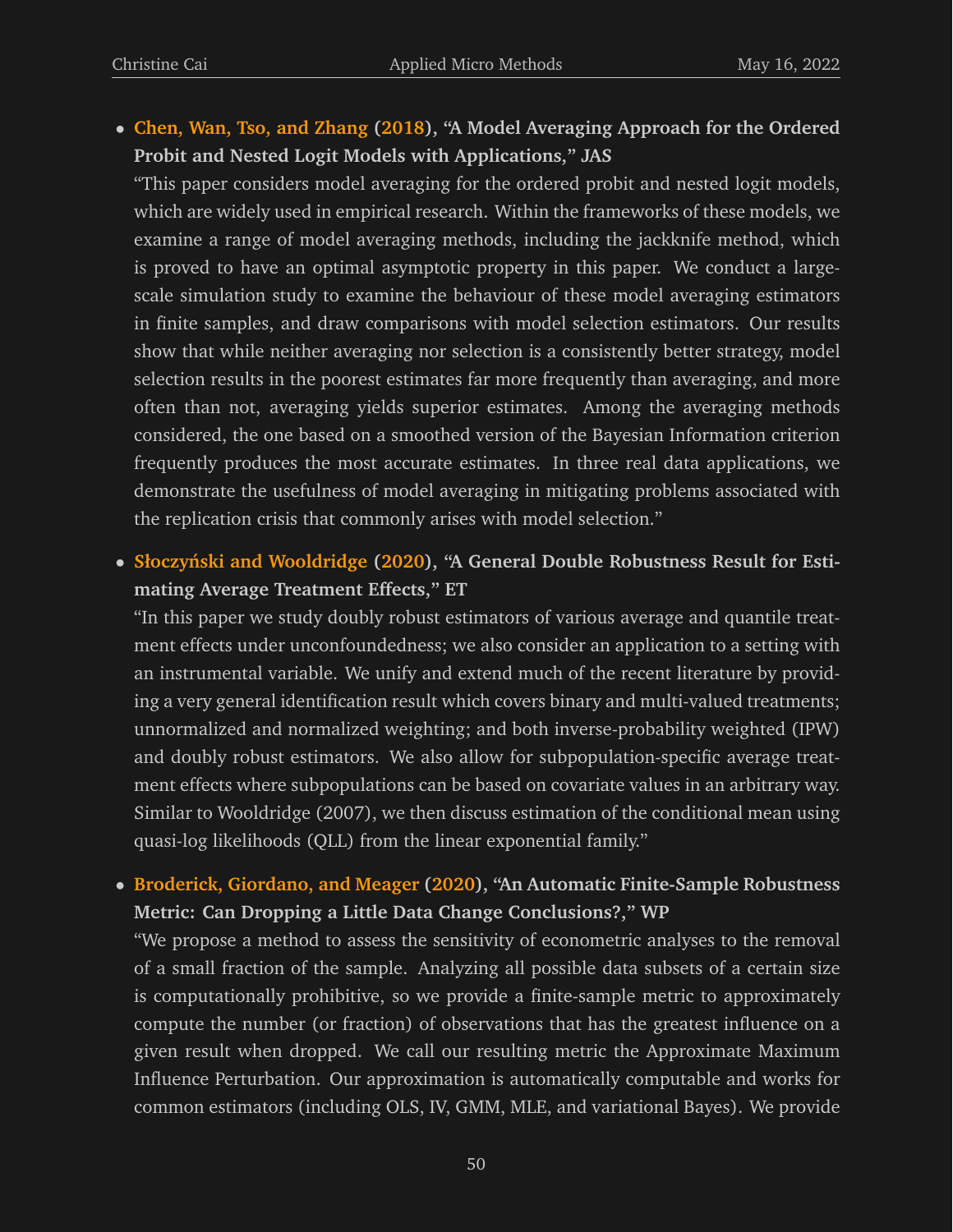explicit finite-sample error bounds on our approximation for linear and instrumental variables regressions. At minimal computational cost, our metric provides an exact finite-sample lower bound on sensitivity for any estimator, so any non-robustness our metric finds is conclusive. We demonstrate that the Approximate Maximum Influence Perturbation is driven by a low signal-to-noise ratio in the inference problem, is not reflected in standard errors, does not disappear asymptotically, and is not a product of misspecification. Several empirical applications show that even 2-parameter linear regression analyses of randomized trials can be highly sensitive. While we find some applications are robust, in others the sign of a treatment effect can be changed by dropping less than 1% of the sample even when standard errors are small."

#### *•* **[Chernozhukov, Wüthrich, and Zhu](#page-55-11) ([2020\)](#page-55-11), "An Exact and Robust Conformal Inference Method for Counterfactual and Synthetic Controls," WP**

"We introduce new inference procedures for counterfactual and synthetic control methods for policy evaluation. We recast the causal inference problem as a counter- factual prediction and a structural breaks testing problem. This allows us to exploit insights from conformal prediction and structural breaks testing to develop permutation inference procedures that accommodate modern high-dimensional estimators, are valid under weak and easy-to-verify conditions, and are provably robust against misspecification. Our methods work in conjunction with many different approaches for predicting counterfactual mean outcomes in the absence of the policy intervention. Examples include synthetic controls, difference-in-differences, factor and matrix completion models, and (fused) time series panel data models. Our approach demonstrates an excellent small-sample performance in simulations and is taken to a data application where we re-evaluate the consequences of decriminalizing indoor prostitution."

#### *•* **[Cunningham](#page-55-12) ([2020\)](#page-55-12),** *Causal Inference: The Mixtape* **[\[HTML version\]](https://www.scunning.com/mixtape.html)**

#### *•* **[Ferman](#page-55-13) [\(2021a\)](#page-55-13), "A Simple Way to Assess Inference Methods," WP**

We propose a simple way to assess whether inference methods are reliable. The assessment can detect problems when the asymptotic theory that justifies the inference method is invalid and/or provides a poor approximation given the design of the empirical application. It can be easily applied to a wide range of applications. We show that, despite being a simple idea and despite its limitations, this assessment has the potential of making scientific evidence more reliable, if it becomes widely used by applied researchers. We analyze in detail the cases of Difference-in-Differences with few treated clusters, shift-share designs, weighted OLS, stratied experiments, and matching estimators."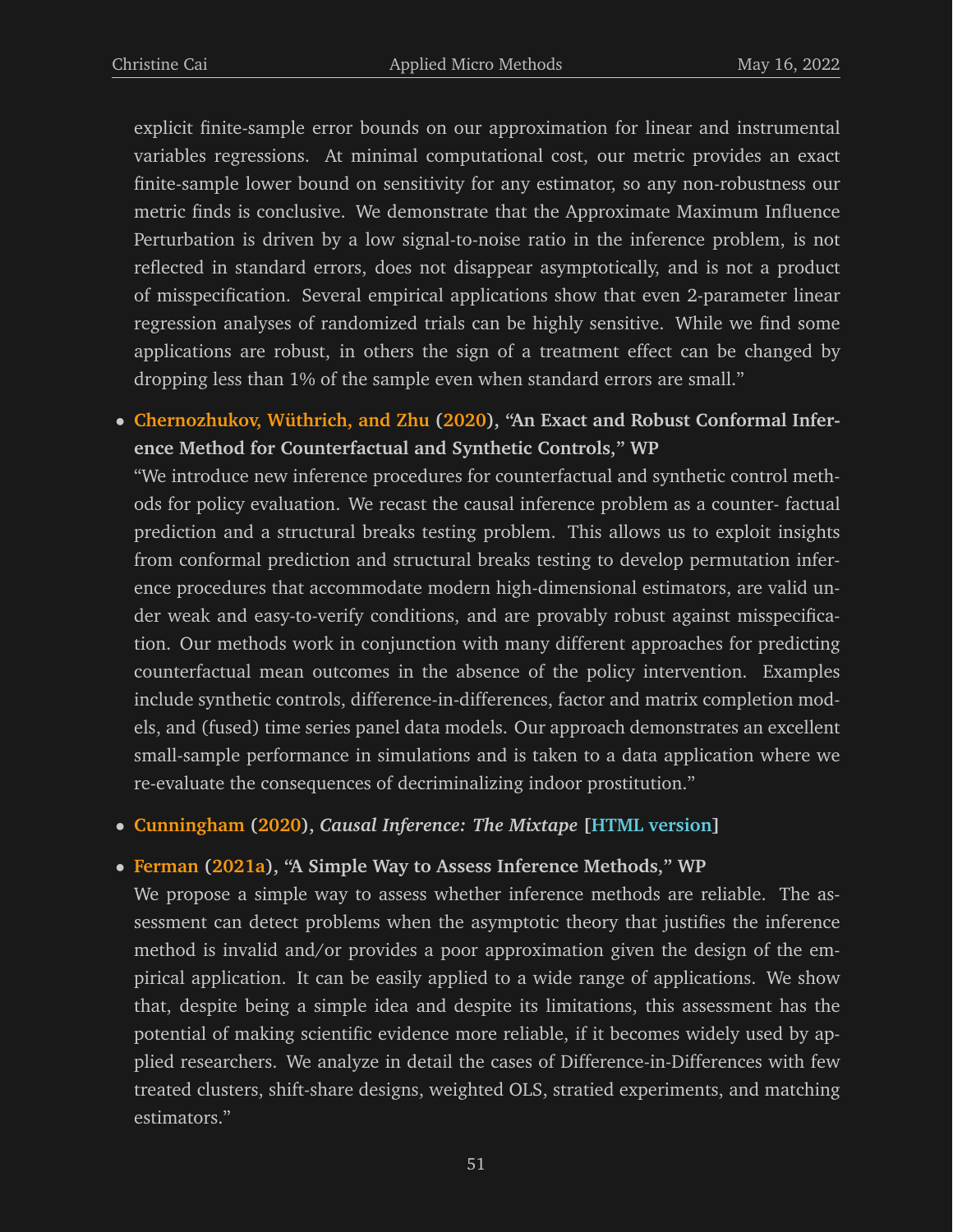#### *•* **[Han](#page-57-14) [\(2021](#page-57-14)), "Identification in Nonparametric Models for Dynamic Treatment Effects," JE**

"This paper develops a nonparametric model that represents how sequences of outcomes and treatment choices influence one another in a dynamic manner. In this setting, we are interested in identifying the average outcome for individuals in each period, had a particular treatment sequence been assigned. The identification of this quantity allows us to identify the average treatment effects (ATE's) and the ATEs on transitions, as well as the optimal treatment regimes, namely, the regimes that maximize the (weighted) sum of the average potential outcomes, possibly less the cost of the treatments. The main contribution of this paper is to relax the sequential randomization assumption widely used in the biostatistics literature by introducing a flexible choice-theoretic framework for a sequence of endogenous treatments. This framework allows non-compliance of subjects in experimental studies or endogenous treatment decisions in observational settings. We show that the parameters of interest are identified under each periods exclusion restrictions, which are motivated by, e.g., a sequence of randomized treatment assignments or encouragements and a behavioral/information assumption on agents who receive treatments."

## **References**

- <span id="page-51-3"></span>Abadie, A. (2020). Using Synthetic Controls: Feasibility, Data Requirements, and Methodological Aspects. *Journal of Economic Literature*, forthcoming.
- Abadie, A., S. Athey, G. W. Imbens, and J. Wooldridge (2022). When Should You Adjust Standard Errors for Clustering? *Working Paper*.
- <span id="page-51-0"></span>Abadie, A., S. Athey, G. W. Imbens, and J. M. Wooldridge (2020). Sampling-Based Versus Design-Based Uncertainty in Regression Analysis. *Econometrica 88*(1), 265–296.
- <span id="page-51-5"></span>Abadie, A. and M. D. Cattaneo (2018). Econometric Methods for Program Evaluation. *Annual Review of Economics 10*, 465–503.
- <span id="page-51-1"></span>Abraham, S. and L. Sun (2021). Estimating Dynamic Treatment Effects in Event Studies with Heterogeneous Treatment Effects. *Journal of Econometrics 225*(2), 175–199.
- <span id="page-51-2"></span>Adão, R., M. Kolesár, and E. Morales (2019). Shift-Share Designs: Theory and Inference. *Quarterly Journal of Economics 134*(4), 1949–2010.
- <span id="page-51-4"></span>Adusumilli, K. (2018). Bootstrap Inference for Propensity Score Matching. *Working Paper*.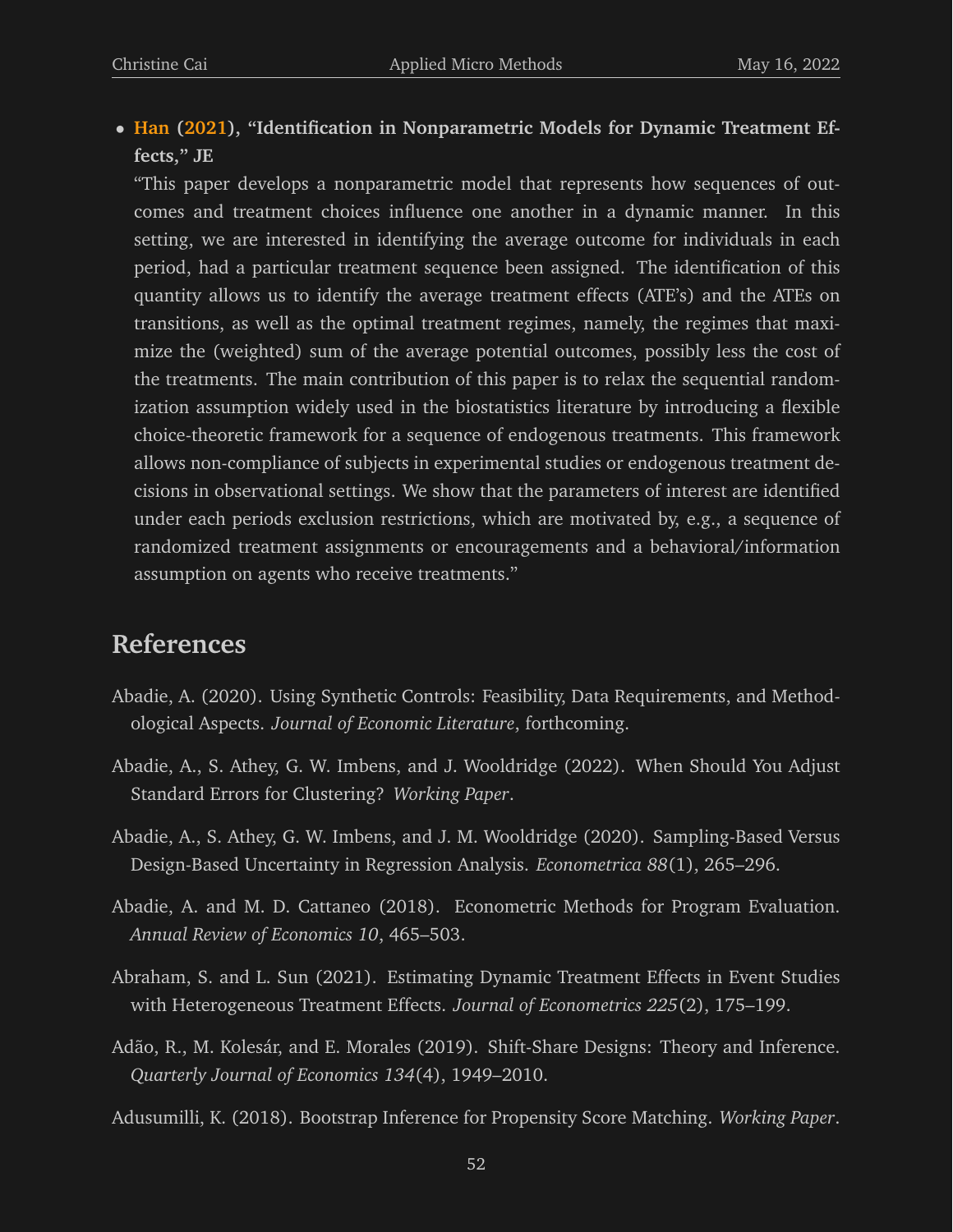- <span id="page-52-7"></span>Andresen, E. M. and M. Huber (2021). Instrument-based estimation with binarized treatments: Issues and tests for the exclusion restriction. *Econometrics Journal*.
- <span id="page-52-5"></span>Andrews, I. and T. B. Armstrong (2017). Unbiased Instrumental Variables Estimation under Known First-Stage Sign. *Quantitative Economics 8*(2), 479–503.
- <span id="page-52-6"></span>Andrews, I., J. H. Stock, and L. Sun (2019). Weak Instruments in Instrumental Variables Regression: Theory and Practice. *Annual Review of Economics 11*, 727–753.
- <span id="page-52-8"></span>Angrist, J. D. and M. Kolesár (2021). One Instrument to Rule Them All: The Bias and Coverage of Just-ID IV. *NBER Working Paper*.
- <span id="page-52-9"></span>Arai, Y. and H. Ichimura (2018). Simultaneous Selection of Optimal Bandwidths for the Sharp Regression Discontinuity Estimator. *Quantitative Economics 9*(1), 441–482.
- <span id="page-52-3"></span>Arkhangelsky, D., S. Athey, D. A. Hirshberg, G. W. Imbens, and S. Wager (2021). Synthetic Difference in Differences. *American Economic Review*.
- <span id="page-52-0"></span>Arkhangelsky, D., G. W. Imbens, L. Lei, and X. Luo (2021). Double-Robust Two-Way-Fixed-Effects Regression For Panel Data. *Working Paper*.
- <span id="page-52-10"></span>Armstrong, T. B. and M. Kolesár (2018). Optimal Inference in a Class of Regression Models. *Econometrica 86*(2), 655–683.
- <span id="page-52-11"></span>Armstrong, T. B. and M. Kolesár (2020). Simple and Honest Confidence Intervals in Nonparametric Regression. *Quantitative Economics 11*(1), 1–39.
- <span id="page-52-12"></span>Athey, S., M. Bayati, N. Doudchenko, G. Imbens, and K. Khosravi (2020). Matrix Completion Methods for Causal Panel Data Models. *Working Paper*.
- <span id="page-52-1"></span>Athey, S., P. J. Bickel, A. Chen, G. Imbens, and M. Pollmann (2021). Semiparametric Estimation of Treatment Effects in Randomized Experiments. *NBER Working Paper*.
- <span id="page-52-2"></span>Athey, S. and G. W. Imbens (2018). Design-Based Analysis in Difference-In-Differences Settings with Staggered Adoption. *NBER Working Paper*.
- <span id="page-52-4"></span>Baker, A. C., D. F. Larcker, and C. C. Y. Wang (2021). How Much Should We Trust Staggered Differences-In-Differences Estimates? *Working Paper*.
- <span id="page-52-13"></span>Ben-Michael, E., A. Feller, and J. Rothstein (2021a). Synthetic Controls with Staggered Adoption. *NBER Working Paper*.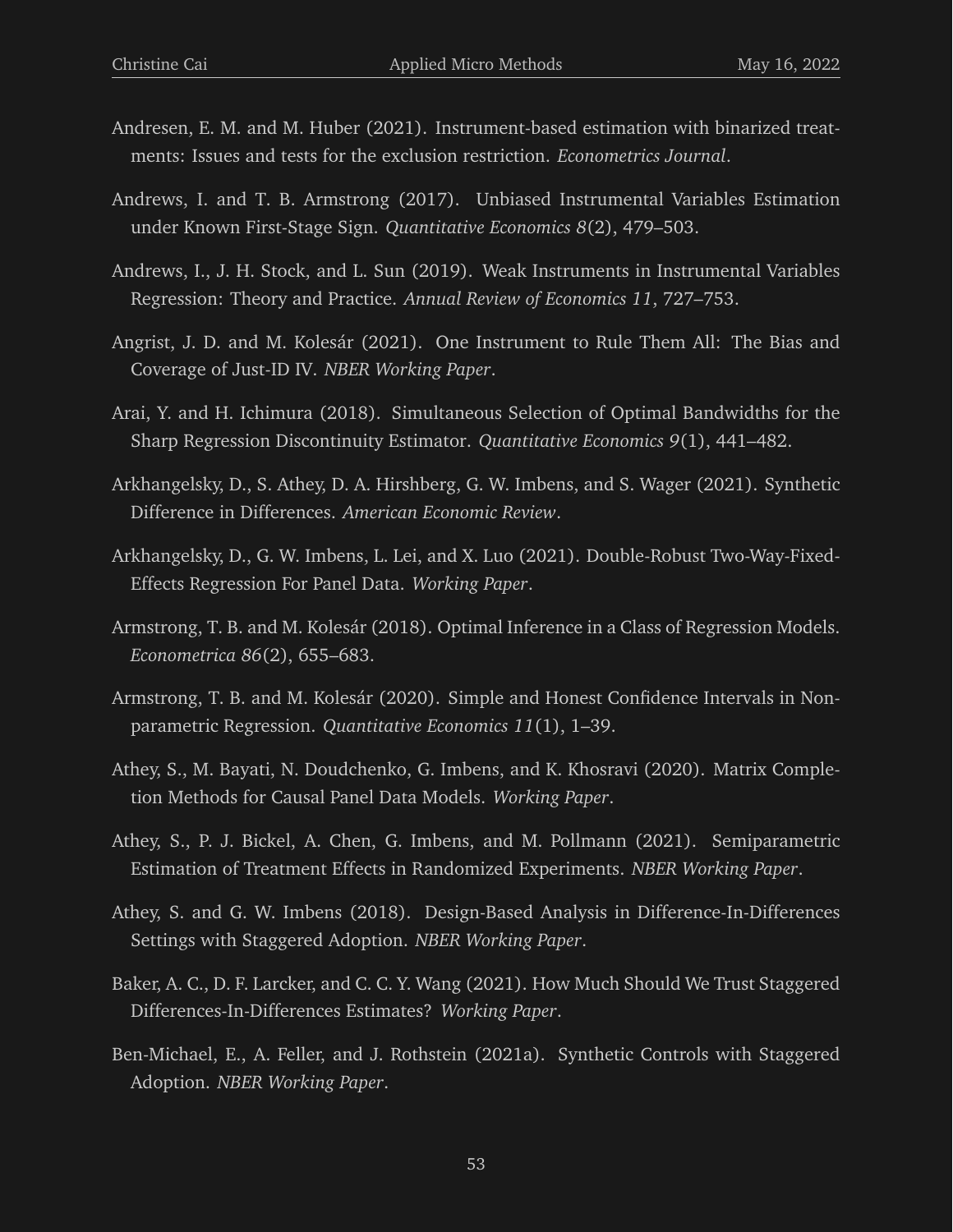- <span id="page-53-9"></span>Ben-Michael, E., A. Feller, and J. Rothstein (2021b). The Augmented Synthetic Control Method. *NBER Working Paper*.
- <span id="page-53-6"></span>Bertanha, M. and G. W. Imbens (2020). External Validity in Fuzzy Regression Discontinuity Designs. *Journal of Business and Economic Statistics 38*(3), 593–612.
- <span id="page-53-10"></span>Blomquist, S., W. Newey, A. Kumar, and C.-Y. Liang (2019). On Bunching and Identification of the Taxable Income Elasticity. *NBER Working Paper*.
- <span id="page-53-12"></span>Borden, N. T., A. Haupt, and . Wiborg (2021). A New Framework for Estimation of Unconditional Quantile Treatment Effects: The Residualized Quantile Regression (RQR) Model. *Working Paper*.
- <span id="page-53-4"></span>Borusyak, K. and P. Hull (2021). Non-random exposure to exogenous shocks. *Working Paper*.
- <span id="page-53-5"></span>Borusyak, K., P. Hull, and X. Jaravel (2022). Quasi-Experimental Shift-Share Research Designs. *Review of Economic Studies 89*(1), 181–213.
- <span id="page-53-2"></span>Borusyak, K., X. Jaravel, and J. Spiess (2021). Revisiting Event Study Designs: Robust and Efficient Estimation. *Working Paper*.
- <span id="page-53-8"></span>Botosaru, I. and B. Ferman (2019). On the Role of Covariates in the Synthetic Control Method. *Econometrics Journal 22*(2), 117–130.
- <span id="page-53-1"></span>Brewer, M., T. F. Crossley, and R. Joyce (2017). Inference with Difference-in-Differences Revisited. *Journal of Econometric Methods 7*(1).
- <span id="page-53-13"></span>Broderick, T., R. Giordano, and R. Meager (2020). An Automatic Finite-Sample Robustness Metric: Can Dropping a Little Data Change Conclusions? *Working Paper*.
- <span id="page-53-7"></span>Bugni, F. A. and I. A. Canay (2020). Testing Continuity of a Density via g-order statistics in the Regression Discontinuity Design. *Journal of Econometrics*.
- <span id="page-53-0"></span>Burlig, F., L. Preonas, and M. Woerman (2020). Panel Data and Experimental Design. *Journal of Development Economics*, 102458.
- <span id="page-53-3"></span>Butts, K. (2021). Difference-in-Differences Estimation with Spatial Spillovers. *Working Paper*.
- <span id="page-53-11"></span>Caetano, C., G. Caetano, H. Fe, and E. Nielsen (2021). A Dummy Test of Identification in Models with Bunching. *Working Paper*.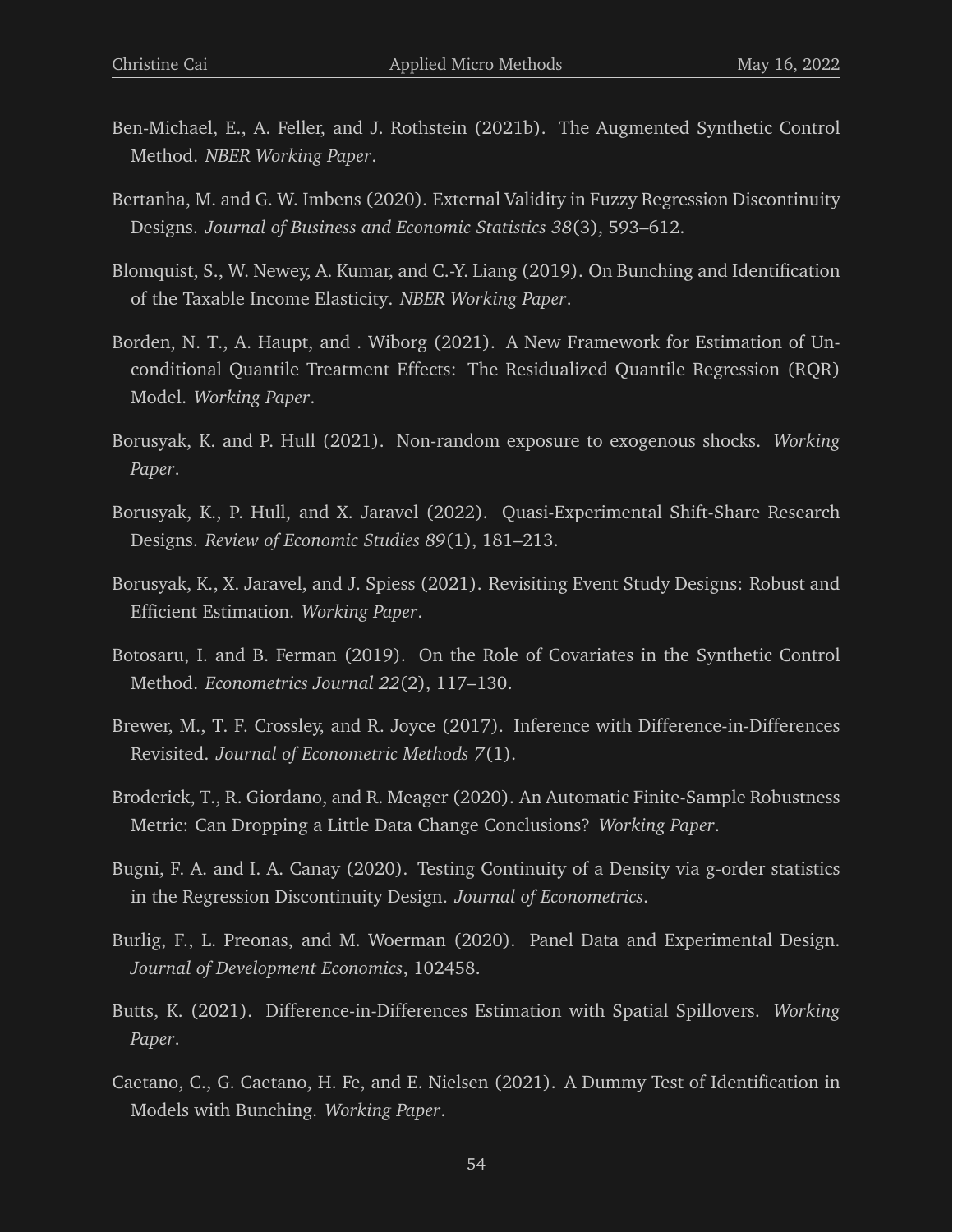- <span id="page-54-10"></span>Caetano, C., G. Caetano, and E. Nelson (2020). Correcting for Endogeneity in Models with Bunching.
- <span id="page-54-4"></span>Caetano, C., B. Callaway, P. Stroud, and H. Sant'Anna Rodrigues (2022). Difference in Differences with Time-Varying Covariates. *Working Paper*.
- <span id="page-54-11"></span>Callaway, B., T. Li, and T. Oka (2018). Quantile Treatment Effects in Difference in Differences Models under Dependence Restrictions and with Only Two Time Periods. *Journal of Econometrics 206*(2), 395–413.
- <span id="page-54-3"></span>Callaway, B. and P. H. Sant'Anna (2021). Difference-in-Differences with Multiple Time Periods. *Journal of Econometircs 225*(2), 200–230.
- <span id="page-54-7"></span>Calonico, S., M. D. Cattaneo, and M. H. Farrell (2020). Optimal Bandwidth Choice for Robust Bias-Corrected Inference in Regression Riscontinuity Designs. *Econometrics Journal 23*(2), 192–210.
- <span id="page-54-6"></span>Calonico, S., M. D. Cattaneo, M. H. Farrell, and R. Titiunik (2019). Regression Discontinuity Designs Using Covariates. *Review of Economics and Statistics 101*(3), 442–451.
- <span id="page-54-5"></span>Canay, I. A. and V. Kamat (2018). Approximate Permutation Tests and Induced Order Statistics in the Regression Discontinuity Design. *Review of Economic Studies 85*(3), 1577–1608.
- <span id="page-54-0"></span>Canay, I. A., A. Santos, and A. M. Shaikh (2018). The Wild Bootstrap with a "Small" Number of "Large" Clusters. *Review of Economics and Statistics*, 1–45.
- <span id="page-54-8"></span>Cattaneo, M. D., M. Jansson, and X. Ma (2020). Simple local polynomial density estimators. *Journal of the American Statistical Association 115*(531), 1449–1455.
- <span id="page-54-1"></span>Cattaneo, M. D., M. Jansson, and W. K. Newey (2018). Inference in Linear Regression Models with Many Covariates and Heteroscedasticity. *Journal of the American Statistical Association 113*(523), 1350–1361.
- <span id="page-54-9"></span>Cattaneo, M. D., L. Keele, R. Titiunik, and G. Vazquez-Bare (2020). Extrapolating Treatment Effects in Multi-Cutoff Regression Discontinuity Designs. *Journal of the American Statistical Association*, 1–12.
- <span id="page-54-2"></span>Cengiz, D., A. Dube, A. Lindner, and B. Zipperer (2019). The Effect of Minimum Wages on Low-Wage Jobs. *Quarterly Journal of Economics 134*(3), 1405–1454.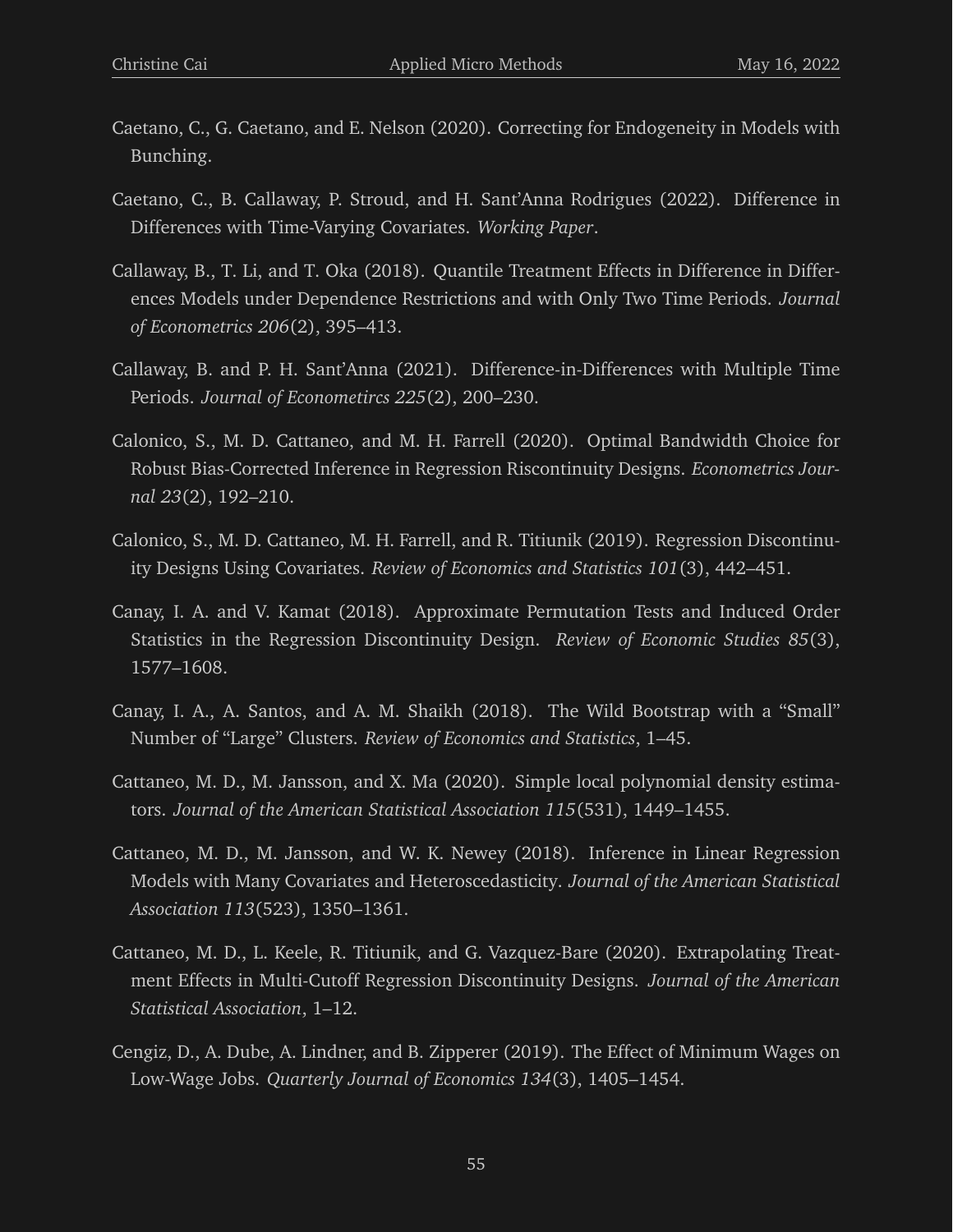- <span id="page-55-10"></span>Chen, L., A. T. Wan, G. Tso, and X. Zhang (2018). A Model Averaging Approach for the Ordered Probit and Nested Logit Models with Applications. *Journal of Applied Statistics 45*(16), 3012–3052.
- <span id="page-55-8"></span>Chernozhukov, V., I. Fernández-Val, and M. Weidner (2020). Network and Panel Quantile Effects via Distribution Regression. *Journal of Econometrics*.
- <span id="page-55-11"></span>Chernozhukov, V., K. Wüthrich, and Y. Zhu (2020). An Exact and Robust Conformal Inference Method for Counterfactual and Synthetic Controls. *Working Paper*.
- <span id="page-55-9"></span>Chetverikov, D., Y. Liu, and A. Tsyvinski (2022). Weighted-Average Quantile Regression. *NBER Working Paper*.
- <span id="page-55-4"></span>Choi, J., J. Gu, and S. Shen (2018). Weak-Instrument Robust Inference for Two-Sample Instrumental Variables Regression. *Journal of Applied Econometrics 33*(1), 109–125.
- <span id="page-55-6"></span>Choi, J. and S. Shen (2019). Two-sample instrumental-variables regression with potentially weak instruments. *Stata Journal 19*(3), 581–597.
- <span id="page-55-0"></span>Colella, F., R. Lalive, S. O. Sakalli, and M. Thoenig (2020). Inference with Arbitrary Clustering. *Working Paper*.
- <span id="page-55-12"></span>Cunningham, S. (2020). *Causal Inference: The Mixtape*. Yale University Press.
- <span id="page-55-2"></span>de Chaisemartin, C. and X. d'Haultfoeuille (2018). Fuzzy Differences-in-Differences. *Review of Economic Studies 85*(2), 999–1028.
- <span id="page-55-3"></span>de Chaisemartin, C. and X. d'Haultfoeuille (2020). Two-Way Fixed Effects Estimators with Heterogeneous Treatment Effects. *American Economic Review 110*(9), 2964–96.
- <span id="page-55-1"></span>Deeb, A. and C. de Chaisemartin (2020). Clustering and External Validity in Randomized Controlled Trials. *Working Paper*.
- <span id="page-55-7"></span>d'Haultfœuille, X., A. Maurel, and Y. Zhang (2018). Extremal Quantile Regressions for Selection Models and the Black-White Wage Gap. *Journal of Econometrics 203*(1), 129– 142.
- <span id="page-55-5"></span>Evdokimov, K. S. and M. Kolesár (2019). Inference in Instrumental Variable Regression Analysis with Heterogeneous Treatment Effects. *Working Paper*.
- <span id="page-55-13"></span>Ferman, B. (2021a). A Simple Way to Assess Inference Methods. *Working Paper*.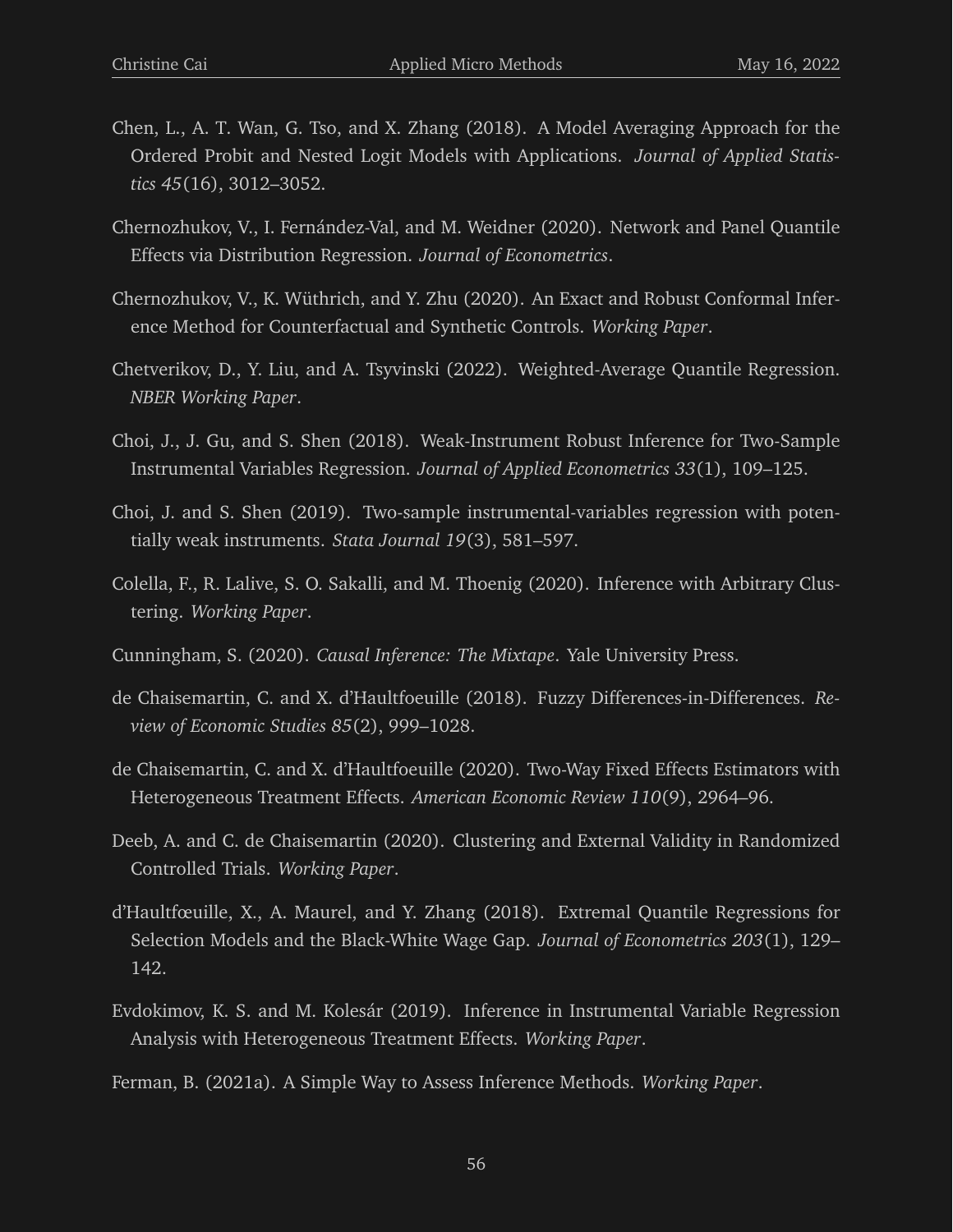- <span id="page-56-12"></span>Ferman, B. (2021b). Matching estimators with few treated and many control observations. *Journal of Econometircs 225*(2), 295–307.
- <span id="page-56-3"></span>Ferman, B. and C. Pinto (2019). Inference in Differences-in-Differences with Few Treated Groups and Heteroskedasticity. *Review of Economics and Statistics 101*(3), 452–467.
- <span id="page-56-11"></span>Ferman, B. and C. Pinto (2021). Synthetic Controls with Imperfect Pre-Treatment Fit. *Quantitative Economics*.
- <span id="page-56-10"></span>Ferman, B., C. Pinto, and V. Possebom (2020). Cherry Picking with Synthetic Controls. *Journal of Policy Analysis and Management 39*(2), 510–532.
- <span id="page-56-7"></span>Finley, B. (2020). Testing for Weak-Instrument Bias in Just-Identified 2SLS. *WP*.
- <span id="page-56-13"></span>Firpo, S. P., N. M. Fortin, and T. Lemieux (2018). Decomposing Wage Distributions using Recentered Influence Function Regressions. *Econometrics 6*(2), 28.
- <span id="page-56-14"></span>Franguridi, G., B. Gafarov, and K. Wüthrich (2021). Conditional Quantile Estimators: A Small Sample Theory. *Working Paper*.
- <span id="page-56-5"></span>Freyaldenhoven, S., C. Hansen, J. P. Pérez, and J. M. Shapiro (2021). Visualization, Identification, and Estimation in the Linear Panel Event-Study Design. *NBER Working Paper*.
- <span id="page-56-4"></span>Freyaldenhoven, S., C. Hansen, and J. M. Shapiro (2019). Pre-event Trends in the Panel Event-Study Design. *American Economic Review 109*(9), 3307–38.
- <span id="page-56-2"></span>Gabriel, E., A. Sjölander, and M. C. Sachs (2021). Nonparametric Bounds for Causal Effects in Imperfect Randomized Experiments. *Journal of American Statistical Association*.
- <span id="page-56-8"></span>Ganong, P. and S. Jäger (2018). A Permutation Test for the Regression Kink Design. *Journal of the American Statistical Association 113*(522), 494–504.
- <span id="page-56-6"></span>Gardner, J. (2021). Two-Stage Differences-in-Differences. *Working Paper*.
- <span id="page-56-9"></span>Gelman, A. and G. Imbens (2019). Why High-Order Polynomials Should Not Be Used in Regression Discontinuity Designs. *Journal of Business & Economic Statistics 37*(3), 447–456.
- <span id="page-56-0"></span>Gibbons, C. E., J. C. S. Serrato, and M. B. Urbancic (2018). Broken or Fixed Effects? *Journal of Econometric Methods 8*(1).
- <span id="page-56-1"></span>Goldsmith-Pinkham, P., P. Hull, and M. Kolesár (2021). On Estimating Multiple Treatment Effects with Regression. *Working Paper*.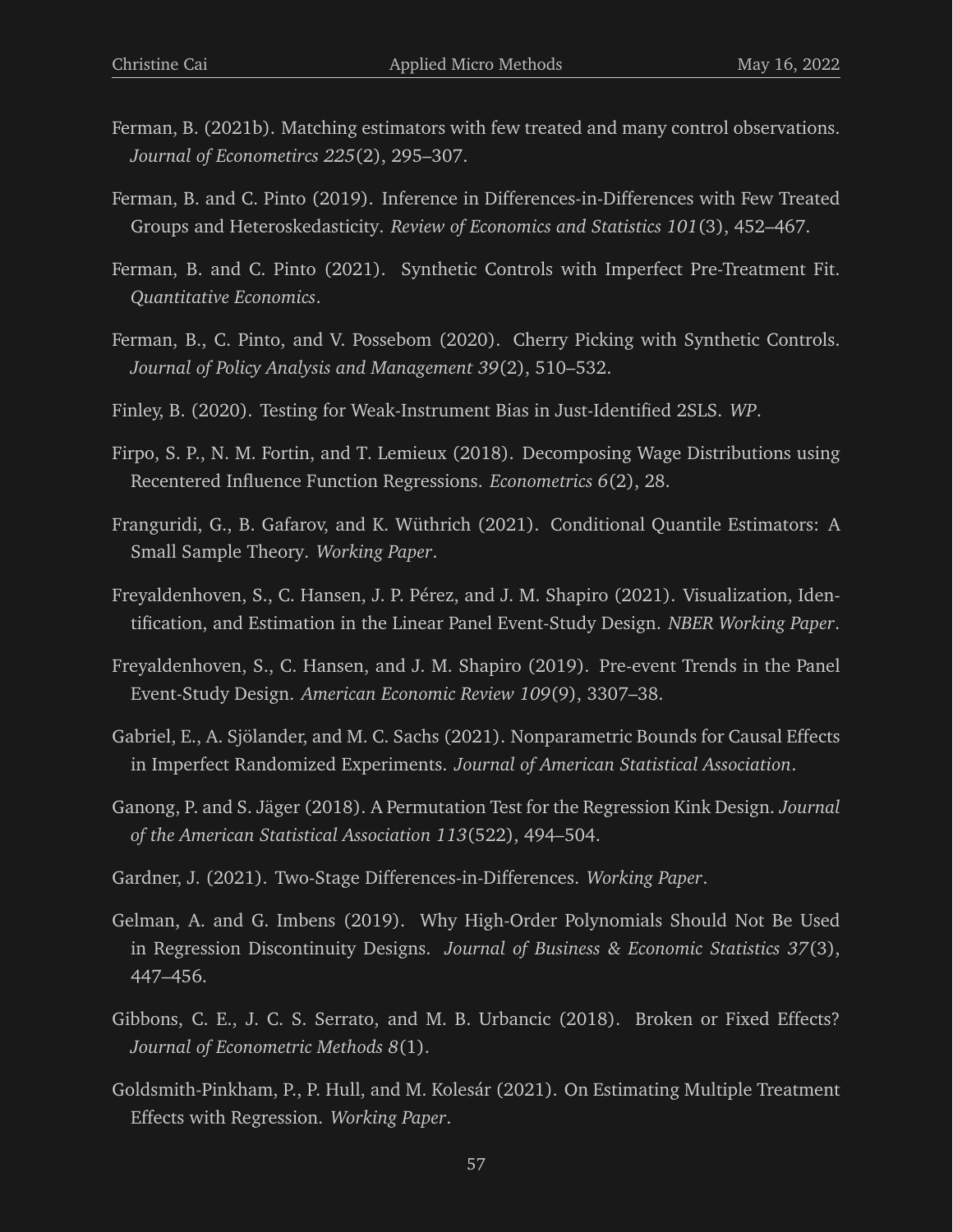- <span id="page-57-4"></span>Goldsmith-Pinkham, P., I. Sorkin, and H. Swift (2020). Bartik Instruments: What, When, Why, and How. *American Economic Review 110*(8), 2586–2624.
- <span id="page-57-2"></span>Goodman-Bacon, A. (2021). Difference-in-Differences with Variation in Treatment Timing. *Journal of Econometircs 225*(2), 254–277.
- <span id="page-57-5"></span>Grembi, V., T. Nannicini, and U. Troiano (2016). Do Fiscal Rules Matter? *American Economic Journal: Applied Economics*, 1–30.
- <span id="page-57-13"></span>Guo, K. and G. Basse (2021). The Generalized Oaxaca-Blinder Estimator. *Journal of American Statistical Association*.
- <span id="page-57-14"></span>Han, S. (2021). Identification in nonparametric models for dynamic treatment effects. *Journal of Econometircs 225*(2), 132–147.
- <span id="page-57-12"></span>Hausman, J. A., H. Liu, Y. Luo, and C. Palmer (2020). Errors in the Dependent Variable of Quantile Regression Models. *Econometrica*, forthcoming.
- <span id="page-57-11"></span>Hsu, Y.-C., T.-C. Lai, and R. P. Lieli (2020). Counterfactual Treatment Effects: Estimation and Inference. *Journal of Business and Economic Statistics*, 1–16.
- <span id="page-57-6"></span>Hsu, Y.-C. and S. Shen (2019). Testing Treatment Effect Heterogeneity in Regression Discontinuity Designs. *Journal of Econometrics 208*(2), 468–486.
- <span id="page-57-3"></span>Huntington-Kleina, N. (2020). Instruments with Heterogeneous Effects: Bias, Monotonicity, and Localness. *Journal of Causal Inference*.
- <span id="page-57-0"></span>Ibragimov, R. and U. K. Müller (2016). Inference with Few Heterogeneous Clusters. *Review of Economics and Statistics 98*(1), 83–96.
- <span id="page-57-8"></span>Imai, K., I. S. Kim, and E. Wang (2020). Matching Methods for Causal Inference with Time-Series Cross-Sectional Data. *Working Paper*.
- <span id="page-57-7"></span>Imbens, G. and S. Wager (2019). Optimized Regression Discontinuity Designs. *Review of Economics and Statistics 101*(2), 264–278.
- <span id="page-57-1"></span>Imbens, G. W. and M. Kolesár (2016). Robust Standard Errors in Small Samples: Some Practical Advice. *Review of Economics and Statistics 98*(4), 701–712.
- <span id="page-57-10"></span>Kleven, H. (2021). Sufficient Statistics Revisited. *Annual Review of Economics*, forthcoming.
- <span id="page-57-9"></span>Kleven, H. J. (2016). Bunching. *Annual Review of Economics 8*, 435–464.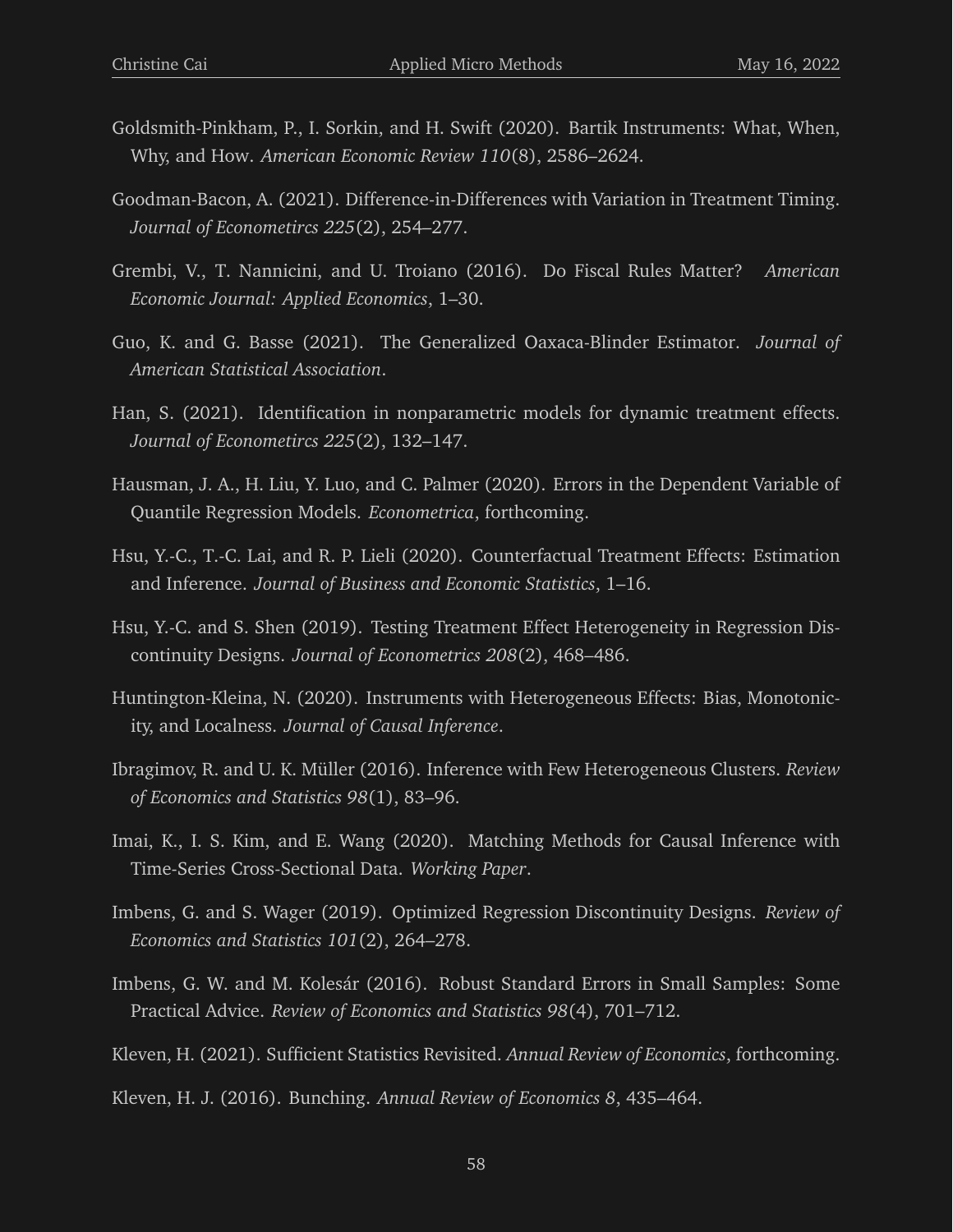- <span id="page-58-10"></span>Kolesár, M. and C. Rothe (2018). Inference in Regression Discontinuity Designs with a Discrete Running Variable. *American Economic Review 108*(8), 2277–2304.
- <span id="page-58-9"></span>Lee, D. L., J. McCrary, M. J. Moreira, and J. Porter (2022). Valid *t*-ratio Inference for IV. *American Economic Review*, forthcoming.
- <span id="page-58-13"></span>Lee, D. S., P. Leung, C. J. O'Leary, Z. Pei, and S. Quach (2020). Are Sufficient Statistics Necessary? Nonparametric Measurement of Deadweight Loss from Unemployment Insurance. *Journal of Labor Economics*, forthcoming.
- <span id="page-58-1"></span>MacKinnon, J. G., M. . Nielsen, and M. D. Webb (2022). Cluster-Robust Inference: A Guide to Empirical Practice. *Journal of Econometrics*.
- <span id="page-58-3"></span>Marcus, M. and P. H. Sant'Anna (2020). The Role of Parallel Trends in Event Study Settings: An Application to Environmental Economics. *Journal of the Association of Environmental and Resource Economists*, forthcoming.
- <span id="page-58-12"></span>Marx, B. M. (2020). Dynamic Bunching Estimation with Panel Data. *Working Paper*.
- <span id="page-58-6"></span>Mogstad, M. and A. Torgovitsky (2018). Identification and Extrapolation of Causal Effects with Instrumental Variables. *Annual Review of Economics 10*, 577–613.
- <span id="page-58-7"></span>Mogstad, M., A. Torgovitsky, and C. Walters (2020a). Policy Evaluation with Multiple Instrumental Variables. *Working Paper*.
- <span id="page-58-8"></span>Mogstad, M., A. Torgovitsky, and C. R. Walters (2020b). The Causal Interpretation of Two-Stage Least Squares with Multiple Instrumental Variables. *Working Paper*.
- <span id="page-58-2"></span>Muralidharan, K., M. Romero, and K. Wüthrich (2019). Factorial Designs, Model Selection, and (Incorrect) Inference in Randomized Experiments. *NBER WP*.
- <span id="page-58-11"></span>Otsu, T. and Y. Rai (2017). Bootstrap Inference of Matching Estimators for Average Treatment Effects. *Journal of the American Statistical Association 112*(520), 1720–1732.
- <span id="page-58-5"></span>Pichetti, P. and C. Pinto (2022). Marginal Treatment Effects in Difference-in-Differences. *Working Paper*.
- <span id="page-58-0"></span>Pustejovsky, J. E. and E. Tipton (2018). Small-Sample Methods for Cluster-Robust Variance Estimation and Hypothesis Testing in Fixed Effects Models. *Journal of Business & Economic Statistics 36*(4), 672–683.
- <span id="page-58-4"></span>Rambachan, A. and J. Roth (2020). An Honest Approach to Parallel Trends. *Working Paper*.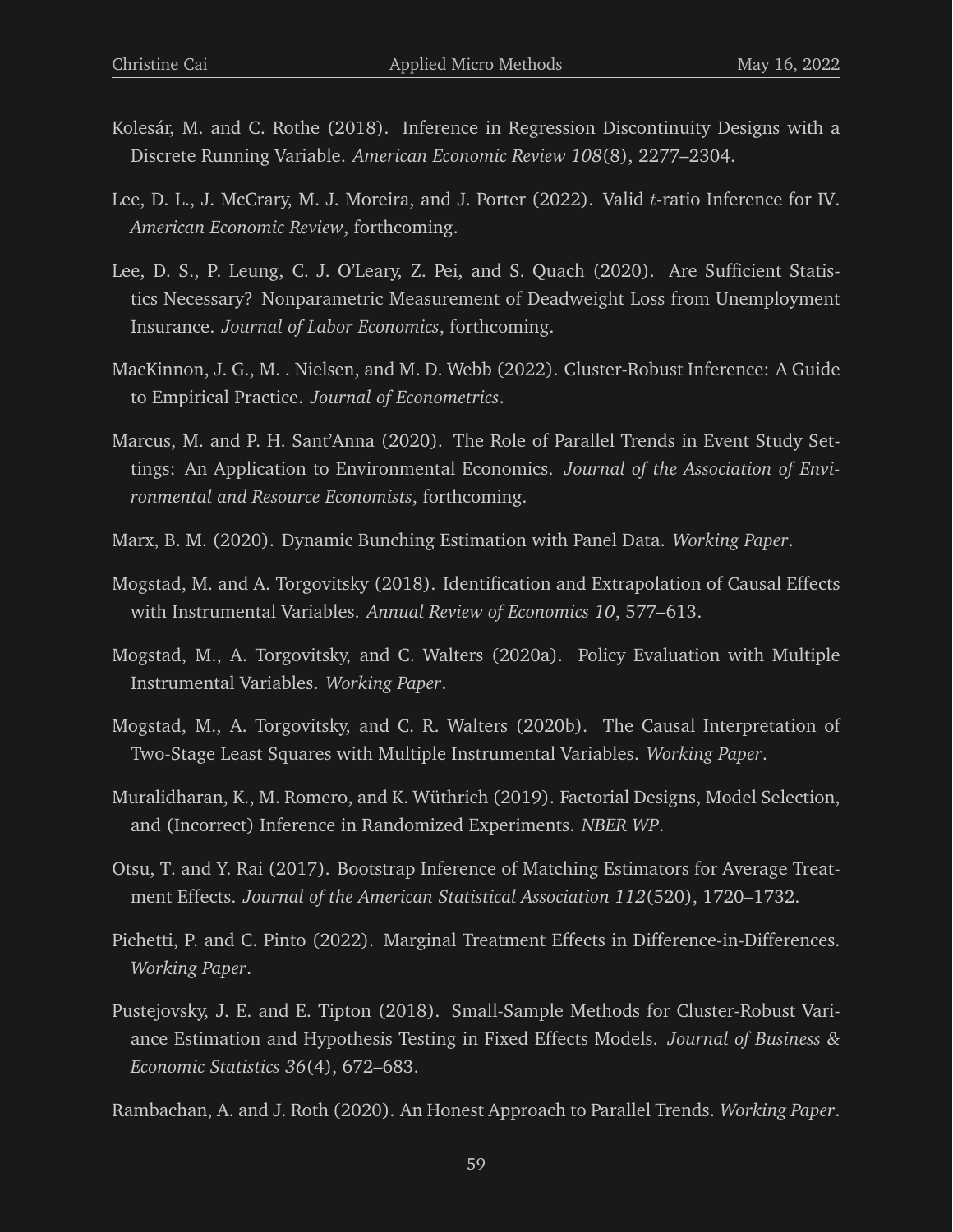- <span id="page-59-7"></span>Roth, J. (2022). Pre-test with Caution: Event-Study Estimates after Testing for Parallel Trends. *American Economic Review: Insights*, forthcoming.
- <span id="page-59-5"></span>Roth, J. and P. H. Sant'Anna (2021a). Efficient Estimation for Staggered Rollout Designs. *Working Paper*.
- <span id="page-59-6"></span>Roth, J. and P. H. Sant'Anna (2021b). When Is Parallel Trends Sensitive to Functional Form? *Working Paper*.
- <span id="page-59-2"></span>Roth, J., P. H. C. Sant'Anna, A. Bilinski, and J. Poe (2022). What's Trending in Differencein-Differences? A Synthesis of the Recent Econometrics Literature. *Working Paper*.
- <span id="page-59-3"></span>Sant'Anna, P. H. and J. Zhao (2020). Doubly Robust Difference-in-Differences Estimators. *Journal of Econometrics 219*(1), 101–122.
- <span id="page-59-4"></span>Schmidheiny, K. and S. Siegloch (2020). On Event Studies and Distributed-Lags in Two-Way Fixed Effects Models: Identification, Equivalence, and Generalization. *Working Paper*.
- <span id="page-59-10"></span>Shen, S. and X. Zhang (2016). Distributional Tests for Regression Discontinuity: Theory and Empirical Examples. *Review of Economics and Statistics 98*(4), 685–700.
- <span id="page-59-11"></span>Słoczyński, T. (2020). Average Gaps and Oaxaca–Blinder Decompositions: A Cautionary Tale about Regression Estimates of Racial Differences in Labor Market Outcomes. *Industrial and Labor Relations Review 73*(3), 705–729.
- <span id="page-59-0"></span>Słoczyński, T. (2020). Interpreting OLS Estimands When Treatment Effects Are Heterogeneous: Smaller Groups Get Larger Weights. *Review of Economics and Statistics 0*(ja), 1–27.
- <span id="page-59-9"></span>Słoczyński, T. (2021). When Should We (Not) Interpret Linear IV Estimands as LATE? *Working Paper*.
- <span id="page-59-12"></span>Słoczyński, T. and J. Wooldridge (2020). A General Double Robustness Result for Estimating Average Treatment Effects. *Econometric Theory*.
- <span id="page-59-8"></span>Sun, L. and J. M. Shapiro (2022). Linear Panel Model with Heterogeneous Coefficients and Variation in Exposure. *NBER Working Paper*.
- <span id="page-59-1"></span>Vazquez-Bare, G. (2022). Identification and Estimation of Spillover Effects in Randomized Experiments. *Journal of Econometrics*.